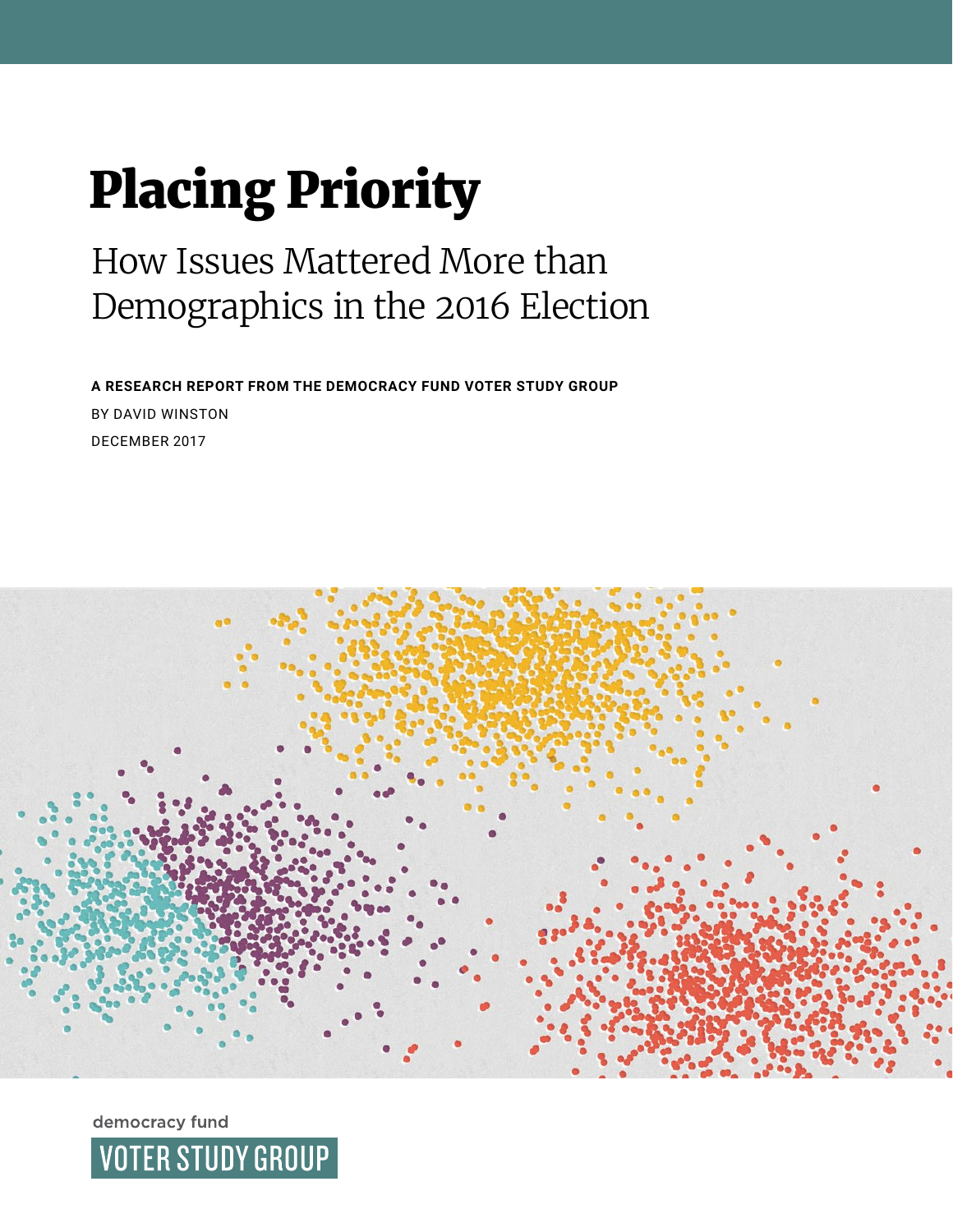#### **ABOUT THE PROJECT:**

The Democracy Fund Voter Study Group is a new research collaboration of nearly two dozen analysts and scholars from across the political spectrum examining and delivering insights on the evolving views of American voters.

As the 2016 presidential campaign unfolded, it became increasingly clear that the underlying values and beliefs driving voter decisions need to be better understood. To that end, the Voter Study Group sought not to achieve consensus, but to engage in discussion about how the views of the electorate are evolving and what the implications of those changes may be.

Special thanks to project director, Henry Olsen (Ethics and Public Policy Center); research director, John Sides (The George Washington University); report editor, Karlyn Bowman (American Enterprise Institute); and Joe Goldman and Lauren Strayer (Democracy Fund).

To learn more, visit [www.voterstudygroup.org](http://www.voterstudygroup.org).

#### **ABOUT THE REPORT AND SURVEY:**

This report is published by the Democracy Fund Voter Study Group. It is based on the Voter Study Group's 2016 VOTER Survey (Views of the Electorate Survey). In partnership with the survey firm YouGov, the VOTER Survey interviewed 8,000 Americans in December 2016, most of whom had been previously interviewed in 2011-12 and in July 2016.

#### **ABOUT THE AUTHOR:**

David Winston is the president of The Winston Group and a long-time advisor to Republican leadership in Congress. He served as the Director of Planning for then Speaker of the House Newt Gingrich and has also advised center-right parties throughout Europe. He advises Fortune 100 companies, foundations, and nonprofit organizations on strategic planning and public policy issues. Winston has lectured at The Wharton of School of Business, MIT, Harvard, and the National War College, and is an election analyst for CBS News.

*The Democracy Fund Voter Study Group project is made possible through support from Democracy Fund. The views and opinions in this paper are those of the author and do not necessarily reflect the views and opinions of Democracy Fund, nor of all Voter Study Group participants. Find out more about the Democracy Fund and why it supports this research at www.democracyfund.org.*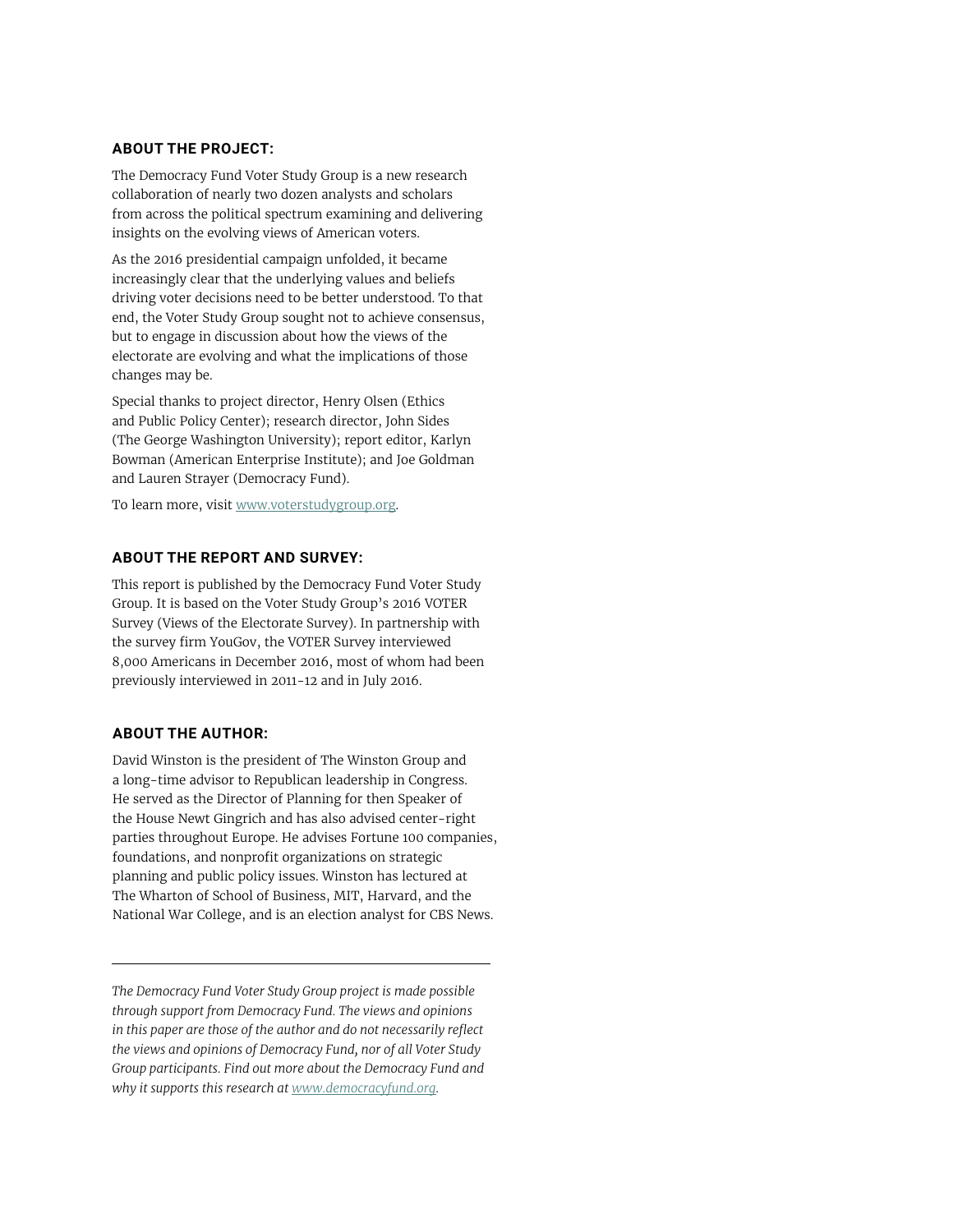#### **KEY FINDINGS**

- **•** Viewing the electorate through the lens of issue priorities rather than through demographic variables yields valuable insights. Our analysis suggests that the mix of issue priorities revealed more about voter decision-making than demography.
- **•** Using voters' views on the importance of 23 different issues, a cluster analysis produced five distinct groups — the "Democrat/Independent Liberal Elites" (15 percent of the electorate), the "Democratic-Leaning Working Class" (the largest cluster, at 25 percent), the "Moderate Younger Middle-Income" voters (17 percent), the "Conservative Older" voters (21 percent), and the "Conservative Younger" voters (12 percent), with an additional 10 percent unidentified by these clusters because they did not respond to all 23 issue priority questions.
- **•** These clusters demonstrated distinct presidential election voting patterns, party preference, and ideological patterns that can provide insight into voters' decision-making. The conservative, Republican-Leaning clusters appear more cohesive than the two Democratic-Leaning clusters. The "Democrat/Independent Liberal Elites" cluster prioritized issues popular in the media coverage of the election, but not issues that were "very important" to the other Democratic cluster and the country as a whole, such as the economy and jobs. These differences will be consequential for Democrats in the future.
- **•** The key issues driving the election, based on what voters found most important, were the economy, health care, jobs, and Social Security. Issues such as climate change, gender, and racial injustice that made up a significant level of the media coverage of the 2016 election were not among the most important issues for most voters. The Rust Belt was key to the election outcome, and the economy was the top issue among Trump voters in that region, and the fifth most important issue among Clinton voters.
- **•** Of the four top issues, Trump had the advantage among voters who highly prioritized jobs and the economy while Clinton had an advantage among those who prioritized health care. Neither candidate had an advantage on Social Security. Clinton won a majority of those voters who prioritized 12 of the 23 issues included in the survey, and often by large margins. But Trump won a majority of those who prioritized two of the top three issues, including the most important, the economy.
- **•** Voters were not satisfied with the status quo when it came to the economy, and deep economic frustration and desire for change underlaid their issue prioritization and political decision-making.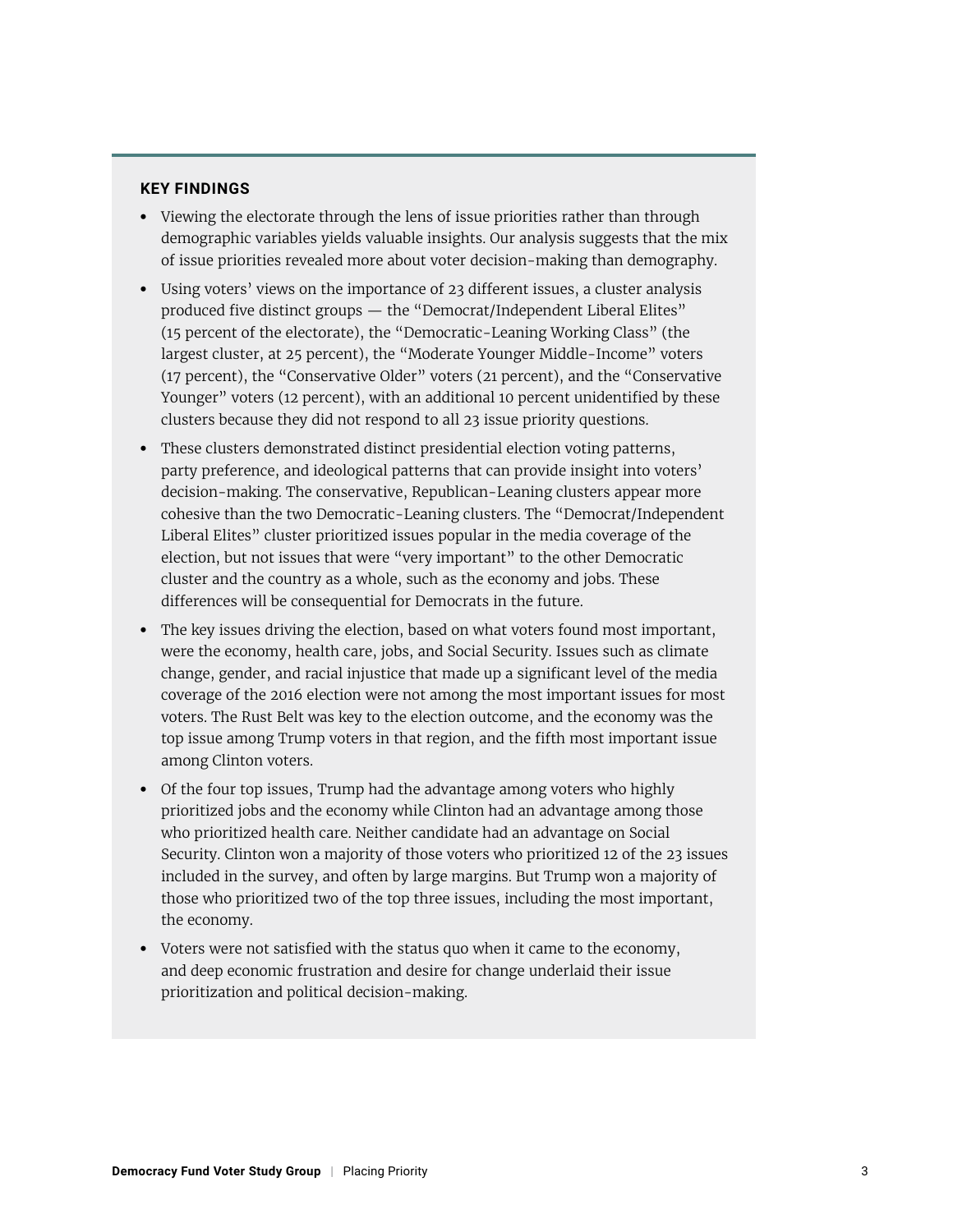### **Introduction**

The 2016 presidential election was arguably one of the most unusual in American history. The two major political parties chose nominees whom the majority of the country viewed unfavorably. Neither political party had ever done this before, and in this election, both did. But it did not stop there. The significant scale of social media use and expansion, particularly by Donald Trump, changed the nature of political discourse during the campaign, as did the remarkably negative media stories about both Trump and Hillary Clinton. Those media stories included possible Russian involvement in the election, Hillary Clinton's e-mail server, the video-taped crude conversation between Billy Bush and Trump, and John Podesta's internal campaign e-mails, to name a few. From the electorate's perspective, almost everyone was focused on everything but what voters wanted to talk about — the economy. Voters reached a point where they simply wanted the election to be over.

Many voters had a very unusual dilemma — how to choose between two people they disliked. This dilemma faced almost one in five voters, and not surprisingly, they found it a difficult choice, one that took them until late in the campaign to work through. Ultimately, they did, leading to another unusual outcome — the winner of the electoral vote lost the popular vote. While this had happened three times before, even this result was different from previous cycles. Clinton lost while having a 2.9 million vote advantage. Trump won doing something that the two previous Republican presidents had not been able to do. He won the key Rust Belt states of Michigan, Ohio, Pennsylvania, and Wisconsin. The last Republican to do that was Ronald Reagan in 1984, when he won 49 of 50 states, crushing Walter Mondale (who barely won his home state of Minnesota).

The fact that the Rust Belt provided the margin of victory has produced a very interesting backdrop for understanding how the country got to this outcome. While much of the campaign discourse was about scandals, Twitter statements, and the like, the electorate was feeling a profound sense of economic stagnation, particularly in the Rust Belt. While things weren't necessarily getting worse, unchanging conditions were creating anxiety and frustration with voters believing the country was on the wrong track overall. Trump voters may not have agreed with all of his policy proposals, and Independents who supported him may not have agreed with much of what the Republican Party stood for, but they were looking for something radically different to change their economic situations. They believed that the current system inhibited both their security and advancement — they were clearly dissatisfied with the status quo.

Examining the motivations for their economic frustration has led to a variety of conclusions based on the demographic attributes of voters. This kind of analysis can be misleading because demographic groups do not exhibit monolithic behavior. According to the exit polls conducted by Edison Research, while Trump won men, 48 percent of them voted for someone else. While Clinton won women, 46 percent voted for someone else. While Trump won white voters, 43 percent voted for someone else. While Clinton won college graduates, 48 percent voted for someone else.

While voter decisions were certainly influenced by their demographic characteristics, their views on the issues and the priorities they assigned to those issues played a critical role. In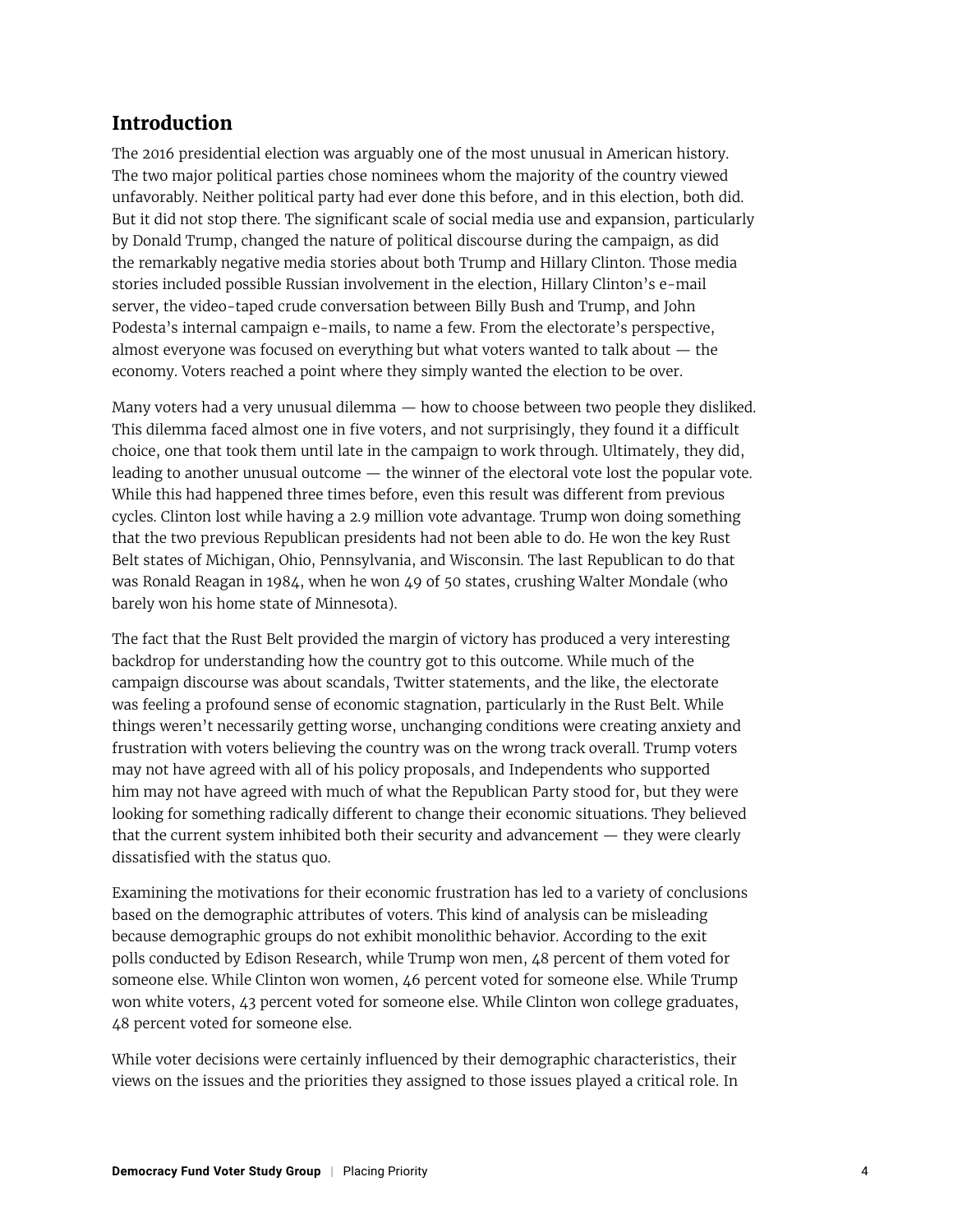an environment of voter frustration, understanding how voters viewed the state of the country and which issues were most important are a central element in understanding what happened. Taking it a critical step farther, grasping what the issues and motivations were in 2016 is vital in order to effectively address voter concerns in the future. In the case of this election, voters had strong issue preferences, and they wanted to see positive economic change from what they saw as a frustrating standstill.

In partnership with YouGov, the Voter Study Group polled 8,000 voters in November and December 2016 as part of a comprehensive approach to understanding what voters wanted in this election. The VOTER Survey (Views of the Electorate Research Survey) included questions that ranged from respondents' attitudes about different demographic groups to their issue priorities — a broad range of elements important in any election. What emerged in this survey is that there are very different prisms of issue priorities through which people view the state of the country and their political decision-making. These issue priority differences are apparent across presidential candidate support and across party affiliation. In this context, Independents were the deciding factor, and in the 2016 political environment they were more in line with Republicans than Democrats. Further, issue priority mixes were actually more enlightening in many ways than demographics in terms of understanding voter groupings and vote choice.

# **Issue Priorities**

Respondents in the survey were asked how they would prioritize 23 issues and given four choices — was the issue "very important," "somewhat important," "not very important," or "unimportant?" The economy remained the issue that was most important to the most voters, with 98 percent of the electorate listing it as important (very/somewhat) (see Tables 1a and 1b). Of the 23 issues tested, seven were identified as important by 90 percent or more of the electorate, and three were identified by 95 percent or more. Those three were the economy, jobs, and health care. The remaining four issues that polled above 90 percent were Social Security, crime, education, and taxes. At the other end of the spectrum, there were four issues under 70 percent: abortion, gender equality, climate change, and gay rights.

More than 70 percent of voters viewed the economy, health care, and jobs as "very important." When transitioning from the combined "very/somewhat important" to simply "very important," jobs and health care swapped places in the ranking, but both were clearly in the top tier of issues along with the economy. At the other end of the list, the issues that were seen as "very important" by fewer than 40 percent of the electorate were the same as those on the lower end of the combined "very/somewhat important" list, with the addition of family and medical leave, as well as racial equality.

On average, a respondent listed about 18 issues as "very/somewhat important." Forty-five percent of the respondents said 20 issues or more were "very/somewhat important." However, when further prioritizing, the average respondent identified about 11 issues (out of 23) as "very important." Nearly 8 percent of the respondents said 20 issues or more were "very important."

The "very important" responses reflect the key issues an individual would consider in deciding how to vote. With an 11-issue average, even the "very important" category probably contains more responses than an individual voter would have put on a personal priority list, but it is reasonable to use for that purpose.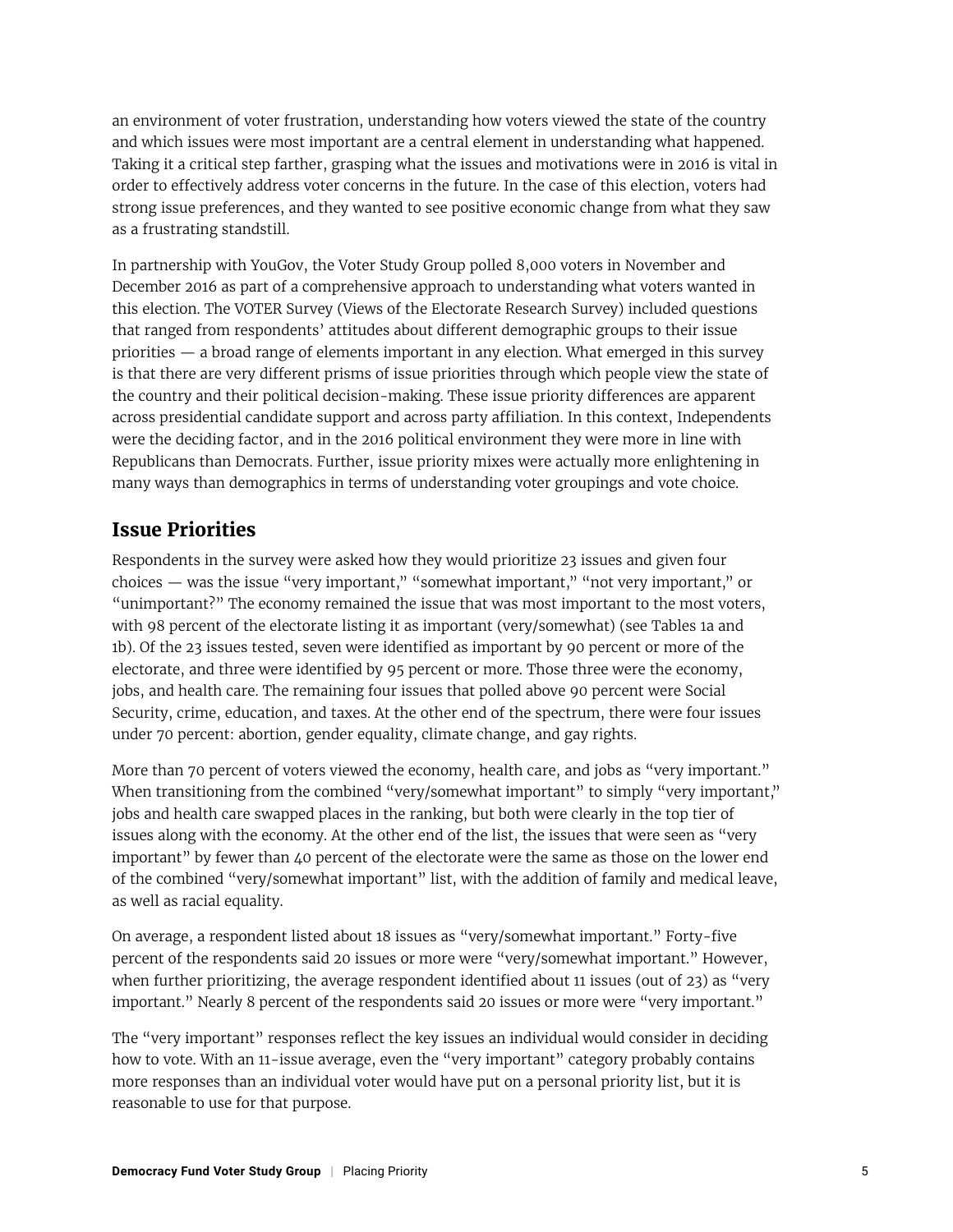| Table 1a. Issue Importance Ranked by |
|--------------------------------------|
| "Very Important" Only                |

| Rank           | Issue                     | <b>Total</b> | <b>Very Only</b> |
|----------------|---------------------------|--------------|------------------|
| 1              | Economy                   | 97.9%        | 75.7%            |
| $\overline{2}$ | Health care               | 95.9%        | 71.4%            |
| 3              | Jobs                      | 96.0%        | 70.4%            |
| $\overline{4}$ | Social Security           | 92.8%        | 64.9%            |
| 5              | Education                 | 91.8%        | 58.6%            |
| 6              | Medicare                  | 88.6%        | 58.2%            |
| 7              | Terrorism                 | 87.5%        | 58.2%            |
| 8              | Crime                     | 92.2%        | 57.4%            |
| 9              | Taxes                     | 91.4%        | 56.9%            |
| 10             | Poverty                   | 87.3%        | 51.3%            |
| 11             | Budget deficit            | 83.9%        | 50.7%            |
| 12             | Religious liberty         | 78.7%        | 48.5%            |
| 13             | Immigration               | 83.0%        | 46.1%            |
| 14             | Money in politics         | 78.5%        | 43.7%            |
| 15             | Environment               | 76.6%        | 43.2%            |
| 16             | Infrastructure investment | 85.1%        | 41.7%            |
| 17             | Size of government        | 75.2%        | 40.5%            |
| 18             | Racial equality           | 74.0%        | 38.8%            |
| 19             | Climate change            | 62.5%        | 38.4%            |
| 20             | Abortion                  | 68.4%        | 37.9%            |
| 21             | Gender equality           | 66.1%        | 35.0%            |
| 22             | Family and medical leave  | 74.5%        | 34.5%            |
| 23             | Gay rights                | 50.0%        | 24.3%            |

#### **Table 1b. Issue Importance Ranked by "Very" and "Somewhat Important"**

| Rank           | Issue                     | <b>Total</b> | <b>Very Only</b> |
|----------------|---------------------------|--------------|------------------|
| $\mathbf{1}$   | Economy                   | 97.9%        | 75.7%            |
| $\overline{2}$ | Jobs                      | 96.0%        | 70.4%            |
| 3              | Health care               | 95.9%        | 71.4%            |
| $\overline{4}$ | Social Security           | 92.8%        | 64.9%            |
| 5              | Crime                     | 92.2%        | 57.4%            |
| 6              | <b>Education</b>          | 91.8%        | 58.6%            |
| 7              | Taxes                     | 91.4%        | 56.9%            |
| 8              | Medicare                  | 88.6%        | 58.2%            |
| 9              | Terrorism                 | 87.5%        | 58.2%            |
| 10             | Poverty                   | 87.3%        | 51.3%            |
| 11             | Infrastructure investment | 85.1%        | 41.7%            |
| 12             | Budget deficit            | 83.9%        | 50.7%            |
| 13             | Immigration               | 83.0%        | 46.1%            |
| 14             | Religious liberty         | 78.7%        | 48.5%            |
| 15             | Money in politics         | 78.5%        | 43.7%            |
| 16             | Fnvironment               | 76.6%        | 43.2%            |
| 17             | Size of government        | 75.2%        | 40.5%            |
| 18             | Family and medical leave  | 74.5%        | 34.5%            |
| 19             | Racial equality           | 74.0%        | 38.8%            |
| 20             | Abortion                  | 68.4%        | 37.9%            |
| 21             | Gender equality           | 66.1%        | 35.0%            |
| 22             | Climate change            | 62.5%        | 38.4%            |
| 23             | Gay rights                | 50.0%        | 24.3%            |

While there are differences in issue priorities among some demographic groups, what stands out is the general broad agreement on the top-tier issues and to a lesser degree the bottom-tier ones. The most striking differences come when looking at party and ideology, in contrast to demographics such as gender, age, race, income, and education. There is a very important distinction here in that party and ideology are choices as opposed to attributes of an individual such as gender and race. So, if demographics can only get us so far in thinking through what issues went into voters' decision-making, we can flip the model and look at the electorate defined by issue priorities, rather than demographic variables.

# **Issue Priority Cluster Analysis**

To do that, we ran a k-means cluster analysis of the 23 issues based on the Likert scale nature-of-the-issue questions. We ran the analysis several times with expanded or reduced numbers of categories, within the confines of a reasonable iteration process. There were a number of possible options, and the next step was to run ANOVA tests to define whether any of the options provided clear statistical differences. In this case, the result that produced five groups best achieved this. As in any cluster analysis, more or fewer clusters could be developed. In this case the five here provide a valuable and clear way of understanding some of the major divisions among the electorate in terms of issue priorities. **Again, these clusters were created on the basis of issue priorities — how voters ranked the issues (very important, somewhat important, not very important, and unimportant) and then were named according to characteristics we observed about each of these clusters.** So, for example, there may be some Republicans in the "Democratic-Leaning" cluster, but they fall into this cluster based on an issue mix that separates them from other Republicans.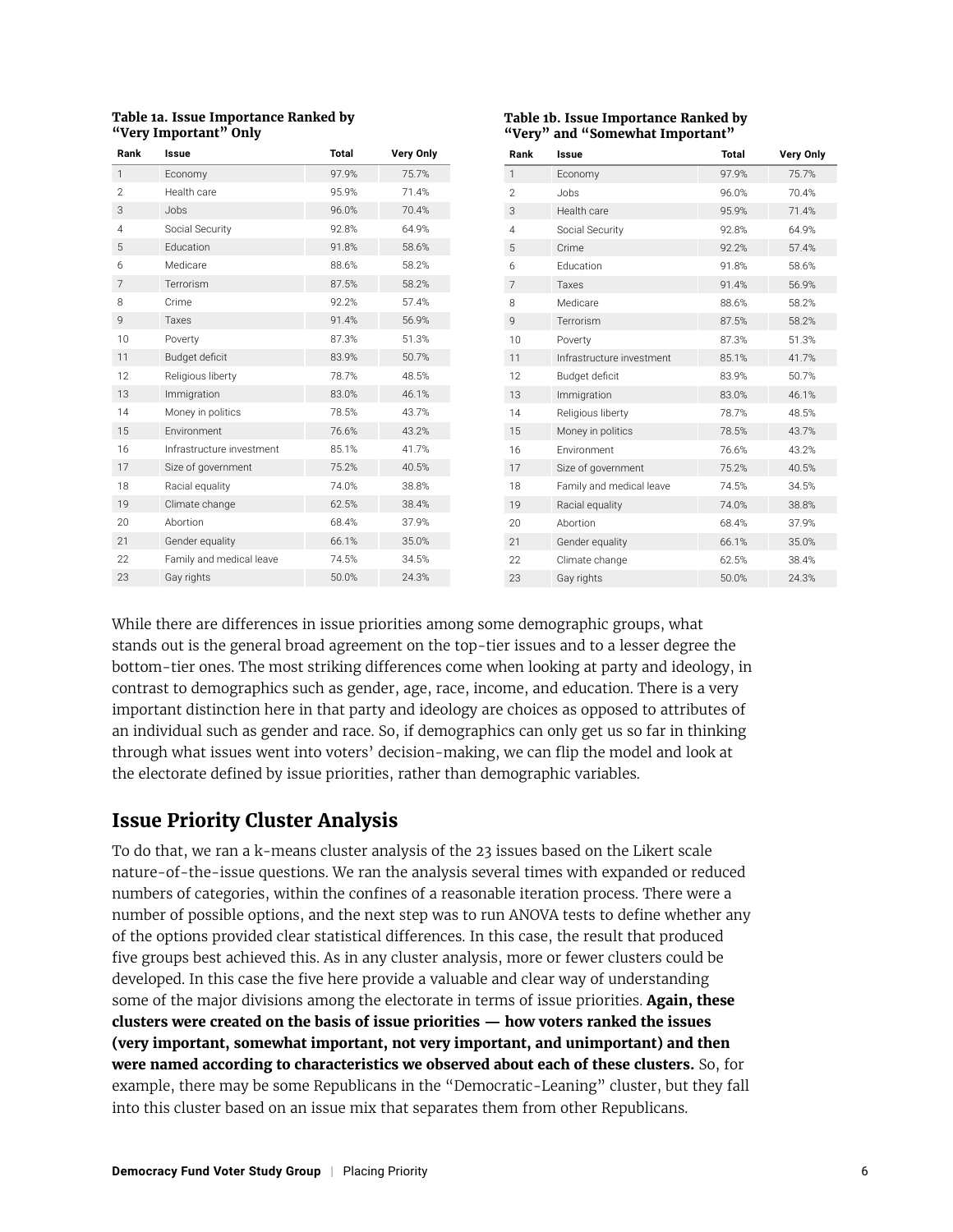#### **Table 2. Issue Importance Across Issue Priority Voter Clusters**

|                                 |         | Demind Eites | Demotivescritta | Macaster Hounger<br>Middle Income | Consequented bes | Consequents in a domination | Overall Rank    |                | Dentities Liberal Elites Rant<br>Dem. Yeahing Hotching |                 | Modole Houngeart<br>Conservative<br>Older Rant | Conseilastive Av |
|---------------------------------|---------|--------------|-----------------|-----------------------------------|------------------|-----------------------------|-----------------|----------------|--------------------------------------------------------|-----------------|------------------------------------------------|------------------|
|                                 | Overall |              |                 |                                   |                  |                             |                 |                |                                                        |                 |                                                |                  |
| Economy                         | 75.7%   | 59.5%        | 90.5%           | 48.8%                             | 91.8%            | 72.9%                       | $1 -$           | 10             | $2^{\bullet}$                                          | $1 -$           | $1 -$                                          | $1 -$            |
| <b>Health care</b>              | 71.4%   | 82.6%        | 92.3%           | 47.2%                             | 79.4%            | 37.6%                       | $2^{\triangle}$ | $3 -$          | $1 -$                                                  | $2^{\triangle}$ | 7                                              | 10               |
| Jobs                            | 70.4%   | 55.2%        | 89.4%           | 39.1%                             | 86.4%            | 63.4%                       | $3 -$           | 14             | $3 -$                                                  | $4 -$           | $3 -$                                          | $3 -$            |
| <b>Social Security</b>          | 64.9%   | 55.3%        | 88.8%           | 41.7%                             | 80.1%            | 28.7%                       | $4 \triangle$   | 13             | $4 -$                                                  | $3 -$           | 6                                              | 11               |
| <b>Education</b>                | 58.6%   | 74.8%        | 86.0%           | 31.3%                             | 60.3%            | 19.2%                       | 5               | $\overline{4}$ | 6                                                      | 6               | 13                                             | 12               |
| <b>Medicare</b>                 | 58.2%   | 57.2%        | 88.1%           | 31.2%                             | 68.3%            | 18.0%                       | 6               | 11             | $5 -$                                                  | 7               | 11                                             | 13               |
| <b>Terrorism</b>                | 58.2%   | 11.6%        | 81.7%           | 29.2%                             | 89.3%            | 54.5%                       | 7               | $21 -$         | 9                                                      | 9               | $2^{\bullet}$                                  | $6^{\circ}$      |
| Crime                           | 57.4%   | 18.2%        | 83.5%           | 36.7%                             | 82.1%            | 38.3%                       | 8               | $19 -$         | 8                                                      | 5               | 5                                              | 9                |
| <b>Taxes</b>                    | 56.9%   | 18.9%        | 78.0%           | 30.7%                             | 75.7%            | 64.7%                       | 9               | $18 -$         | 11                                                     | 8               | 8                                              | $2^{\bullet}$    |
| Poverty                         | 51.3%   | 70.1%        | 85.5%           | 26.3%                             | 42.2%            | 4.0%                        | 10              | 5              | $\overline{7}$                                         | 10              | 15                                             | $18 -$           |
| <b>Budget deficit</b>           | 50.7%   | 5.3%         | 66.0%           | 22.0%                             | 83.7%            | 61.9%                       | 11              | $22 -$         | 17                                                     | 12              | $\overline{4}$                                 | $4 \triangle$    |
| Religious liberty               | 48.5%   | 21.7%        | 67.9%           | 18.8%                             | 74.7%            | 41.9%                       | 12              | $17 -$         | 16                                                     | 15              | 9                                              | 8                |
| Immigration                     | 46.1%   | 16.7%        | 62.2%           | 16.7%                             | 67.9%            | 49.7%                       | 13              | $20 -$         | 20                                                     | 16              | 12                                             | 7                |
| Money in politics               | 43.7%   | 66.1%        | 65.0%           | 15.6%                             | 40.3%            | 15.4%                       | 14              | 7              | 18                                                     | 18              | 16                                             | 16               |
| <b>Environment</b>              | 43.2%   | 87.0%        | 78.5%           | 25.2%                             | 9.4%             | 0.8%                        | 15              | $1 -$          | 10                                                     | 11              | $20 -$                                         | $22 -$           |
| Infrastructure investment       | 41.7%   | 56.6%        | 64.3%           | 15.6%                             | 39.1%            | 17.3%                       | 16              | 12             | 19                                                     | 19              | 17                                             | 15               |
| Size of government              | 40.5%   | 1.9%         | 48.3%           | 10.5%                             | 73.6%            | 60.3%                       | 17              | $23 -$         | $22 -$                                                 | $22 -$          | 10                                             | $5 -$            |
| <b>Racial equality</b>          | 38.8%   | 65.7%        | 73.2%           | 16.0%                             | 17.7%            | 0.5%                        | 18              | 8              | 12                                                     | 17              | $19 -$                                         | $23 -$           |
| Climate change                  | 38.4%   | 83.5%        | 69.3%           | 21.7%                             | 2.1%             | 0.9%                        | 19              | $2^{\bullet}$  | 13                                                     | 13              | $23 -$                                         | $21 -$           |
| <b>Abortion</b>                 | 37.9%   | 42.3%        | 53.7%           | 12.5%                             | 47.8%            | 17.9%                       | 20              | 15             | $21 -$                                                 | $21 -$          | 14                                             | 14               |
| <b>Gender equality</b>          | 35.0%   | 68.7%        | 69.2%           | 12.6%                             | 7.1%             | 1.2%                        | $21 -$          | 6              | 14                                                     | $20 -$          | $21 -$                                         | $20 -$           |
| <b>Family and medical leave</b> | 34.5%   | 41.1%        | 67.9%           | 19.7%                             | 18.0%            | 5.2%                        | $22 -$          | 16             | 15                                                     | 14              | $18 -$                                         | 17               |
| Gay rights                      | 24.3%   | 61.0%        | 45.3%           | 5.2%                              | 3.3%             | 2.8%                        | $23 -$          | 9              | $23 -$                                                 | $23 -$          | $22 -$                                         | $19 -$           |

*This table displays the percentage of voters in each issue priority voter cluster who said each was "very important" and the relative ranking each issue. Green* ~ *represents results that are one standard deviation higher than the mean issue importance percentage for the specific group and red represents results that are one standard deviation lower.* 

Table 2 displays these five clusters, which we have called the "Democrat/Independent Liberal Elites" (15 percent of the electorate), the "Democratic-Leaning Working Class" (the largest cluster at 25 percent) the "Moderate Younger Middle-Income" voters (17 percent), the "Conservative Older" voters (21 percent), and the "Conservative Younger" voters (12 percent), with an additional 10 percent unidentified by these clusters, but which look overall like an average of the electorate at large. These voters were unidentified because they did not respond to all 23 issue questions.

Table 2 shows what percentage of voters in each cluster said an issue was "very important." The ranking columns are based on that percentage from highest to lowest. The color coding represents significant differences in how each cluster (and the overall electorate) defined the importance of these issues relative to the importance they placed on other issues in order to standardize differences across groups. Green represents issues that were chosen by a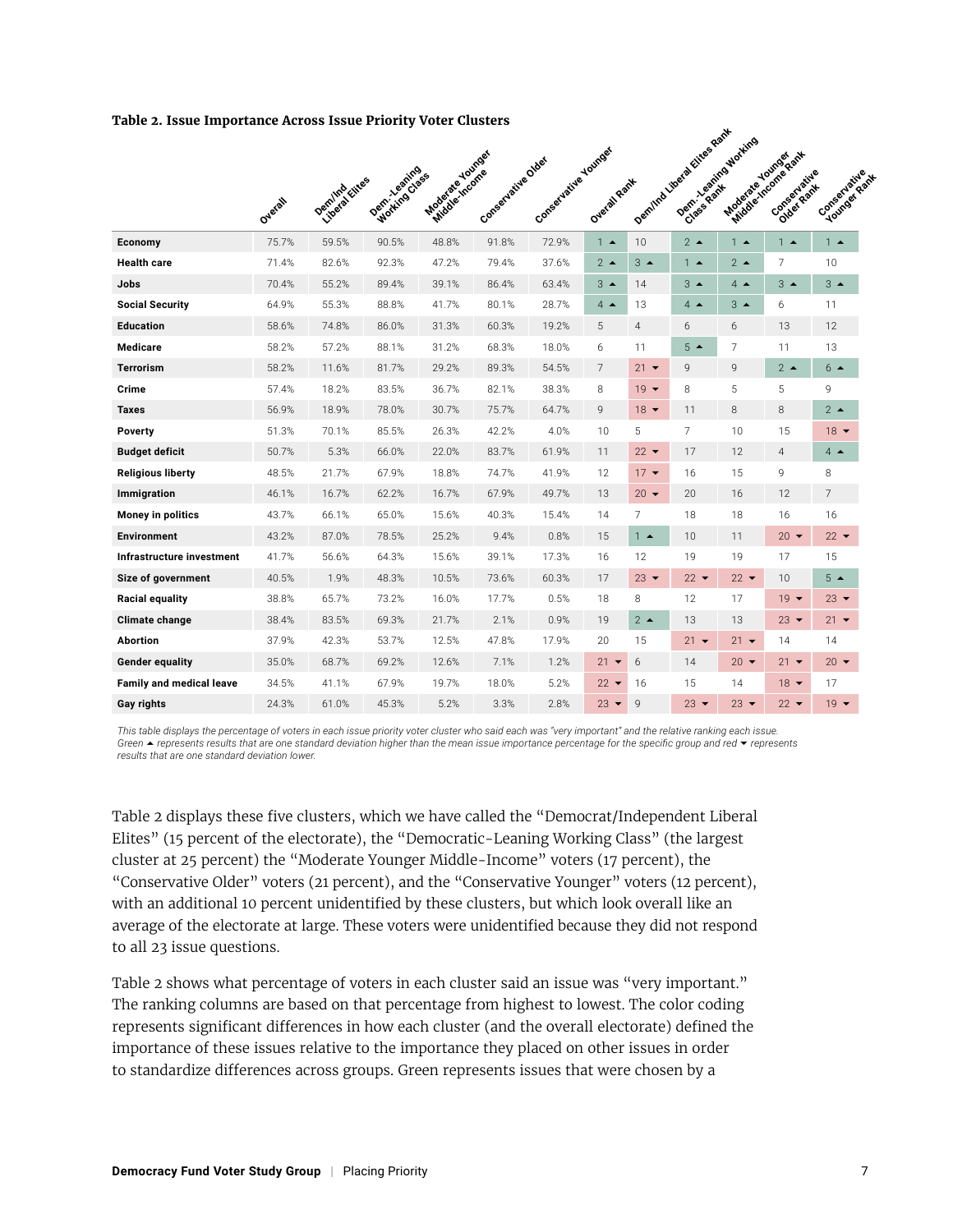percentage of the cluster in question that was one standard deviation higher than the mean for issues for that specific cluster, and red represents results that are one standard deviation lower. For example, in the chart, 87 percent of Democrat/Independent Liberal Elites (DILEs) said the environment was "very important"  $-$  a percentage at least one standard deviation above the mean percentage of DILEs saying any of these issues were "very important." Using this methodology, the issues that are within one deviation of the mean represent about 68 percent of the issues, while those at either end of the spectrum represent about 16 percent for each, giving a reasonable reflection of prioritization. An issue one deviation lower than the mean (in red) does not mean the group thought it was not important, but rather that in contrast to other issues it was less of a priority.

For four of the five clusters, there was some agreement on the most important issues facing the country. The two conservative-leaning clusters and the moderate group all placed the economy at number one, and the left-leaning working class group put it at number two. These four clusters also placed jobs in either third or fourth place. The clear exception was the DILEs who ranked the economy at 10th and jobs at 14th on their list of issue importance — far outside the priority most of the electorate placed on these issues. The top three slots for DILEs belonged to the environment, climate change, and health care, issues that, with the exception of health care, were rated much lower by all other groups.

DILEs also differed most significantly from the rest of the population in terms of the issues on which they put less emphasis. Their bottom slots belonged to a range of issues including the size of government, budget deficit, terrorism, and immigration. The key differences with the rest of the electorate, including the Democratic-Leaning Working Class (DLWC), were on terrorism (which DILEs ranked 21st, and the rest of the electorate had in the top 10), crime (which DILEs ranked 19th and the rest of the electorate had ninth or higher), and taxes (which DILEs ranked 18th and the rest of the electorate had 11th or higher). In contrast, the conservative clusters put less emphasis on climate change, the environment, gay rights, and gender equality. The DLWC and Moderate Younger Middle-Income (MYMI) clusters put less emphasis on gay rights, the size of government, and abortion.

The significant difference in issue priorities between DILEs and DLWCs is noteworthy. Of the five issues that DLWCs selected as their priorities, DILEs only agreed with one health care. Of the five issues that DILEs put less emphasis on, DLWCs only agreed on one — the size of government. Otherwise there were significant differences.

The Democrat/Independent Liberal Elites ranked the economy and jobs far lower in priority than most of the electorate.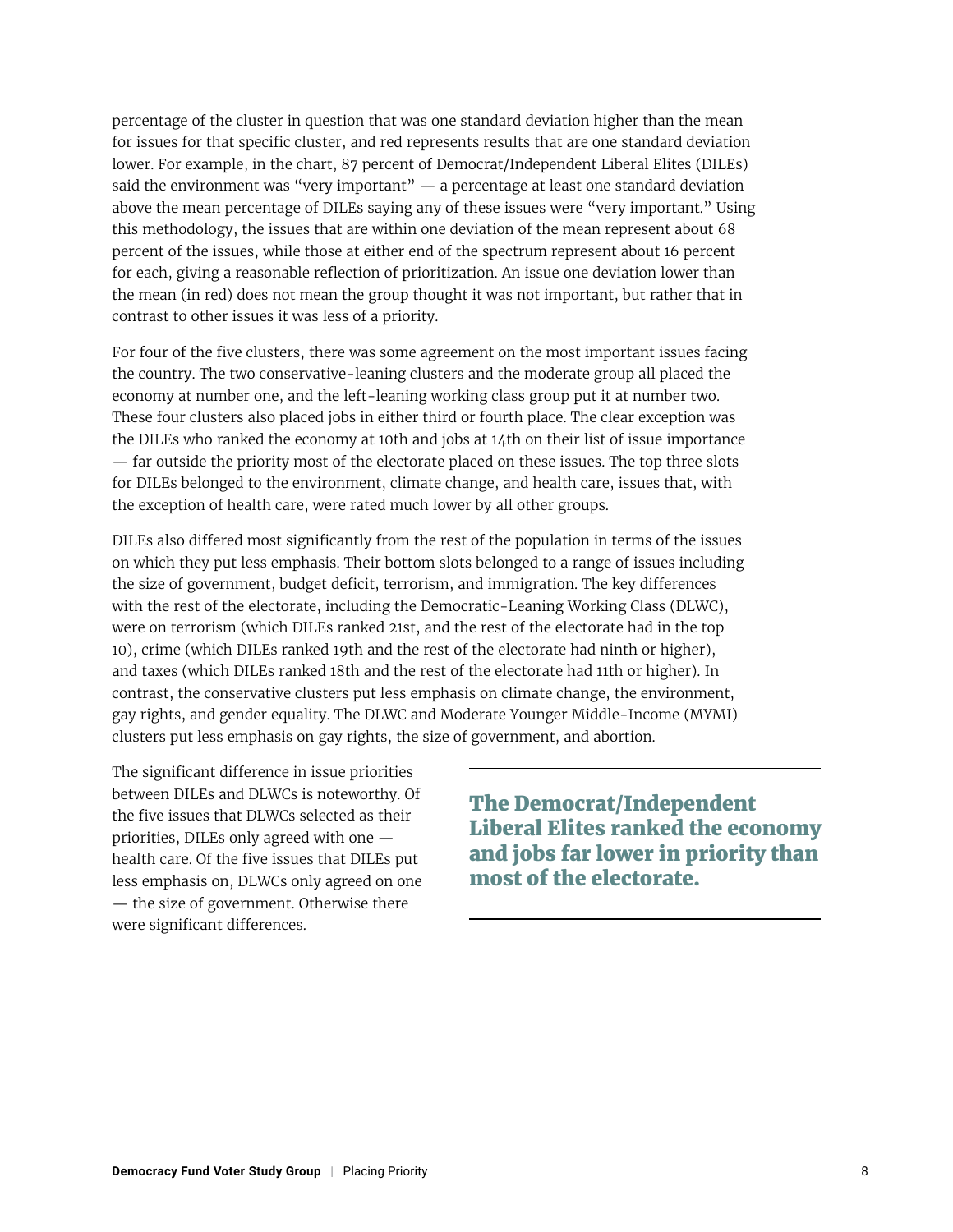|                      |                     | Dem/Ind<br><b>Liberal Elites</b> | Democratic-<br>Leaning<br><b>Working Class</b> | Moderate<br>Younger<br>Middle-Income | <b>Conservative</b><br>Older | <b>Conservative</b><br>Younger | <b>Not Identified</b> |
|----------------------|---------------------|----------------------------------|------------------------------------------------|--------------------------------------|------------------------------|--------------------------------|-----------------------|
| % of Sample          |                     | 15%                              | 25%                                            | 17%                                  | 21%                          | 12%                            | 10%                   |
| Party                | <b>Democrat</b>     | 66.7%                            | 52.5%                                          | 37.7%                                | 9.1%                         | 5.6%                           | 36.4%                 |
|                      | Ind/Other           | 32.6%                            | 27.9%                                          | 40.3%                                | 35.9%                        | 42.2%                          | 32.3%                 |
|                      | Republican          | 0.7%                             | 19.6%                                          | 22.0%                                | 55.0%                        | 52.2%                          | 31.3%                 |
| Ideology             | Liberal             | 73.5%                            | 32.7%                                          | 21.5%                                | 3.2%                         | 3.0%                           | 22.2%                 |
|                      | Moderate            | 25.5%                            | 42.9%                                          | 48.9%                                | 23.5%                        | 25.0%                          | 33.9%                 |
|                      | <b>Conservative</b> | 0.9%                             | 24.4%                                          | 29.6%                                | 73.4%                        | 72.1%                          | 43.9%                 |
| Age                  | 18-29               | 22.1%                            | 8.4%                                           | 14.5%                                | 5.2%                         | 7.9%                           | 16.3%                 |
|                      | $30 - 44$           | 34.6%                            | 22.6%                                          | 35.6%                                | 14.5%                        | 33.8%                          | 21.2%                 |
|                      | $45 - 54$           | 16.2%                            | 19.1%                                          | 18.0%                                | 19.0%                        | 27.5%                          | 15.9%                 |
|                      | $55 - 64$           | 14.2%                            | 22.5%                                          | 18.1%                                | 26.0%                        | 20.1%                          | 20.3%                 |
|                      | $65+$               | 12.9%                            | 27.5%                                          | 13.8%                                | 35.4%                        | 10.7%                          | 26.3%                 |
| Race                 | White               | 75.2%                            | 60.5%                                          | 68.9%                                | 79.0%                        | 75.4%                          | 64.6%                 |
|                      | <b>Black</b>        | 8.0%                             | 17.7%                                          | 13.7%                                | 4.6%                         | 5.3%                           | 12.8%                 |
|                      | Hispanic            | 7.4%                             | 15.4%                                          | 10.0%                                | 11.3%                        | 10.3%                          | 14.8%                 |
|                      | Asian               | 2.3%                             | 1.4%                                           | 4.3%                                 | 0.5%                         | 1.5%                           | 3.3%                  |
|                      | Other               | 7.1%                             | 4.9%                                           | 3.1%                                 | 4.6%                         | 7.5%                           | 4.5%                  |
| Gender               | Male                | 52.7%                            | 36.1%                                          | 39.9%                                | 57.5%                        | 68.3%                          | 46.0%                 |
|                      | Female              | 47.3%                            | 63.9%                                          | 60.1%                                | 42.5%                        | 31.7%                          | 54.0%                 |
| <b>Education</b>     | <b>HS or less</b>   | 21.7%                            | 49.9%                                          | 41.6%                                | 44.7%                        | 38.4%                          | 50.9%                 |
|                      | Some college        | 31.1%                            | 30.5%                                          | 26.8%                                | 31.4%                        | 28.4%                          | 29.5%                 |
|                      | College grad        | 26.8%                            | 11.6%                                          | 23.5%                                | 16.4%                        | 20.7%                          | 12.7%                 |
|                      | Post grad           | 20.4%                            | 8.1%                                           | 8.2%                                 | 7.5%                         | 12.4%                          | 6.9%                  |
| <b>Family Income</b> | 0-30K               | 16.7%                            | 29.8%                                          | 27.7%                                | 18.1%                        | 18.6%                          | 27.7%                 |
|                      | 30-50K              | 19.4%                            | 22.9%                                          | 21.0%                                | 20.0%                        | 20.2%                          | 15.5%                 |
|                      | 50-80K              | 20.5%                            | 18.3%                                          | 23.3%                                | 23.4%                        | 23.3%                          | 19.6%                 |
|                      | 80-100K             | 6.4%                             | 5.1%                                           | 7.1%                                 | 10.3%                        | 8.2%                           | 5.3%                  |
|                      | 100-150K            | 13.4%                            | 8.2%                                           | 6.1%                                 | 9.1%                         | 12.8%                          | 7.7%                  |
|                      | 150K+               | 9.9%                             | 4.2%                                           | 4.5%                                 | 3.7%                         | 5.1%                           | 2.5%                  |

#### **Table 3. Demographic Characteristics of Each Issue Priority Voter Cluster**

*This table displays the demographic breakdown for each of the five issue priority voter clusters.*

All five of the clusters identified in this sample were clearly distinct from each other on the basis of demographic variables, but the largest differences were within the Democratic coalition (see Table 3). DILEs were almost exclusively Democrats (67 percent) rather than Republicans (1 percent), whereas the DLWCs had a less lopsided 53 to 20 percent partisan split in favor of Democrats. DILEs were also far more left-leaning  $-74$  percent were liberals and 26 percent moderates compared to DLWCs, 33 percent of whom were liberal, 43 percent moderate, and 24 percent conservative. There were also significant divisions with regard to age and education. Fifty-seven percent of DILEs were under the age of 45 and 47 percent held a bachelor's degree or higher, while 69 percent of DLWCs were older than 45 and only 20 percent had completed college. In terms of income, 53 percent of DLWCs had a family income below \$50,000, while 36 percent of DILEs were below \$50,000. This income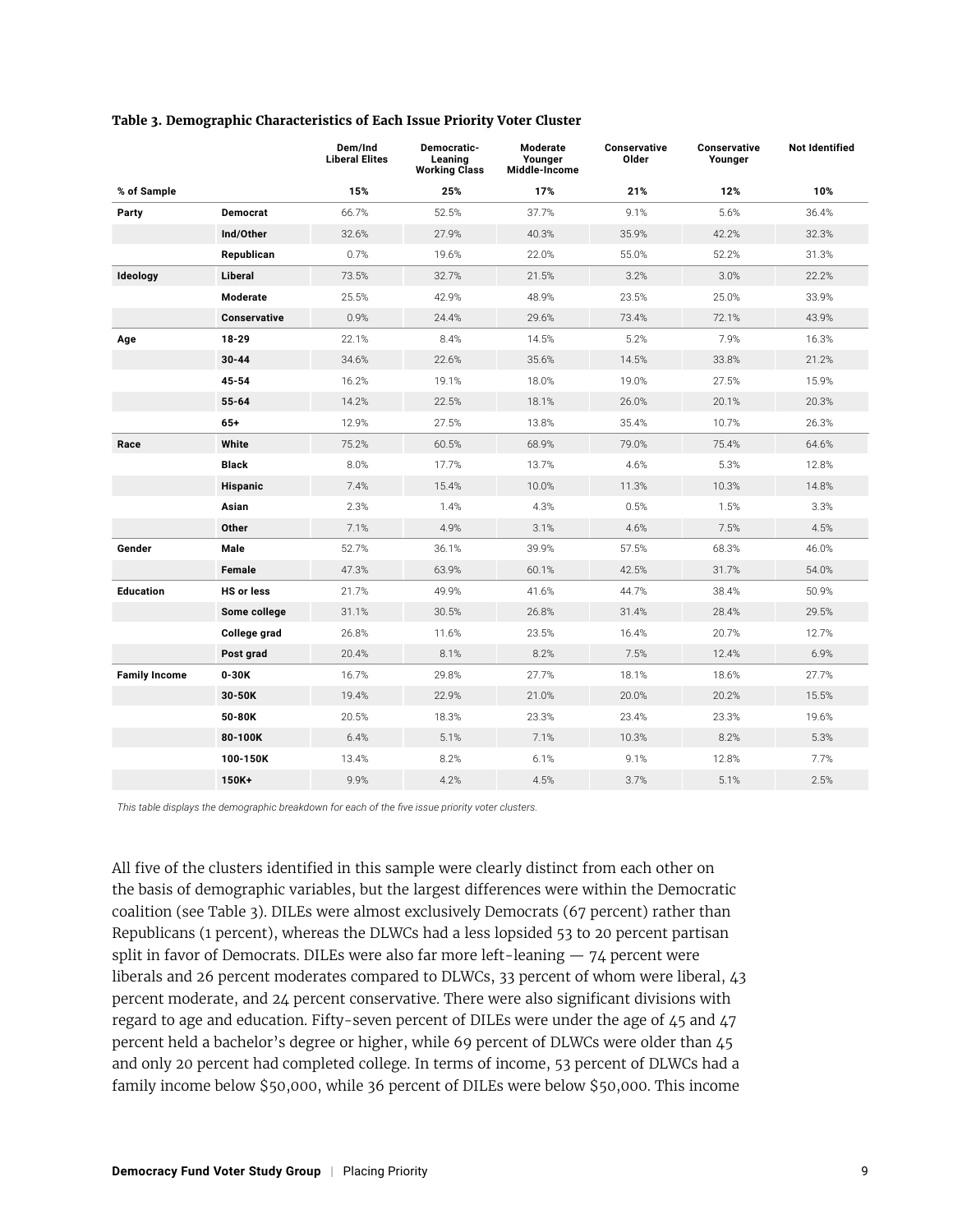difference is larger than it looks because the DILEs are much younger, and as a consequence less advanced in their careers. Finally, 33 percent of DWLCs were either Hispanic or black, while those two groups made up 15 percent of DILEs. Interestingly, DILEs also had the lowest percentage of Hispanics across all the groups (including the unidentified).

The Moderate Younger Middle-Income cluster (MYMIs) more closely reflected the demographic makeup of the wider electorate. They were somewhat younger than average — 50 percent were under the age of  $45 -$  and a 49 percent plurality identified as ideological moderates. MYMIs were also notably more female (60 percent). The two conservative clusters were more demographically homogeneous, with the primary division being age: 61 percent of the Conservative Older (COs) group were over the age of 55, while 69 percent of Conservative Younger (CYs) cluster was under age 55. There were also educational divisions in the GOP coalitions, though not as wide as between the two left-leaning clusters: only 24 percent of COs held a bachelor's degree or higher, compared to 33 percent of CYs. Both right-leaning clusters were also much more male than the broader population (58 and 68 percent, respectively).

# **Issues and Presidential Vote Choice**

These issue importance clusters help to define clearly the priorities of the electorate, and they are also useful in helping to understand presidential vote choice.

|      |                               | Dem/Ind<br><b>Liberal Elites</b> | Democratic-<br>Leaning<br><b>Working Class</b> | Moderate<br>Younger<br>Middle-Income | Conservative<br>Older | Conservative<br>Younger | <b>Not Identified</b> |
|------|-------------------------------|----------------------------------|------------------------------------------------|--------------------------------------|-----------------------|-------------------------|-----------------------|
| 2016 | % of Sample                   | 15%                              | 25%                                            | 17%                                  | 21%                   | 12%                     | 10%                   |
|      | <b>Hillary Clinton</b>        | 94.0%                            | 64.7%                                          | 54.5%                                | 6.0%                  | 6.9%                    | 45.6%                 |
|      | <b>Donald Trump</b>           | 1.1%                             | 29.1%                                          | 32.9%                                | 87.7%                 | 84.8%                   | 45.3%                 |
|      | Gary Johnson                  | 0.2%                             | 3.2%                                           | 6.6%                                 | 2.1%                  | 4.9%                    | 2.5%                  |
|      | Jill Stein                    | 3.1%                             | 1.4%                                           | 1.5%                                 | 0.2%                  | 0.0%                    | 2.6%                  |
|      | <b>Evan McMullin</b>          | 0.0%                             | 0.1%                                           | 0.2%                                 | 0.6%                  | 0.2%                    | 0.4%                  |
|      | Other                         | 0.7%                             | 1.3%                                           | 2.3%                                 | 2.3%                  | 2.1%                    | 3.6%                  |
|      | Did not vote for<br>President | 0.9%                             | 0.3                                            | 2.1%                                 | 1.1%                  | 1.1%                    | 0.0%                  |
| 2012 | % of Sample                   | 17%                              | 25%                                            | 15%                                  | 23%                   | 12%                     | 9%                    |
|      | <b>Barack Obama</b>           | 94.9%                            | 69.6%                                          | 61.7%                                | 11.2%                 | 8.6%                    | 50.2%                 |
|      | <b>Mitt Romney</b>            | 1.3%                             | 26.9%                                          | 30.6%                                | 84.9%                 | 82.7%                   | 45.9%                 |
|      | Other                         | 3.8%                             | 3.1%                                           | 6.9%                                 | 3.6%                  | 8.4%                    | 3.3%                  |

#### **Table 4. Presidential Vote Choice by Issue Priority Voter Clusters**

*Note: % of sample does not add up to 100% due to rounding*

The cluster that an individual was assigned to based on the issues that they cared about functioned as a good determinant of their eventual presidential vote choice (see Table 4). As the table shows, three of the five clusters, constituting a combined 48 percent of the electorate, voted overwhelmingly for a single candidate. The two right-oriented clusters voted 85 and 88 percent for Donald Trump, and a stunning 94 percent of Democrat/Independent Liberal Elites (DILEs) voted for Hillary Clinton. A majority of the two more divided clusters also supported Clinton, though with nothing approaching the partisan uniformity displayed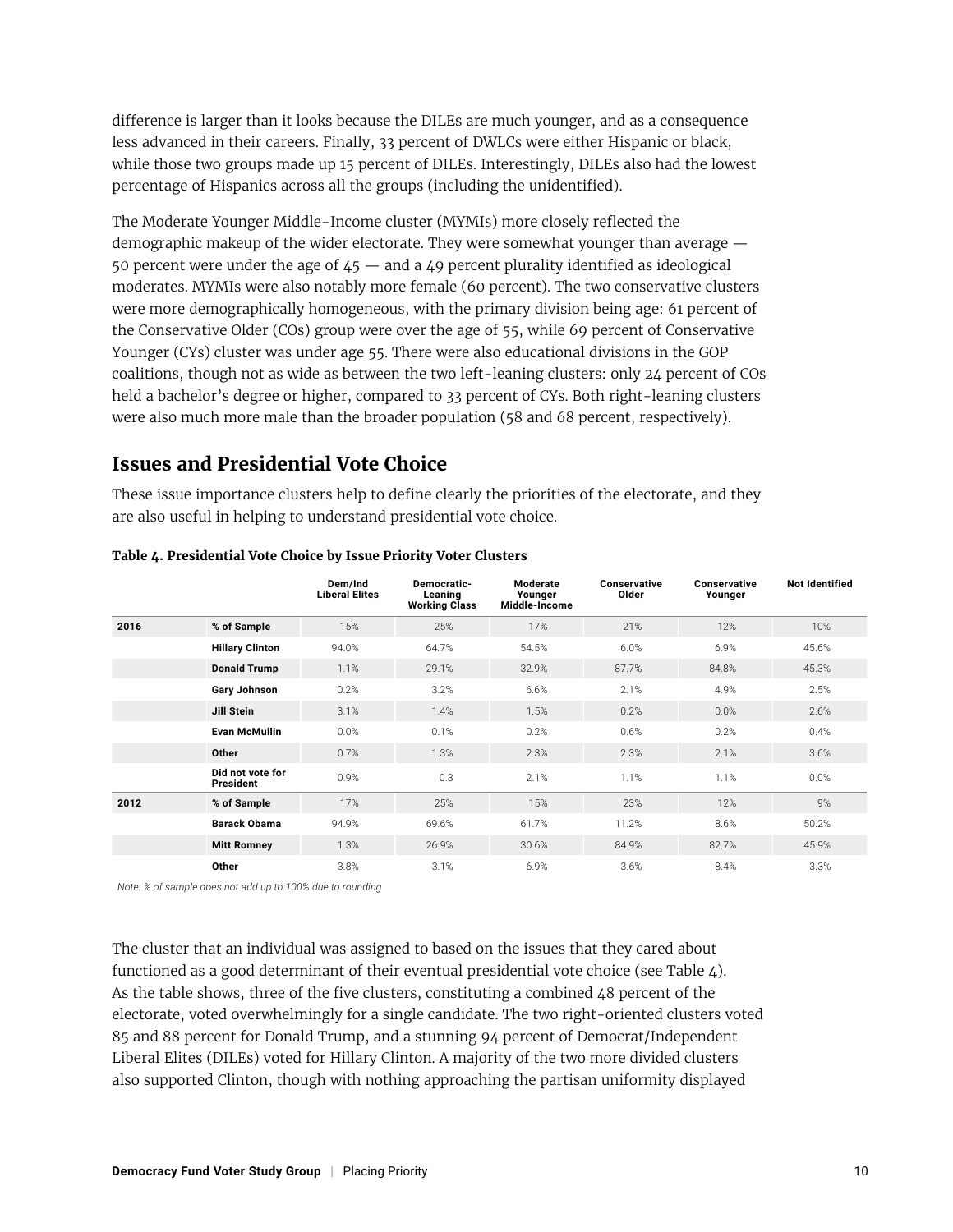by the DILEs. The Moderate Younger Middle-Income (MYMI) group split 55 to 33 percent for Clinton, and the Democratic-Leaning Working Class (DLWC) group supported her by a 65 to 29 percent margin. The individuals that did not fall into any of the clusters (the unidentified group) constituted about 10 percent of the electorate, and generally looked like the electorate as a whole. They split their votes, 46 percent for Clinton and 45 percent for Trump.

Looking at how the groups voted in the 2012 election, the mix was about the same. Clinton basically matched Obama among DILEs, and was close to his performance among CYs, but underperformed among the rest of the groups. Trump attracted about the same level of support as Romney did among DILEs and the unidentified, but he improved marginally (between 2 to 3 points) among the other groups. In contrasting the two races based on the margin between the Republican and Democratic candidates, the biggest shifts occurred among MYMI (+10R), CO (+8R) and DLWC (+7R). Those shifts were created more by a loss of votes for Clinton than an increase in the vote for Trump.

|                                               |                        | Dem/Ind<br><b>Liberal Elites</b> | Democratic-<br>Leaning<br><b>Working Class</b> | Moderate<br>Younger<br>Middle-Income | <b>Conservative</b><br>Older | Conservative<br>Younger | <b>Not</b><br>Identified | <b>Total</b> |
|-----------------------------------------------|------------------------|----------------------------------|------------------------------------------------|--------------------------------------|------------------------------|-------------------------|--------------------------|--------------|
| % of Sample                                   |                        | 15%                              | 25%                                            | 17%                                  | 21%                          | 12%                     | 10%                      | 100%         |
| <b>Democratic</b><br>Primary                  | <b>Hillary Clinton</b> | 43.4%                            | 65.3%                                          | 61.7%                                | 36.7%                        | 35.0%                   | 61.3%                    | 55.0%        |
|                                               | <b>Bernie Sanders</b>  | 56.5%                            | 29.1%                                          | 33.9%                                | 51.3%                        | 55.0%                   | 36.2%                    | 41.2%        |
|                                               | Someone else           | 0.0%                             | 2.0%                                           | 0.8%                                 | 6.0%                         | 10.0%                   | 2.6%                     | 1.5%         |
|                                               | Don't recall           | 0.1%                             | 3.7%                                           | 3.6%                                 | 6.0%                         | 0.0%                    | 0.0%                     | 2.2%         |
| Republican<br>Primary                         | <b>Donald Trump</b>    | 10.3%                            | 56.0%                                          | 48.2%                                | 52.0%                        | 48.4%                   | 50.2%                    | 50.7%        |
|                                               | John Kasich            | 66.7%                            | 15.6%                                          | 20.8%                                | 7.7%                         | 8.0%                    | 6.4%                     | 11.0%        |
|                                               | <b>Ted Cruz</b>        | 7.7%                             | 14.8%                                          | 20.0%                                | 23.6%                        | 34.5%                   | 24.2%                    | 24.0%        |
|                                               | <b>Marco Rubio</b>     | 10.3%                            | 6.4%                                           | 5.7%                                 | 11.2%                        | 6.8%                    | 5.7%                     | 8.4%         |
|                                               | Someone else           | 5.1%                             | 4.2%                                           | 3.3%                                 | 4.9%                         | 1.8%                    | 5.3%                     | 4.0%         |
|                                               | Don't recall           | 0.0%                             | 3.0%                                           | 2.0%                                 | 0.7%                         | 0.5%                    | 8.3%                     | 1.9%         |
| % Voting in a<br>Primary                      |                        | 76.1%                            | 69.7%                                          | 45.6%                                | 73.5%                        | 64.8%                   | 59.7%                    | 65.7%        |
| <b>Voted in Dem</b>                           |                        | 95.8%                            | 70.5%                                          | 61.5%                                | 12.4%                        | 6.7%                    | 47.0%                    | 50.9%        |
| <b>Voted in Rep</b>                           |                        | 4.2%                             | 29.5%                                          | 38.5%                                | 87.6%                        | 93.3%                   | 53.0%                    | 49.1%        |
| % of Sanders<br>Voters who voted<br>for Trump |                        | 0.4%                             | 9.6%                                           | 15.8%                                | 76.6%                        | 50.0%                   | 12.9%                    | 11.9%        |

#### **Table 5. Presidential Primary Vote Choice by Issue Priority Voter Clusters**

One question that emerges is how much of the change from the Obama vote to the Clinton vote came from defecting Sanders voters. Among the DLWCs, about 10 percent of the Sanders primary voters cast their ballot for Trump. This represented about a 2 percent overall loss within the cluster, and represented about 33 percent of the difference between Clinton and Obama within this cluster. Since this group represented a quarter of the electorate, this was significant. Among MYMIs, about 16 percent of the Sanders primary voters cast their ballot for Trump, also resulting in about a 2 percent overall loss in this cluster. This represented 28 percent of the difference between Clinton and Obama. While this cluster was not as large as the DLWC cluster, it was the group where Clinton most underperformed in contrast to the Obama vote.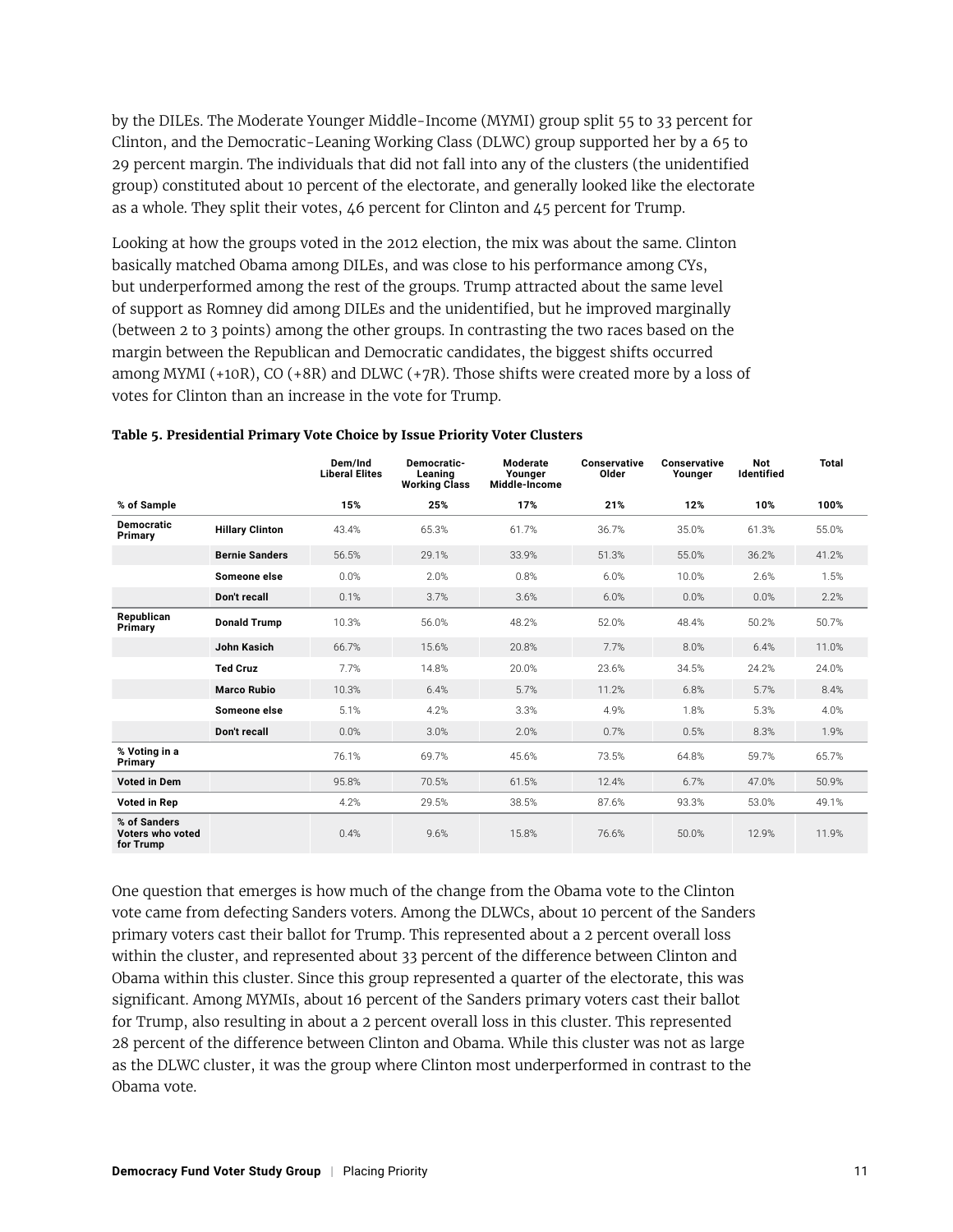What is remarkable about the DILEs is that Clinton lost them by a significant margin during the primary (see Table 5). Seventy-six percent of them voted in the primaries; of those, 96 percent voted in a Democratic primary. Among those voters, Sanders beat Clinton by a 57 to 43 percent margin, yet she came back to win 94 percent of this group in the general election, as she also won 94 percent of those who had voted for Sanders (with the bulk of the remaining vote going to Stein  $-$  4 percent). The DLWCs are a very different story. About 70 percent voted in the primaries, with 71 percent voting in a Democratic primary, and among those, Clinton won by the large margin of 65 to 29 percent, not surprising given that this is where a significant amount of the minority vote resided.

While these issue clusters defined distinct viewpoints, how did the issue mix of a Clinton voter differ from that of a Trump voter?

| Issue                           | <b>Overall</b> | <b>Hillary Clinton</b> | <b>Donald Trump</b> | <b>Overall Rank</b>                | <b>Clinton Rank</b>                | <b>Trump Rank</b>              |
|---------------------------------|----------------|------------------------|---------------------|------------------------------------|------------------------------------|--------------------------------|
| Economy                         | 75.7%          | 69.9%                  | 83.3%               | $1 - \triangle$                    | 3<br>$\rightarrow$                 | $1 - \triangle$                |
| <b>Health care</b>              | 71.4%          | 80.6%                  | 66.3%               | $\overline{2}$<br>$\blacktriangle$ | $1 -$<br>$\blacktriangle$          | 7                              |
| <b>Jobs</b>                     | 70.4%          | 66.2%                  | 77.8%               | 3<br>$\blacktriangle$              | $\overline{7}$                     | 3<br>$\blacktriangle$          |
| <b>Social Security</b>          | 64.9%          | 65.7%                  | 65.5%               | $\overline{4}$<br>$\rightarrow$    | 8                                  | 8                              |
| <b>Education</b>                | 58.6%          | 70.2%                  | 50.3%               | 5                                  | $\overline{2}$<br>$\blacktriangle$ | 13                             |
| <b>Medicare</b>                 | 58.2%          | 64.2%                  | 55.1%               | 6                                  | 9                                  | 12                             |
| <b>Terrorism</b>                | 58.2%          | 42.2%                  | 78.8%               | $\overline{7}$                     | 18                                 | $2 - 2$                        |
| Crime                           | 57.4%          | 47.1%                  | 69.5%               | 8                                  | 15                                 | 6                              |
| <b>Taxes</b>                    | 56.9%          | 43.1%                  | 70.5%               | 9                                  | 16                                 | 5                              |
| Poverty                         | 51.3%          | 69.4%                  | 33.3%               | 10                                 | 5                                  | 17                             |
| <b>Budget deficit</b>           | 50.7%          | 30.1%                  | 72.1%               | 11                                 | 22<br>$\blacktriangledown$         | $\overline{4}$                 |
| <b>Religious liberty</b>        | 48.5%          | 38.5%                  | 60.0%               | 12                                 | 20                                 | 11                             |
| Immigration                     | 46.1%          | 31.4%                  | 62.3%               | 13                                 | 21<br>$\blacktriangledown$         | 10                             |
| Money in politics               | 43.7%          | 53.4%                  | 38.5%               | 14                                 | 12                                 | 15                             |
| <b>Environment</b>              | 43.2%          | 69.7%                  | 17.7%               | 15                                 | $\overline{4}$<br>$\blacktriangle$ | 20<br>$\overline{\phantom{a}}$ |
| Infrastructure investment       | 41.7%          | 50.4%                  | 35.8%               | 16                                 | 13                                 | 16                             |
| Size of government              | 40.5%          | 18.0%                  | 64.2%               | 17                                 | 23<br>$\blacktriangledown$         | 9                              |
| <b>Racial equality</b>          | 38.8%          | 61.5%                  | 19.4%               | 18                                 | 10                                 | 19<br>$\blacktriangledown$     |
| Climate change                  | 38.4%          | 67.3%                  | 11.7%               | 19                                 | 6                                  | 22<br>$\overline{\phantom{a}}$ |
| <b>Abortion</b>                 | 37.9%          | 38.6%                  | 39.0%               | 20                                 | 19                                 | 14                             |
| <b>Gender equality</b>          | 35.0%          | 60.0%                  | 12.7%               | 21<br>$\blacktriangledown$         | 11                                 | 21<br>$\blacktriangledown$     |
| <b>Family and medical leave</b> | 34.5%          | 48.0%                  | 21.6%               | 22<br>$\blacktriangledown$         | 14                                 | 18<br>$\blacktriangledown$     |
| <b>Gay rights</b>               | 24.3%          | 42.4%                  | 7.1%                | 23<br>$\overline{\phantom{0}}$     | 17                                 | 23<br>$\blacktriangledown$     |

#### **Table 6. Issue Importance Across Presidential Vote Choice**

*This table displays the percentage of Clinton and Trump voters who said each issue was "very important" and the relative ranking of each issue. Green ▲ represents results that are one standard deviation higher than the mean issue importance percentage for the specific group and red represents results that are one standard deviation lower.*

The overall electorate ranked the economy, health care, jobs, and Social Security as their top key issues (see Table 6). Clinton voters agreed that the economy and health care were of greater importance, but added education and the environment to that list. Meanwhile, Trump voters focused on the economy, jobs, and terrorism as their key priorities. Clinton supporters placed less emphasis on the budget deficit, immigration, and size of government, which were issues in the top 10 for Trump supporters. Similarly, Trump voters put less emphasis on the environment, climate change, or racial equality, which were in the top 10 for Clinton voters. Here, we see Clinton voters setting a high priority on an issue mix more closely aligned with the DILEs from the issue cluster analysis.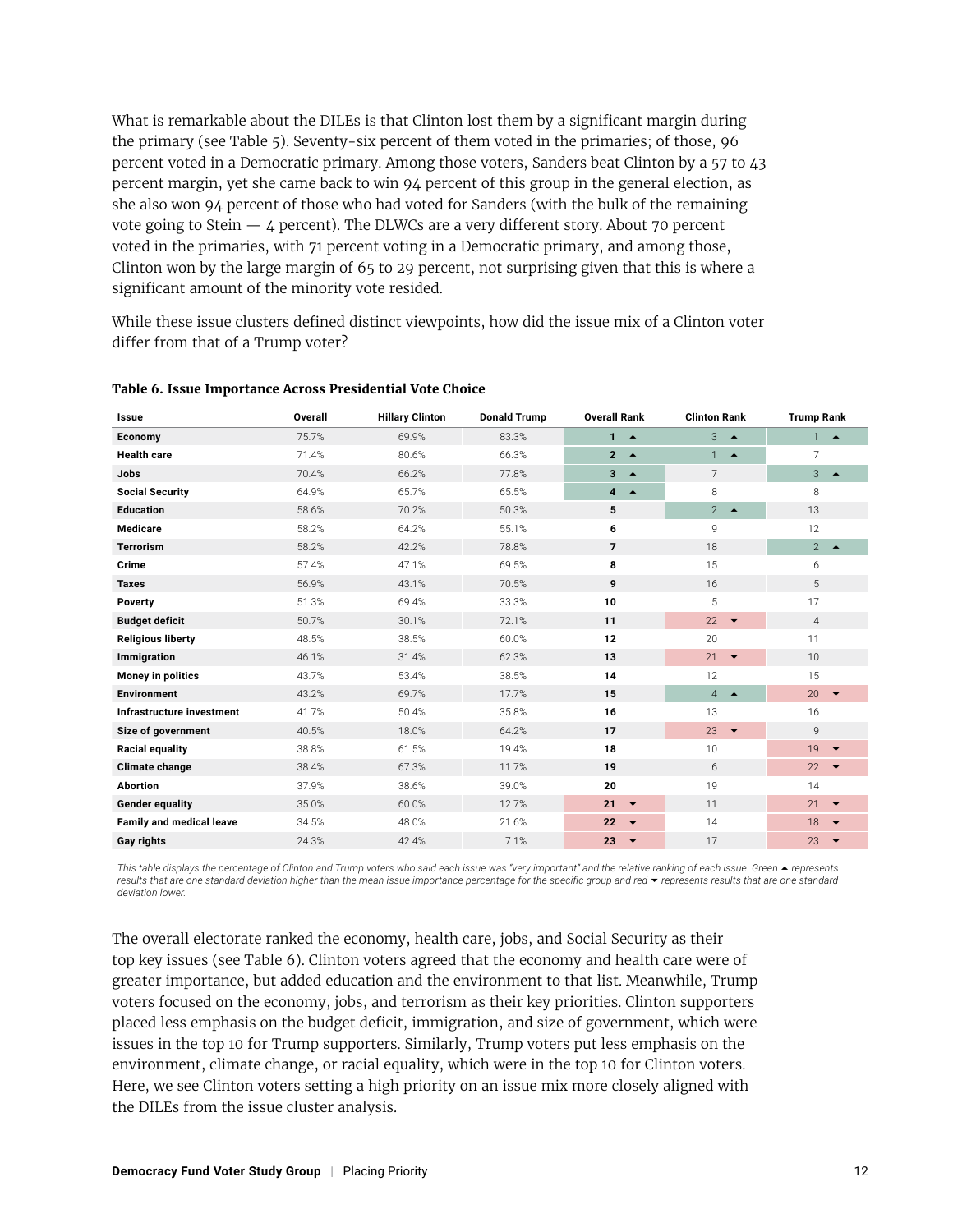This presented an important issue difference in contrast to other key clusters for her. For both the DLWCs and the MYMIs, Clinton had to perform well. In both cases she fell short of Obama's 2012 performance, by 5 points among DLWCs and 7 points among MYMIs. In looking at the issues concerns of those two groups there were significant similarities. The top four issues (economy, health care, jobs, Social Security) were the same (although the ranking was slightly different), and they matched the electorate overall. DLWCs added one more issue to the higher priority list: Medicare. Looking at those issues that there was less emphasis on, again there was agreement on size of government, gay rights, and abortion. MYMIs also placed less emphasis on gender equality. However, these two clusters had significantly different issue priorities than DILEs — and that was a challenge for Clinton.

Trump did marginally better than Romney among his base groups  $-$  CO (3 points) and CY (2) — and among MYMI (2) and DLWC (2). The key here was that all four of these groups had the economy and jobs as part of the higher priority issues.

The Rust Belt was a key to the election, as described earlier. A Republican candidate had not carried Pennsylvania, Ohio, Michigan, and Wisconsin in 32 years, despite three Republican wins, although Trump's margins in Pennsylvania, Michigan, and Ohio were less than 1 percent. These states were an area of particular interest due to the white union working class population, and there is likely a good bit of overlap between Rust Belt voters and the DLWCs. Between their top 10 issues, there was only one swap, as DLWCs placed more emphasis on the environment and Rust Belt voters placed more emphasis on taxes (see Table 7).

| <b>Issue</b>                    | Verv<br><b>National</b> | <b>Rust Belt</b><br><b>States</b> | <b>Clinton</b> | Trump | <b>National</b><br>Rank                     | <b>Rust Belt</b><br><b>States Rank</b> | <b>Clinton Rank</b>                | <b>Trump Rank</b>                  |
|---------------------------------|-------------------------|-----------------------------------|----------------|-------|---------------------------------------------|----------------------------------------|------------------------------------|------------------------------------|
| Economy                         | 75.7%                   | 75.6%                             | 73.5%          | 84.3% | $1 - \triangle$                             | $\mathbf{1}$<br>$\blacktriangle$       | 5                                  | $\mathbf{1}$<br>$\blacktriangle$   |
| <b>Health care</b>              | 71.4%                   | 71.8%                             | 84.5%          | 63.4% | $2 - 4$                                     | $2^{\circ}$<br>$\blacktriangle$        | $\mathbf{1}$<br>$\blacktriangle$   | 8                                  |
| <b>Jobs</b>                     | 70.4%                   | 70.7%                             | 70.5%          | 76.6% | 3<br>$\blacktriangle$                       | 3<br>$\blacktriangle$                  | 7                                  | 3<br>$\blacktriangle$              |
| <b>Social Security</b>          | 64.9%                   | 69.0%                             | 74.6%          | 64.4% | $\overline{\mathbf{4}}$<br>$\blacktriangle$ | $\overline{4}$<br>$\blacktriangle$     | 3<br>$\blacktriangle$              | 7                                  |
| <b>Medicare</b>                 | 58.2%                   | 59.1%                             | 69.5%          | 51.8% | 6                                           | 5                                      | 8                                  | 12                                 |
| <b>Education</b>                | 58.6%                   | 58.1%                             | 69.3%          | 50.0% | 5                                           | 6                                      | 9                                  | 13                                 |
| Crime                           | 57.4%                   | 57.5%                             | 48.8%          | 71.0% | 8                                           | $\overline{7}$                         | 14                                 | $\overline{4}$                     |
| <b>Terrorism</b>                | 58.2%                   | 57.2%                             | 41.8%          | 79.7% | 7                                           | 8                                      | 18                                 | $\overline{2}$<br>$\blacktriangle$ |
| <b>Taxes</b>                    | 56.9%                   | 55.3%                             | 44.4%          | 70.9% | 9                                           | 9                                      | 17                                 | 5                                  |
| Poverty                         | 51.3%                   | 53.0%                             | 75.2%          | 27.3% | 10                                          | 10                                     | $\overline{2}$<br>$\blacktriangle$ | 17                                 |
| Infrastructure investment       | 41.7%                   | 48.3%                             | 57.6%          | 41.2% | 16                                          | 11                                     | 13                                 | 14                                 |
| <b>Money in politics</b>        | 43.7%                   | 46.7%                             | 60.0%          | 36.8% | 14                                          | 12                                     | 12                                 | 15                                 |
| <b>Budget deficit</b>           | 50.7%                   | 46.5%                             | 28.2%          | 65.0% | 11                                          | 13                                     | 22<br>$\blacktriangledown$         | 6                                  |
| <b>Environment</b>              | 43.2%                   | 45.8%                             | 74.3%          | 14.8% | 15                                          | 14                                     | $\overline{4}$<br>$\blacktriangle$ | 20<br>$\overline{\phantom{a}}$     |
| Immigration                     | 46.1%                   | 45.6%                             | 32.9%          | 59.5% | 13                                          | 15                                     | 21<br>$\blacktriangledown$         | 10                                 |
| <b>Religious liberty</b>        | 48.5%                   | 43.6%                             | 38.7%          | 54.7% | 12                                          | 16                                     | 19                                 | 11                                 |
| <b>Racial equality</b>          | 38.8%                   | 41.0%                             | 62.1%          | 19.0% | 18                                          | 17                                     | 11                                 | 19                                 |
| <b>Climate change</b>           | 38.4%                   | 40.6%                             | 71.3%          | 11.6% | 19                                          | 18                                     | 6                                  | 22<br>$\overline{\phantom{a}}$     |
| Size of government              | 40.5%                   | 37.7%                             | 19.5%          | 61.6% | 17                                          | 19                                     | 23<br>$\blacktriangledown$         | 9                                  |
| <b>Gender equality</b>          | 35.0%                   | 37.0%                             | 64.7%          | 11.7% | 21<br>$\blacktriangledown$                  | 20                                     | 10                                 | $21 - 7$                           |
| <b>Abortion</b>                 | 37.9%                   | 35.7%                             | 36.5%          | 33.0% | 20                                          | 21<br>$\overline{\phantom{a}}$         | 20<br>$\blacktriangledown$         | 16                                 |
| <b>Family and medical leave</b> | 34.5%                   | 33.5%                             | 45.8%          | 22.4% | 22<br>$\blacktriangledown$                  | 22<br>$\blacktriangledown$             | 16                                 | 18                                 |
| Gay rights                      | 24.3%                   | 25.9%                             | 47.1%          | 5.6%  | 23<br>$\blacktriangledown$                  | 23<br>$\blacktriangledown$             | 15                                 | 23<br>$\blacktriangledown$         |

#### **Table 7. Issue Importance Across Presidential Vote Choice in Rust Belt States**

*This table displays the percentage of Clinton and Trump voters in Rust Belt states who said each issue was "very important" and the relative ranking of each issue. Green* ~ *represents results that are one standard deviation higher than the mean issue importance percentage for the specific group and red represents results that are one standard deviation lower.*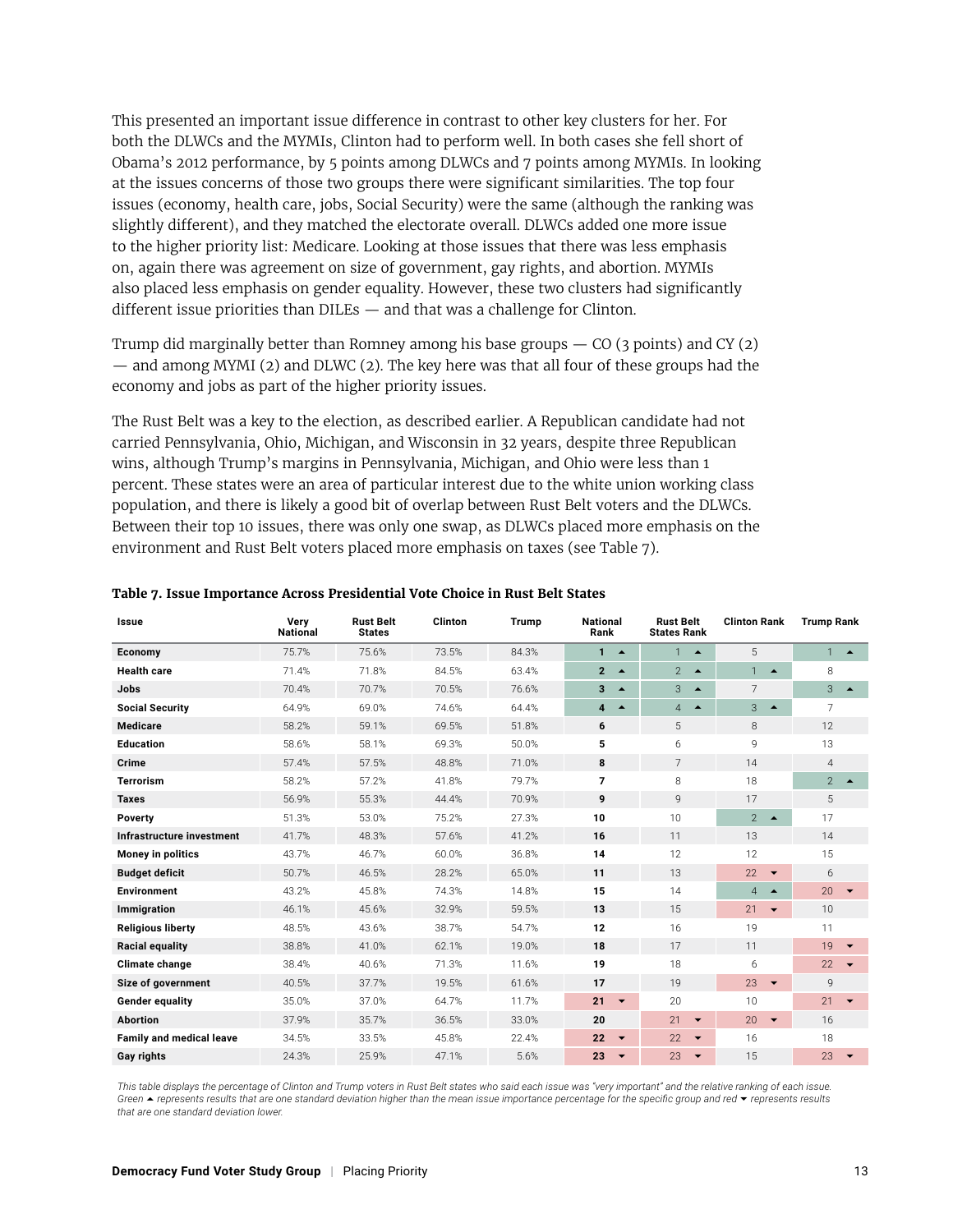Overall, in the Rust Belt states, we can see that the issues priorities largely matched the electorate as a whole, and the higher issue priorities of economy, health care, jobs, and Social Security were the same and in the same order. The key here is the economy. Trump voters had this as their top issue and a higher priority, while Clinton voters had it as their fifth issue and as an average priority.

So, at a national level, what were the margins between the two candidates in terms of issues? In considering the voters who categorized a given issue as "very important," what percentage of them subsequently voted for either candidate? For the purpose of concision in this brief discussion, a candidate who won the general election vote of a majority of voters who found an issue "very important" will be described as having "won that issue." To be clear, the survey did not ask which candidate a voter trusted on that issue.

Clinton actually won more issues and many by greater margins. However, when looking at the overall importance of these issues to the overall electorate, Trump won two of the top three issues, including the most important, the economy.

| Rank           | <b>Overall</b> | <b>Issue</b>              | <b>Hillary Clinton</b> | <b>Donald Trump</b> | Margin  |
|----------------|----------------|---------------------------|------------------------|---------------------|---------|
| $\mathbf{1}$   | 75.7%          | Economy                   | 42.7%                  | 50.2%               | 7.5     |
| $\overline{2}$ | 71.4%          | Health care               | 52.0%                  | 42.5%               | $-9.5$  |
| 3              | 70.4%          | Jobs                      | 43.4%                  | 50.1%               | 6.7     |
| 4              | 64.9%          | Social Security           | 47.5%                  | 47.0%               | $-0.5$  |
| 5              | 58.6%          | Education                 | 54.6%                  | 38.7%               | $-15.9$ |
| 6              | 58.2%          | Medicare                  | 51.3%                  | 43.7%               | $-7.6$  |
| 7              | 58.2%          | Terrorism                 | 33.0%                  | 61.4%               | 28.4    |
| 8              | 57.4%          | Crime                     | 38.1%                  | 55.7%               | 17.6    |
| 9              | 56.9%          | Taxes                     | 35.6%                  | 57.5%               | 21.9    |
| 10             | 51.3%          | Poverty                   | 63.5%                  | 30.2%               | $-33.3$ |
| 11             | 50.7%          | Budget deficit            | 27.3%                  | 64.7%               | 37.4    |
| 12             | 48.5%          | Religious liberty         | 36.2%                  | 56.2%               | 20.0    |
| 13             | 46.1%          | Immigration               | 31.9%                  | 63.4%               | 31.5    |
| 14             | 43.7%          | Money in politics         | 54.6%                  | 39.2%               | $-15.4$ |
| 15             | 43.2%          | Environment               | 74.8%                  | 18.9%               | $-55.9$ |
| 16             | 41.7%          | Infrastructure investment | 55.0%                  | 38.4%               | $-16.6$ |
| 17             | 40.5%          | Size of government        | 20.4%                  | 72.0%               | 51.6    |
| 18             | 38.8%          | Racial equality           | 71.8%                  | 22.4%               | $-49.4$ |
| 19             | 38.4%          | Climate change            | 80.6%                  | 13.9%               | $-66.7$ |
| 20             | 37.9%          | Abortion                  | 46.4%                  | 46.4%               | 0.0     |
| 21             | 35.0%          | Gender equality           | 78.6%                  | 16.4%               | $-62.2$ |
| 22             | 34.5%          | Family and medical leave  | 64.7%                  | 28.9%               | $-35.8$ |
| 23             | 24.3%          | Gay rights                | 80.5%                  | 13.3%               | $-67.2$ |

#### **Table 8. 2016 Presidential Vote Choice by Issue Importance**

This table displays the presidential vote choice percentage among voters who said each issue was "very important" and the margin between the two candidates.

Trump's largest margins were among voters who prioritized size of government (where he won by a margin of 52 points among voters who thought this issue was "very important"), the budget deficit (37 point margin), immigration (32), and terrorism (28) (see Table 8).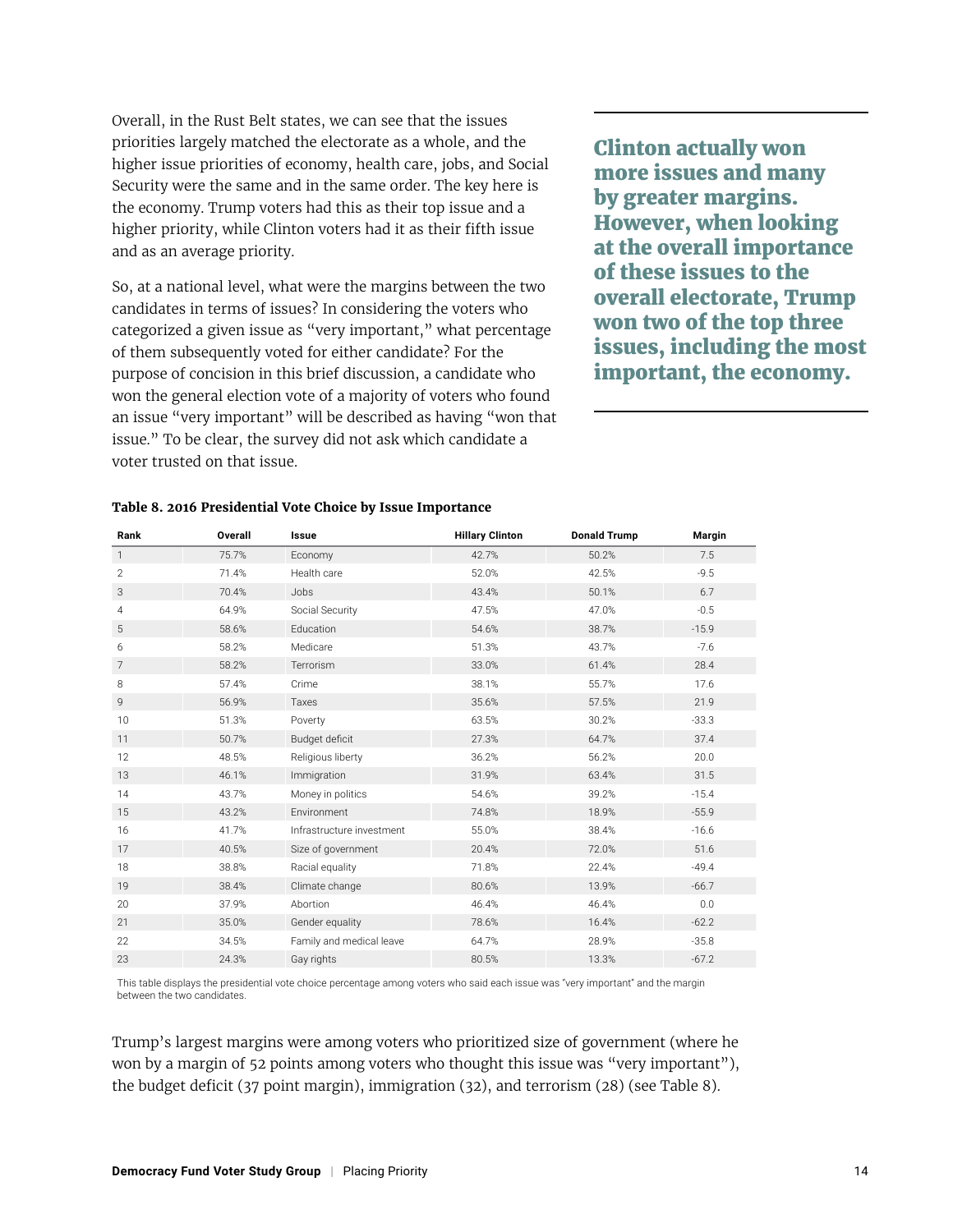Clinton's greatest margins were among voters who prioritized gay rights (67), climate change (67), gender equality (62), and the environment (56).

Clinton actually won more issues and many by greater margins. However, when looking at the overall importance of these issues to the overall electorate, Trump won two of the top three issues, including the most important, the economy.

Clinton won more issues, but the ones Trump won mattered significantly more.

While Clinton fared better on more issues, those on which she was strongest included only one in the top 10 — poverty. Of the seven on which she performed best, five were at the bottom of the country's list. There were a few key top 10 issues that leaned Clinton — health care being the most important, followed by education and Medicare. Notably, the issues on which she won very strongly are more similar to the issue priorities of the DILE cluster, rather than the DLWCs.

Neither candidate had an advantage among voters who prioritized the issues of abortion or Social Security.

| <b>Strong Clinton</b>                          | Lean Clinton                      | Even                                  | Lean Trump                    | <b>Strong Trump</b>   |
|------------------------------------------------|-----------------------------------|---------------------------------------|-------------------------------|-----------------------|
| 10-Poverty                                     | 2-Health care<br>$\blacktriangle$ | 4-Social Security<br>$\blacktriangle$ | 1-Economy<br>$\blacktriangle$ | 7-Terrorism           |
| 15-Environment                                 | 5-Education                       | 20-Abortion                           | 3-Jobs<br>$\blacktriangle$    | 9-Taxes               |
| 18-Racial equality                             | 6-Medicare                        |                                       | 8-Crime                       | 11-Budget deficit     |
| 19-Climate change                              | 14- Money in politics             |                                       |                               | 12-Religious liberty  |
| 21-Gender equality<br>$\overline{\phantom{a}}$ | 16-Infrastructure<br>investment   |                                       |                               | 13-Immigration        |
| 22-Family and medical leave ▼                  |                                   |                                       |                               | 17-Size of government |
| 23-Gay rights<br>$\overline{\phantom{a}}$      |                                   |                                       |                               |                       |

#### **Table 9. Issues by 2016 Presidential Vote Margins**

This table categorizes each issue according to the size of the margin by which a candidate won the voters who said that issue was "very important." A vote margin under 1% was considered "even," under 20% was considered "lean," and greater than 20% was considered "strong." Issues are labeled with their rank among the overall electorate according to the percentage of voters overall saying that issue is "very important." See table 8 for the margin percentages for each issue.

Trump won fewer issues, but the "lean Trump" (where Trump had a small margin among voters who prioritized those issues) were all top 10 issues, including the central issues of the economy and jobs, with crime also on that list (see Table 9). This bolstered the strong Trump issues (where he had a larger margin) which included two in the top 10 — terrorism and taxes, as well as some middle of the road issues that were more important to the electorate than the strong Clinton issues. So overall, Clinton did better on 12 issues and Trump did better on nine. However the mean ranking of the issues Clinton did better on was 14, while for Trump it was nine. So Clinton won more issues, but the ones Trump won mattered significantly more.

Taking this a step farther, we need to examine how each candidate did in gaining support beyond their respective party. The next table looks at each issue and compares the party percentage on each with the candidate percentage, and who did better (see Table 10). In looking at the economy, of those who said the issue was "very important," 35 percent were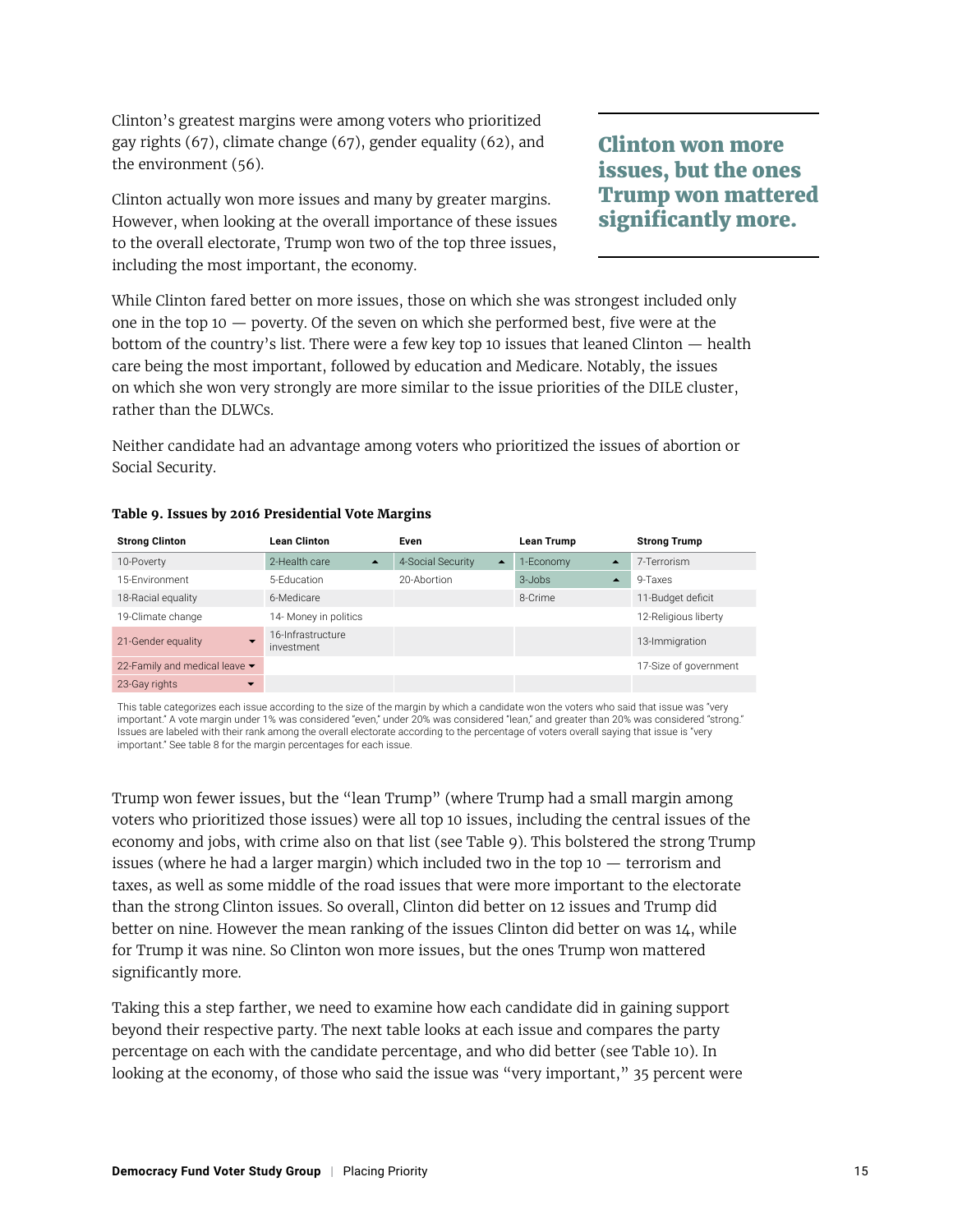Democrats. Again, of those who said the economy was a "very important" issue, 43 percent voted for Clinton. So Clinton outperformed her party base by 7 points. Trump outperformed his party base by 19 points (31 percent were Republican, 50 percent voted for Trump).

|                |                     |                           | <b>PRESIDENTIAL BALLOT</b> |              | PARTY IDENTIFICATION |       | <b>VOTE VERSUS PARTY</b> |             |
|----------------|---------------------|---------------------------|----------------------------|--------------|----------------------|-------|--------------------------|-------------|
| Rank           | <b>Very Overall</b> | Issue                     | <b>Clinton</b>             | <b>Trump</b> | Dem                  | Rep   | <b>Clinton V Dem</b>     | Trump V Rep |
|                | 75.7%               | Economy                   | 42.7%                      | 50.2%        | 35.4%                | 30.9% | 7.3%                     | 19.3%       |
| $\overline{2}$ | 71.4%               | Health care               | 52.0%                      | 42.5%        | 41.6%                | 26.4% | 10.4%                    | 16.1%       |
| 3              | 70.4%               | Jobs                      | 43.4%                      | 50.1%        | 35.1%                | 31.2% | 8.3%                     | 18.9%       |
| $\overline{4}$ | 64.9%               | Social Security           | 47.5%                      | 47.0%        | 38.5%                | 28.8% | 9.0%                     | 18.2%       |
| 5              | 58.6%               | Education                 | 54.6%                      | 38.7%        | 42.9%                | 23.3% | 11.7%                    | 15.4%       |
| 6              | 58.2%               | Medicare                  | 51.3%                      | 43.7%        | 42.6%                | 26.7% | 8.7%                     | 17.0%       |
| 7              | 58.2%               | Terrorism                 | 33.0%                      | 61.4%        | 30.1%                | 39.0% | 2.9%                     | 22.4%       |
| 8              | 57.4%               | Crime                     | 38.1%                      | 55.7%        | 35.1%                | 34.8% | 3.0%                     | 20.9%       |
| 9              | 56.9%               | Taxes                     | 35.6%                      | 57.5%        | 31.1%                | 33.8% | 4.5%                     | 23.7%       |
| 10             | 51.3%               | Poverty                   | 63.5%                      | 30.2%        | 50.2%                | 20.1% | 13.3%                    | 10.1%       |
| 11             | 50.7%               | Budget deficit            | 27.3%                      | 64.7%        | 23.3%                | 40.8% | 4.0%                     | 23.9%       |
| 12             | 48.5%               | Religious liberty         | 36.2%                      | 56.2%        | 31.2%                | 35.7% | 5.0%                     | 20.5%       |
| 13             | 46.1%               | Immigration               | 31.9%                      | 63.4%        | 28.8%                | 38.5% | 3.1%                     | 24.9%       |
| 14             | 43.7%               | Money in politics         | 54.6%                      | 39.2%        | 40.8%                | 23.0% | 13.8%                    | 16.2%       |
| 15             | 43.2%               | Environment               | 74.8%                      | 18.9%        | 55.1%                | 13.6% | 19.7%                    | 5.3%        |
| 16             | 41.7%               | Infrastructure investment | 55.0%                      | 38.4%        | 41.0%                | 23.7% | 14.0%                    | 14.7%       |
| 17             | 40.5%               | Size of government        | 20.4%                      | 72.0%        | 18.6%                | 44.4% | 1.8%                     | 27.6%       |
| 18             | 38.8%               | Racial equality           | 71.8%                      | 22.4%        | 57.4%                | 13.8% | 14.4%                    | 8.6%        |
| 19             | 38.4%               | Climate change            | 80.6%                      | 13.9%        | 59.1%                | 10.5% | 21.5%                    | 3.4%        |
| 20             | 37.9%               | Abortion                  | 46.4%                      | 46.4%        | 38.4%                | 31.6% | 8.0%                     | 14.8%       |
| 21             | 35.0%               | Gender equality           | 78.6%                      | 16.4%        | 60.2%                | 12.1% | 18.4%                    | 4.3%        |
| 22             | 34.5%               | Family and medical leave  | 64.7%                      | 28.9%        | 51.8%                | 19.2% | 12.9%                    | 9.7%        |
| 23             | 24.3%               | Gay rights                | 80.5%                      | 13.3%        | 59.6%                | 10.5% | 20.9%                    | 2.8%        |

**Table 10. Comparison of 2016 Presidential Vote Choice and Party Identification by Issue Importance**

*This table displays the presidential vote choice percentage among voters who said each issue was "very important" and the party identification among voters*  who said each issue was "very important." In the last two columns, highlighted cells represent where a candidate expanded beyond their party base vote *percentage to a greater extent than their opponent on a given issues – color coded blue for Clinton and red for Trump.*

Of the 23 issues, Clinton was able to go farther beyond her party support than Trump was able to go beyond his on seven issues. However, of those issues only one was in the top  $10$ poverty. Five of them were in the bottom eight issues. There were four issues where she was able to outperform her party support by 15 points or more — climate change, gay rights, the environment, and gender equality, none of which were in the top 10. In contrast, Trump was able to do better by more than 15 points on 14 issues, including 13 of the country's top 14. Clinton's lack of reach beyond her party was evident.

There is a caveat here, as the party identification in the survey favored the Democrats, 36 to 30 percent (the national exit poll of the five networks and the AP had it at 36 to 33 percent), so Clinton had less distance to go to get to a majority coalition. However, neither candidate was able to achieve a majority coalition in the popular vote.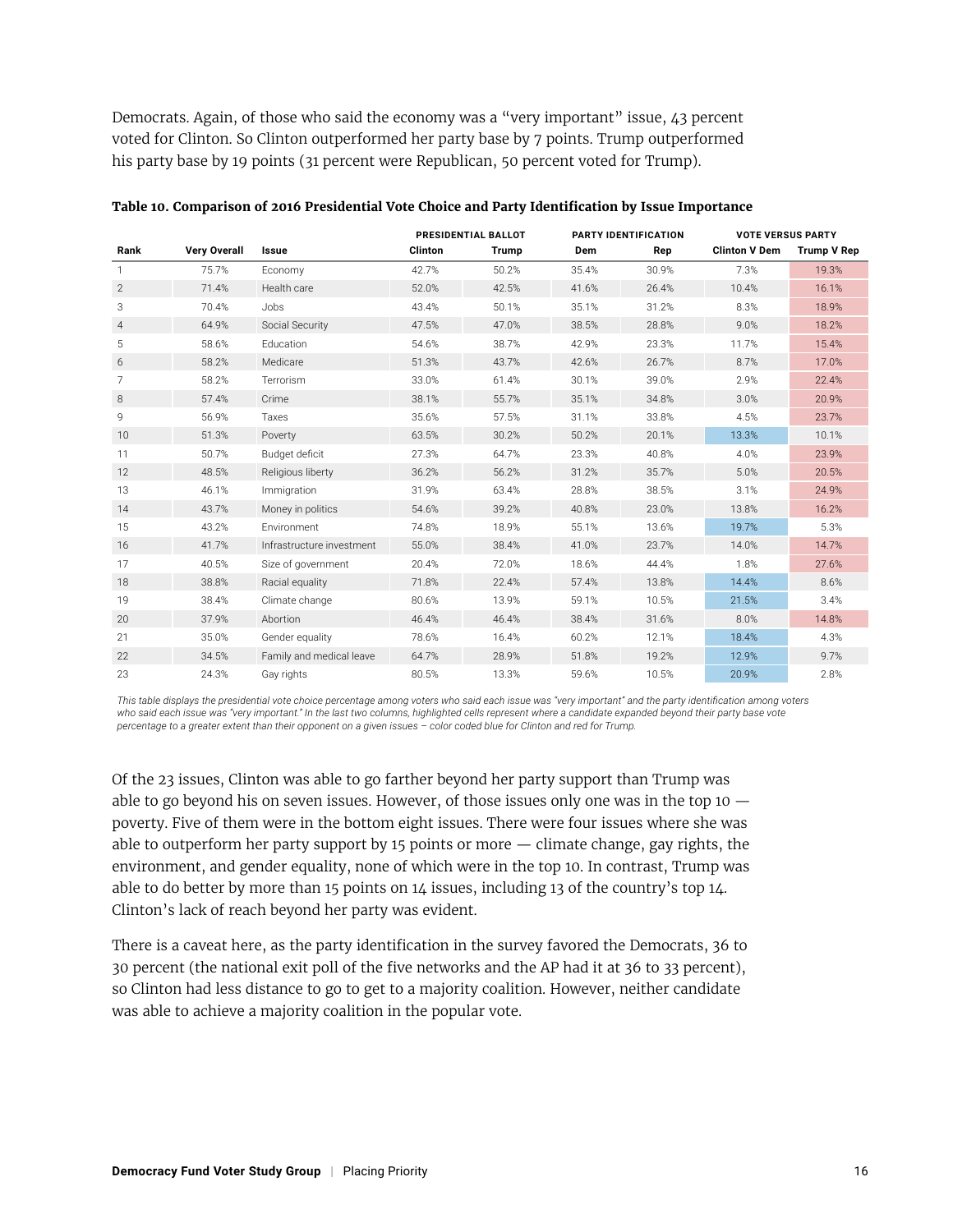### **The Economy as Top Issue**

The economy was the top issue in this election. The VOTER Survey reflected this as two of the three issues that more than 70 percent of the electorate said were "very important" — the economy (76 percent) and jobs (70 percent). So it is not surprising that the electorate's view of the economy heading into the 2016 general election was negative.

Overall, almost two-thirds of all voters believed that the country was on the wrong track (23 to 62 percent) (see Table 11).

| Table 11. Direction of Economy by Direction of Country |
|--------------------------------------------------------|
|--------------------------------------------------------|

|                       |                | DIRECTION OF COUNTRY (read across) |                    |  |  |  |
|-----------------------|----------------|------------------------------------|--------------------|--|--|--|
| THE ECONOMY IS        | <b>OVERALL</b> | <b>Right Direction</b>             | <b>Wrong Track</b> |  |  |  |
| <b>Getting better</b> | 24%            | 46%                                | 40%                |  |  |  |
| About the same        | 47%            | 21%                                | 64%                |  |  |  |
| Worse off             | 22%            | 5%                                 | 88%                |  |  |  |

When voters were specifically asked how the economy was doing, 24 percent thought it was getting better, while 22 percent thought it was getting worse. But among the 47 percent who thought the economy was about the same, 64 percent thought the country was on the wrong track.

| <b>CHANGE IN PERSONAL</b>          |                | DIRECTION OF COUNTRY (read across) |             |
|------------------------------------|----------------|------------------------------------|-------------|
| <b>FINANCES OVER THE PAST YEAR</b> | <b>OVERALL</b> | <b>Right Direction</b>             | Wrong Track |
| <b>Better off</b>                  | 17%            | 31%                                | 54%         |
| About the same                     | 56%            | 25%                                | 60%         |
| Worse off                          | 25%            | 13%                                | 76%         |

#### **Table 12. Change in Personal Finances Over the Past Year by Direction of Country**

In looking at how the electorate viewed their own personal finances (see Table 12), only 17 percent thought they had gotten better over the past year, while 25 percent thought they were worse off. Again there was a large group, in this case a majority, 56 percent, who thought things were about the same, and again they had a very negative attitude about the direction of the country, with 60 percent believing the country was on the wrong track. Additionally, even among those that thought their own personal finances were better, 54 percent thought the country was on the wrong track, and less than a third (31 percent) thought the country was headed in the right direction.

The "about the same" response of the plurality of voters on both these economic questions did not indicate people were content with the state of the country as their neutral responses might suggest. In this particular election cycle, the sense of stagnation — whether with regard to personal circumstances or the economic health of the country overall — should be read as a fairly strong negative reaction and a sign of frustration. When even those voters who feel personally better off are pessimistic about the country's direction, it becomes extremely difficult to defend the status quo.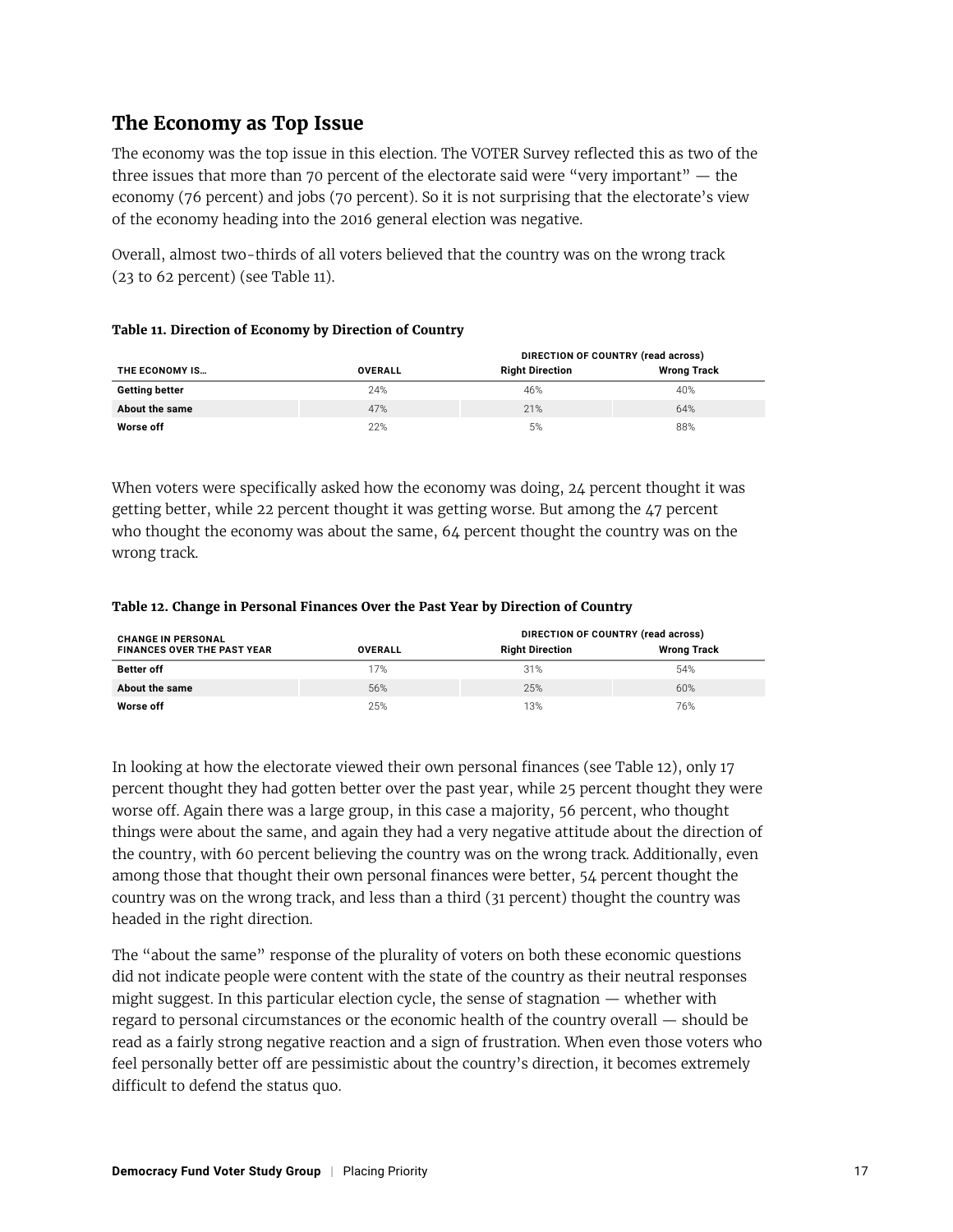This frustration was further seen when the electorate was asked about the standard of living for children in the future, as only 18 percent thought it would be better, and even among these voters, more thought that the country was on the wrong track (47 percent) rather than headed in the right direction (41 percent) (see Table 13).

| <b>STANDARD OF LIVING FOR</b> | DIRECTION OF COUNTRY (read across) |                        |                    |  |  |  |  |  |
|-------------------------------|------------------------------------|------------------------|--------------------|--|--|--|--|--|
| <b>CHILDREN IN THE FUTURE</b> | <b>OVERALL</b>                     | <b>Right Direction</b> | <b>Wrong Track</b> |  |  |  |  |  |
| <b>Better than yours</b>      | 18%                                | 41%                    | 47%                |  |  |  |  |  |
| About the same                | 22%                                | 26%                    | 56%                |  |  |  |  |  |
| Worse than yours              | 35%                                | 16%                    | 74%                |  |  |  |  |  |
| Don't know                    | 25%                                | 15%                    | 62%                |  |  |  |  |  |

#### **Table 13. Standard of Living for Children in the Future by Direction of Country**

As might be expected, 74 percent of voters who believed that their children would be worse off than they are also believed that the country is on the wrong track. But a substantial segment of the electorate (25 percent) responded that they did not know whether or not their children would be better off, and among that population 62 percent believe the country is on the wrong track.

Among the respondents who thought their children would be better off, and also that the country was on the wrong track, 51 percent voted for Trump and 39 percent voted for Clinton. In this case, a belief that the country was on the wrong track  $-$  a group which Trump won overall by 50 to 41 percent — outweighed a belief that your children would be better off  $-$  a group which Clinton won by 49 to 45 percent  $-$  in defining these voters' ultimate choice. The sense is that these voters believed that things had to change dramatically in order to make that better future for their children possible.

The national exit poll asked the electorate about what quality mattered most in deciding for whom to vote for president. The top response was "can bring needed change" at 39 percent. Among those voters, Trump beat Clinton by a staggering 82 to 14 margin. This construct of change versus status quo was a critical dynamic in defining this election.

No matter their view on the direction of the country, there was general agreement among voters on what issues that needed attention, with the economy leading the way, and the rest of the list including health care, jobs, and Social Security. The only difference was among those who were unsure about the direction of the country. That group added education to their list. There was less unanimity at the lower end of the spectrum, with both groups placing gay rights and family/medical leave in the "least important" spots. However, there was substantial disagreement on the issue of the size of government, with those who thought we were moving in the right direction considering it significantly less important (21st) than those who thought we were on the wrong track (15th) (see Table 14).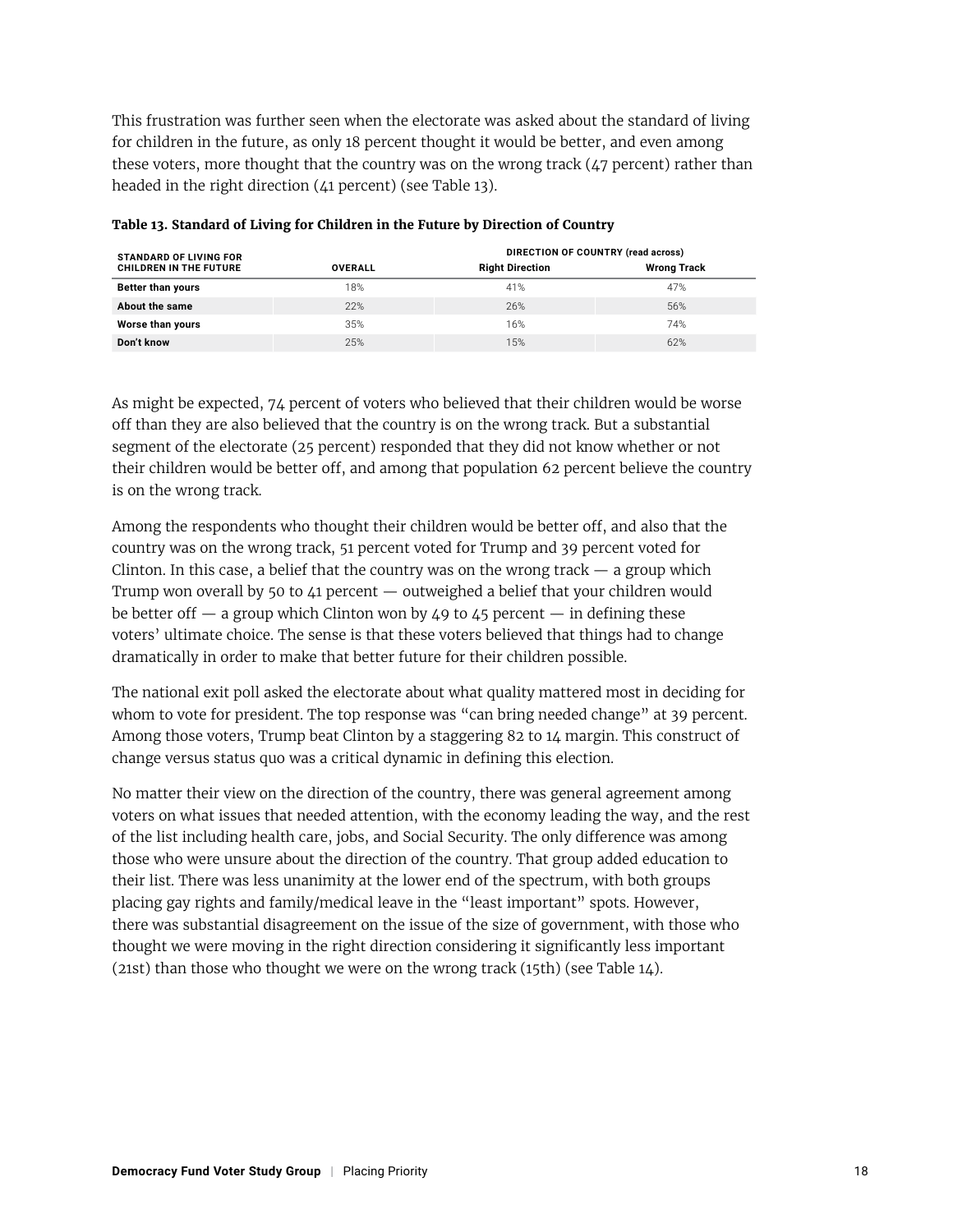| Issue                           | Overall | Right<br><b>Direction</b> | <b>Don't Know</b> | <b>Wrong Track</b> | Overall<br>Rank                             | <b>Right Direction</b><br>Rank     | Don't Know<br>Rank                 | <b>Wrong Track</b><br>Rank         |  |
|---------------------------------|---------|---------------------------|-------------------|--------------------|---------------------------------------------|------------------------------------|------------------------------------|------------------------------------|--|
| Economy                         | 75.7%   | 78.0%                     | 70.5%             | 76.0%              | $\mathbf{1}$<br>$\blacktriangle$            | $\mathbf{1}$<br>$\blacktriangle$   | $\mathbf{1}$<br>$\blacktriangle$   | $\blacktriangle$                   |  |
| <b>Health care</b>              | 71.4%   | 73.2%                     | 67.3%             | 71.6%              | $\overline{2}$<br>$\blacktriangle$          | $\overline{2}$<br>$\blacktriangle$ | $\overline{2}$<br>$\blacktriangle$ | 3<br>$\blacktriangle$              |  |
| Jobs                            | 70.4%   | 69.4%                     | 64.1%             | 72.0%              | 3<br>$\blacktriangle$                       | $\overline{4}$<br>$\blacktriangle$ | 3<br>$\blacktriangle$              | 2 $\blacktriangle$                 |  |
| <b>Social Security</b>          | 64.9%   | 70.1%                     | 60.7%             | 64.0%              | $\overline{\mathbf{4}}$<br>$\blacktriangle$ | 3<br>$\blacktriangle$              | $\overline{4}$<br>$\blacktriangle$ | $\overline{4}$<br>$\blacktriangle$ |  |
| <b>Education</b>                | 58.6%   | 56.4%                     | 60.2%             | 59.0%              | 5                                           | 9                                  | 5<br>$\blacktriangle$              | 5                                  |  |
| <b>Medicare</b>                 | 58.2%   | 64.1%                     | 53.4%             | 57.0%              | 6                                           | 5                                  | 9                                  | 9                                  |  |
| <b>Terrorism</b>                | 58.2%   | 63.3%                     | 54.2%             | 57.1%              | $\overline{7}$                              | 6                                  | 8                                  | 8                                  |  |
| Crime                           | 57.4%   | 59.6%                     | 54.4%             | 57.1%              | 8                                           | $\overline{7}$                     | 7                                  | 7                                  |  |
| <b>Taxes</b>                    | 56.9%   | 57.4%                     | 47.6%             | 58.7%              | 9                                           | 8                                  | 10                                 | 6                                  |  |
| Poverty                         | 51.3%   | 53.7%                     | 54.6%             | 49.8%              | 10                                          | 10                                 | 6                                  | 12                                 |  |
| <b>Budget deficit</b>           | 50.7%   | 52.0%                     | 40.4%             | 52.6%              | 11                                          | 11                                 | 14                                 | 10                                 |  |
| <b>Religious liberty</b>        | 48.5%   | 47.0%                     | 40.4%             | 51.0%              | 12                                          | 14                                 | 15                                 | 11                                 |  |
| Immigration                     | 46.1%   | 47.7%                     | 36.0%             | 48.0%              | 13                                          | 13                                 | 19                                 | 13                                 |  |
| <b>Money in politics</b>        | 43.7%   | 43.7%                     | 37.9%             | 45.3%              | 14                                          | 16                                 | 18                                 | 14                                 |  |
| <b>Environment</b>              | 43.2%   | 48.2%                     | 45.5%             | 40.9%              | 15                                          | 12                                 | 11                                 | 16                                 |  |
| Infrastructure investment       | 41.7%   | 46.6%                     | 43.1%             | 39.9%              | 16                                          | 15                                 | 12                                 | 17                                 |  |
| Size of government              | 40.5%   | 38.5%                     | 27.9%             | 44.3%              | 17                                          | 21<br>$\overline{\phantom{a}}$     | 22<br>$\overline{\phantom{a}}$     | 15                                 |  |
| Racial equality                 | 38.8%   | 43.7%                     | 42.2%             | 36.2%              | 18                                          | 17                                 | 13                                 | 19                                 |  |
| <b>Climate change</b>           | 38.4%   | 43.7%                     | 40.4%             | 36.0%              | 19                                          | 18                                 | 16                                 | 20                                 |  |
| <b>Abortion</b>                 | 37.9%   | 39.5%                     | 32.1%             | 38.8%              | 20                                          | 20                                 | 21<br>$\blacktriangledown$         | 18                                 |  |
| <b>Gender equality</b>          | 35.0%   | 40.1%                     | 38.5%             | 32.3%              | 21<br>$\blacktriangledown$                  | 19                                 | 17                                 | 22<br>$\overline{\phantom{a}}$     |  |
| <b>Family and medical leave</b> | 34.5%   | 35.9%                     | 35.6%             | 34.1%              | 22<br>$\blacktriangledown$                  | 22<br>$\overline{\phantom{0}}$     | 20                                 | 21<br>$\overline{\phantom{a}}$     |  |
| Gay rights                      | 24.3%   | 27.2%                     | 25.1%             | 23.0%              | 23<br>$\blacktriangledown$                  | 23<br>$\blacktriangledown$         | 23<br>$\blacktriangledown$         | 23<br>$\overline{\phantom{a}}$     |  |

#### **Table 14. Issue Importance by Direction of Country**

*This table displays the percentage of voters who said each issue was "very important" by whether they thought the country was headed in the right direction,*  the wrong track, or who did not know. Green ▲ represents results that are one standard deviation higher than the mean issue importance percentage for the<br>specific group and red ▼ represents results that are one standard d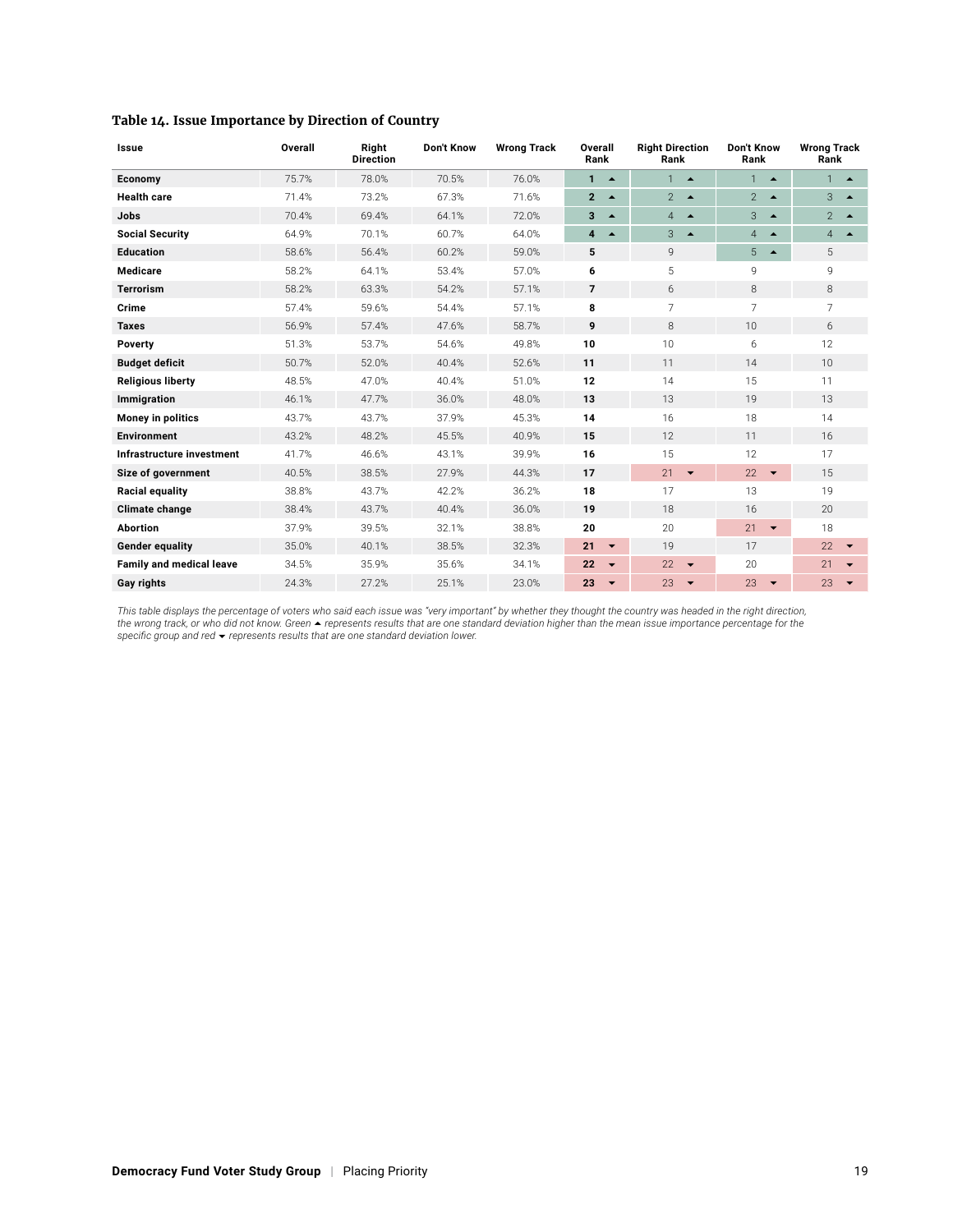When looking at issue rankings through the lens of how a voter thought the economy was going, there was little difference in terms of issue emphasis. Again, the economy led the way, with health care, jobs, and Social Security on the list. There was more divergence on which issues were the least important. Those who thought the economy was doing better were more likely to elevate the importance of gender equality and climate change, while they placed moderately ranked issues such as immigration and size of government at the bottom of their list of issue concerns. Perhaps most significant, the issue priorities of those who thought the economy was doing worse and those who felt that conditions were unchanged were a very close match. This provides additional support for the idea that the "about the same" response is not a neutral response when applied to economic conditions, but rather an opinion with a more negative connotation (see Table 15).

|                                 | <b>Overall</b> | <b>Better</b> | Same  | Worse | <b>Overall Rank</b>                | <b>Better Rank</b>                 |                                    | <b>Worse Rank</b>                  |  |
|---------------------------------|----------------|---------------|-------|-------|------------------------------------|------------------------------------|------------------------------------|------------------------------------|--|
| Economy                         | 75.7%          | 76.8%         | 74.0% | 80.3% | 1<br>$\blacktriangle$              | 1<br>$\blacktriangle$              | $\mathbf{1}$<br>$\blacktriangle$   | 1<br>$\rightarrow$                 |  |
| <b>Health care</b>              | 71.4%          | 76.7%         | 66.3% | 76.2% | $\overline{2}$<br>$\blacktriangle$ | $\overline{2}$<br>$\blacktriangle$ | 3<br>$\blacktriangle$              | 3<br>$\blacktriangle$              |  |
| Jobs                            | 70.4%          | 68.6%         | 68.2% | 79.8% | $\overline{3}$<br>$\blacktriangle$ | 3<br>$\blacktriangle$              | $\overline{2}$<br>$\blacktriangle$ | $\overline{2}$<br>$\blacktriangle$ |  |
| <b>Social Security</b>          | 64.9%          | 66.9%         | 61.5% | 73.7% | $\overline{4}$<br>$\blacktriangle$ | $\overline{4}$<br>$\blacktriangle$ | $\overline{4}$<br>$\blacktriangle$ | $\overline{4}$<br>$\rightarrow$    |  |
| <b>Education</b>                | 58.6%          | 63.2%         | 57.4% | 55.8% | 5                                  | 5                                  | 7                                  | 11                                 |  |
| <b>Medicare</b>                 | 58.2%          | 62.4%         | 53.1% | 65.6% | 6                                  | 6                                  | 9                                  | 8                                  |  |
| <b>Terrorism</b>                | 58.2%          | 51.5%         | 58.3% | 68.6% | $\overline{\phantom{a}}$           | 13                                 | 5                                  | 5                                  |  |
| Crime                           | 57.4%          | 51.0%         | 57.7% | 68.2% | 8                                  | 14                                 | 6                                  | 6                                  |  |
| <b>Taxes</b>                    | 56.9%          | 47.6%         | 57.3% | 66.2% | 9                                  | 16                                 | 8                                  | $\overline{7}$                     |  |
| Poverty                         | 51.3%          | 57.9%         | 47.8% | 52.2% | 10                                 | 8                                  | 11                                 | 14                                 |  |
| <b>Budget deficit</b>           | 50.7%          | 41.3%         | 51.2% | 61.9% | 11                                 | 19                                 | 10                                 | $\mathsf{Q}$                       |  |
| <b>Religious liberty</b>        | 48.5%          | 45.1%         | 47.7% | 53.7% | 12                                 | 17                                 | 12                                 | 13                                 |  |
| Immigration                     | 46.1%          | 39.5%         | 43.9% | 60.1% | 13                                 | 21<br>$\blacktriangledown$         | 13                                 | 10                                 |  |
| Money in politics               | 43.7%          | 52.9%         | 38.5% | 48.0% | 14                                 | 11                                 | 15                                 | 15                                 |  |
| <b>Environment</b>              | 43.2%          | 60.1%         | 37.0% | 36.9% | 15                                 | $\overline{7}$                     | 16                                 | 18                                 |  |
| Infrastructure investment       | 41.7%          | 55.7%         | 36.6% | 40.1% | 16                                 | 10                                 | 17                                 | 16                                 |  |
| Size of government              | 40.5%          | 26.3%         | 42.1% | 55.8% | 17                                 | 23<br>$\overline{\phantom{a}}$     | 14                                 | 12                                 |  |
| <b>Racial equality</b>          | 38.8%          | 51.6%         | 33.7% | 35.0% | 18                                 | 12                                 | 19                                 | 19<br>$\blacktriangledown$         |  |
| <b>Climate change</b>           | 38.4%          | 57.5%         | 30.9% | 32.0% | 19                                 | 9                                  | 21<br>$\overline{\phantom{0}}$     | 21<br>$\blacktriangledown$         |  |
| <b>Abortion</b>                 | 37.9%          | 42.5%         | 34.4% | 40.0% | 20                                 | 18                                 | 18                                 | 17                                 |  |
| <b>Gender equality</b>          | 35.0%          | 48.9%         | 30.0% | 28.3% | 21<br>$\blacktriangledown$         | 15                                 | 22<br>$\overline{\phantom{a}}$     | 22<br>$\blacktriangledown$         |  |
| <b>Family and medical leave</b> | 34.5%          | 41.2%         | 31.2% | 34.5% | 22<br>$\blacktriangledown$         | 20                                 | 20<br>$\overline{\phantom{0}}$     | 20<br>$\blacktriangledown$         |  |
| Gay rights                      | 24.3%          | 36.6%         | 20.1% | 17.4% | 23<br>$\blacktriangledown$         | 22<br>$\overline{\phantom{a}}$     | 23<br>$\blacktriangledown$         | 23<br>$\blacktriangledown$         |  |

#### **Table 15. Issue Importance by Direction of Economy**

*This table displays the percentage of voters who said each issue was "very important" by whether they thought the economy was getting better, getting worse, or the same. Green* ~ *represents results that are one standard deviation higher than the mean issue importance percentage for the specific group and red represents results that are one standard deviation lower.*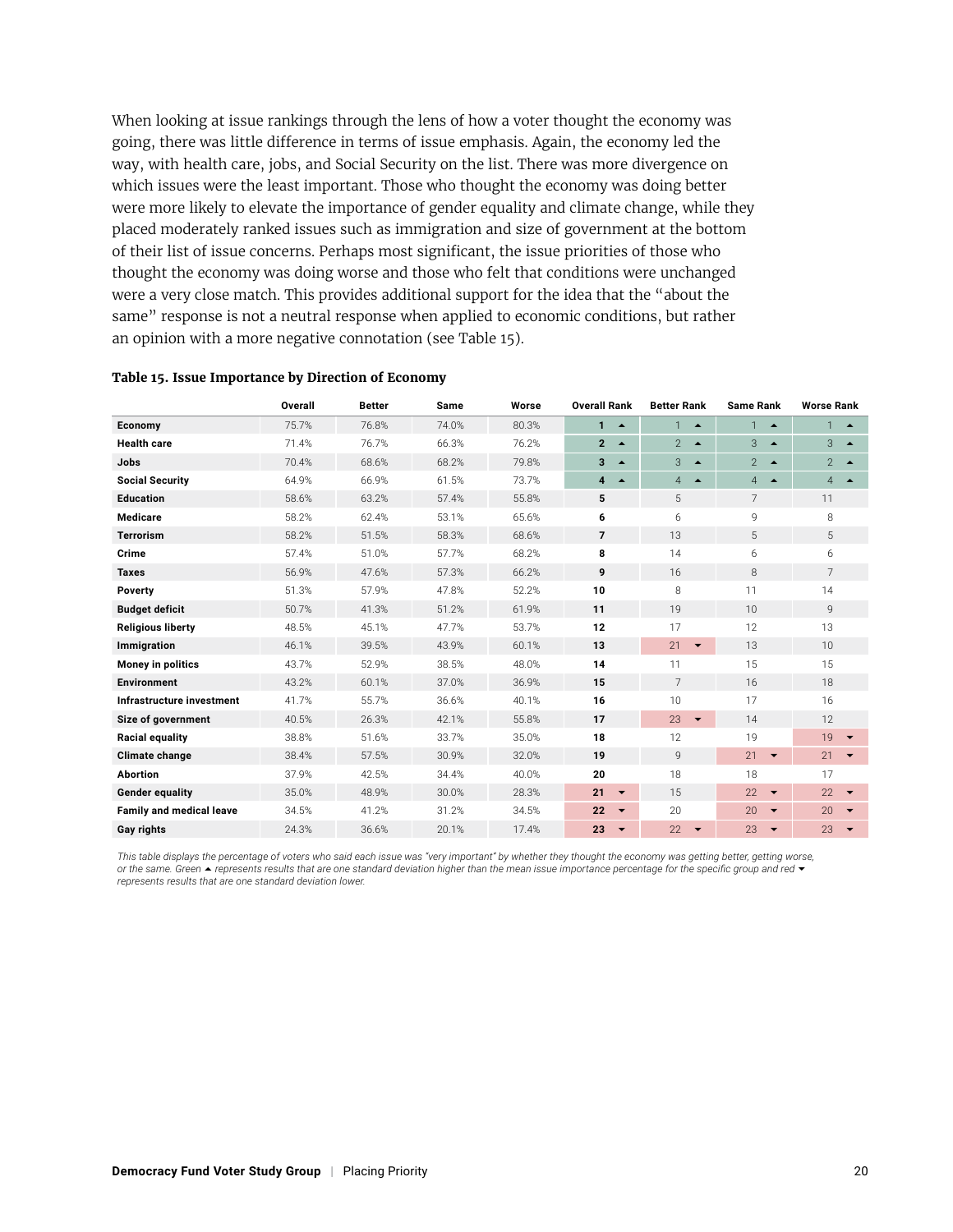Finally, when looking at this through the prism of how people viewed their personal (family) finances over the last year, the issues they emphasized more were similar. In this case, the economy was not the top issue across the board, as those who thought their personal finances had improved ranked the economy as the second issue. Nonetheless, they generally agreed with the rest on the importance of jobs, health care, and Social Security. There were two differences. First, those who thought things had improved swapped out Social Security and put education in its place, which was not surprising as 57 percent of the group was 44 years old or younger. The other change was among those who thought their personal finances had gotten worse. They added the issue of terrorism. Once again, the most optimistic voters were more likely to have differing issue priorities further down the list. The "better off" group placed the budget deficit, immigration, and the size of government at the bottom of their list of priorities — issues where their chosen placement differed from that of the "worse off" group were by 12, 12, and 10 spots, respectively. The financially "the same" and "worse off" groups placed less emphasis on gender equality, family and medical leave, and gay rights, matching the overall view of the electorate. Those who said they were worse off also placed less emphasis on racial equality and climate change (see Table 16).

| <b>Issue</b>                    | <b>Overall</b> | <b>Better</b> | Same  | Worse | <b>Overall Rank</b>                | <b>Better Rank</b>                 |                                    | <b>Worse Rank</b>                  |  |
|---------------------------------|----------------|---------------|-------|-------|------------------------------------|------------------------------------|------------------------------------|------------------------------------|--|
| Economy                         | 75.7%          | 68.7%         | 75.6% | 82.6% | $\mathbf{1}$<br>$\blacktriangle$   | $2^{\circ}$<br>$\blacktriangle$    | 1<br>$\blacktriangle$              | $\blacktriangle$                   |  |
| <b>Health care</b>              | 71.4%          | 70.9%         | 71.6% | 73.5% | $\overline{2}$<br>$\blacktriangle$ | $\mathbf{1}$<br>$\blacktriangle$   | $\overline{2}$<br>$\blacktriangle$ | 3<br>$\blacktriangle$              |  |
| Jobs                            | 70.4%          | 64.3%         | 69.2% | 80.6% | $3 - 4$                            | 3<br>$\blacktriangle$              | 3<br>$\blacktriangle$              | 2 $\blacktriangle$                 |  |
| <b>Social Security</b>          | 64.9%          | 53.6%         | 66.1% | 71.9% | $\overline{4}$<br>$\blacktriangle$ | 6                                  | $\overline{4}$<br>$\blacktriangle$ | $\overline{4}$<br>$\blacktriangle$ |  |
| <b>Education</b>                | 58.6%          | 64.2%         | 58.3% | 55.0% | 5                                  | $\overline{4}$<br>$\blacktriangle$ | 6                                  | 12                                 |  |
| <b>Medicare</b>                 | 58.2%          | 49.9%         | 60.3% | 61.1% | 6                                  | 8                                  | 5                                  | 9                                  |  |
| <b>Terrorism</b>                | 58.2%          | 44.8%         | 57.9% | 70.8% | $\overline{7}$                     | 14                                 | 8                                  | 5<br>$\blacktriangle$              |  |
| Crime                           | 57.4%          | 46.6%         | 58.3% | 64.8% | 8                                  | 11                                 | 7                                  | 7                                  |  |
| <b>Taxes</b>                    | 56.9%          | 45.4%         | 56.6% | 66.8% | 9                                  | 12                                 | 9                                  | 6                                  |  |
| Poverty                         | 51.3%          | 54.8%         | 52.1% | 47.5% | 10                                 | 5                                  | 10                                 | 14                                 |  |
| <b>Budget deficit</b>           | 50.7%          | 35.2%         | 51.2% | 61.8% | 11                                 | 20<br>$\overline{\phantom{a}}$     | 11                                 | 8                                  |  |
| <b>Religious liberty</b>        | 48.5%          | 40.3%         | 47.5% | 57.1% | 12                                 | 18                                 | 12                                 | 11                                 |  |
| Immigration                     | 46.1%          | 32.9%         | 45.0% | 58.4% | 13                                 | 22<br>$\blacktriangledown$         | 13                                 | 10                                 |  |
| Money in politics               | 43.7%          | 44.7%         | 43.9% | 43.3% | 14                                 | 15                                 | 15                                 | 15                                 |  |
| <b>Environment</b>              | 43.2%          | 53.3%         | 44.3% | 33.0% | 15                                 | $\overline{7}$                     | 14                                 | 18                                 |  |
| Infrastructure investment       | 41.7%          | 44.9%         | 41.5% | 41.0% | 16                                 | 13                                 | 16                                 | 16                                 |  |
| Size of government              | 40.5%          | 21.8%         | 41.1% | 53.7% | 17                                 | 23<br>$\blacktriangledown$         | 17                                 | 13                                 |  |
| Racial equality                 | 38.8%          | 47.8%         | 39.8% | 30.2% | 18                                 | 10                                 | 18                                 | 19<br>$\overline{\phantom{0}}$     |  |
| <b>Climate change</b>           | 38.4%          | 49.3%         | 39.7% | 27.2% | 19                                 | 9                                  | 19                                 | 21<br>$\overline{\phantom{a}}$     |  |
| <b>Abortion</b>                 | 37.9%          | 40.2%         | 37.3% | 38.0% | 20                                 | 19                                 | 20                                 | 17                                 |  |
| <b>Gender equality</b>          | 35.0%          | 42.1%         | 36.5% | 26.5% | 21<br>$\blacktriangledown$         | 17                                 | 21<br>$\blacktriangledown$         | 22<br>$\blacktriangledown$         |  |
| <b>Family and medical leave</b> | 34.5%          | 43.4%         | 33.6% | 30.1% | 22<br>$\blacktriangledown$         | 16                                 | 22<br>$\blacktriangledown$         | 20<br>$\overline{\phantom{a}}$     |  |
| <b>Gay rights</b>               | 24.3%          | 33.8%         | 24.3% | 16.4% | 23<br>$\overline{\phantom{a}}$     | 21<br>$\blacktriangledown$         | 23<br>$\overline{\phantom{0}}$     | 23<br>$\blacktriangledown$         |  |

#### **Table 16. Issue Importance by Change in Personal Finances**

This table displays the percentage of voters who said each issue was "very important" by whether they said their personal finances had gotten better, worse, *or stayed the same over the past year. Green ▲ represents results that are one standard deviation higher than the mean issue importance percentage for the specific group and red represents results that are one standard deviation lower.*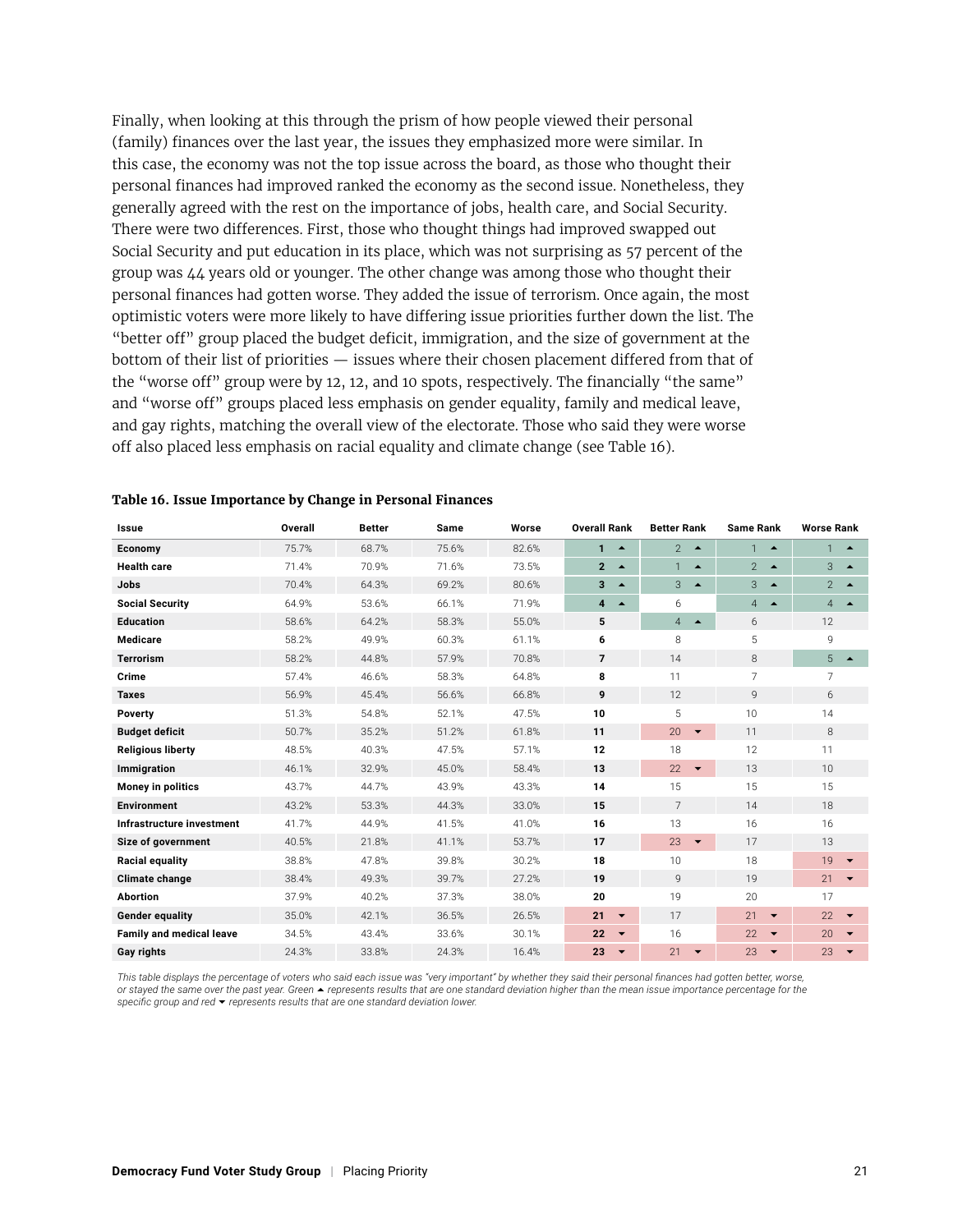# **Conclusion**

The electorate in 2016 was broadly dissatisfied with the state of the economy, even though that dissatisfaction was masked by the substantial numbers of voters who reported that their personal economic conditions had not changed. But voters are not content with the status quo. They want to see their wages rise and greater opportunities for themselves and their children. When the status quo feels unsustainable, even an unconventional candidate who promises to "shake things up" can feel like a less risky choice than "staying the course."

As a result, it is clear that the economy and economic concerns were central to this election.

What emerges from the VOTER Survey is that there are very different sets of priorities that impact the prism through which people view goals for the country. When the electorate is grouped by their issue priorities, we can start to see some points of disconnect and which issue sets united voter groups. This analysis reflects the idea that a person has a set of views that, for example, define their party preference as opposed to belonging to a party that then defines their set of views.

This research shows that voters do care about issues and that issues can be used to cluster voters into meaningful segments with clear priorities and belief systems that translate into party preference, ideological choice, and voting decisions. This is particularly true for the DILEs, 94 percent of whom voted for Clinton.

Though an unconventional candidate, Trump ended up winning more voters who prioritized the top 10 issues, including the economy, jobs, crime, and terrorism, while Clinton won many of the lower tier issues such as climate change. In this election, the contrast of change versus status quo moved swing voters closer to Republicans, based on issue priorities centered around economic issues, and this was particularly true in the Rust Belt, where the election was decided.

Issues mattered to the electorate, and they mattered in vote choice.

Our research suggests an interesting challenge going forward. Democrats have a clear issue priority split between Democrat/Independent Liberal Elites and the Democrat-Leaning Working Class — specifically over the prioritization of the economy and jobs. This difference extends to the swing cluster of Moderate Younger Middle-Income. In contrast, the two Republican base clusters of Conservative Younger and Conservative Older prioritized the economy and jobs and now Republicans have an opportunity to build further into MYMI and DLWC. The question is, will Republicans build on their opportunity first, or will Democrats work through their economic dissonance first? How these questions are answered will be critical in defining where the electorate places governing responsibility in the future.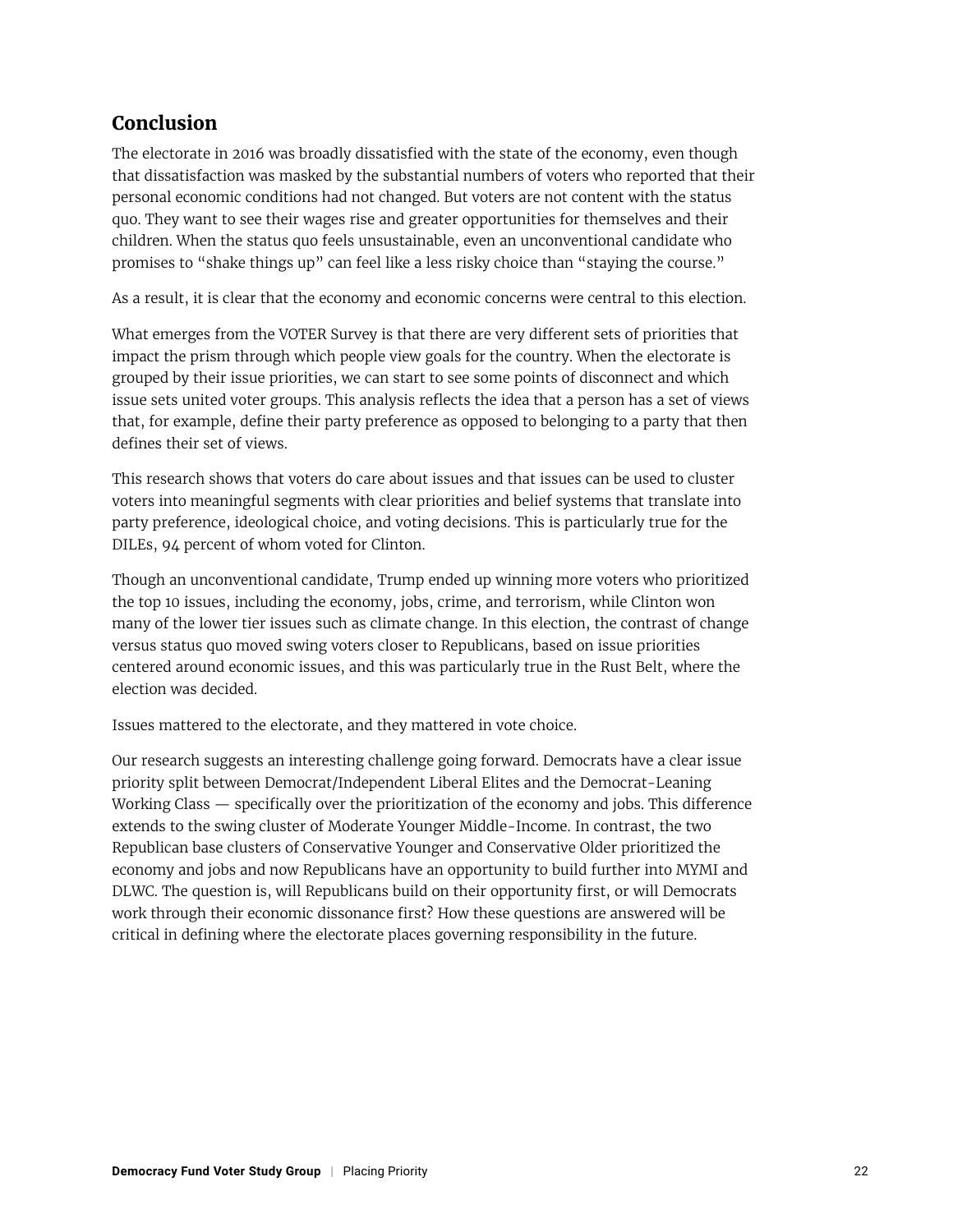# Appendix

# **1) Cluster Analysis Definitions**

This section provides additional analysis of the differences in cluster demographics, as well as responses to select questions on immigration and economic issues. Note: Percentages for a question may not add up to 100 percent exactly due to rounding.

#### **Table A-1. Issue Priority Voter Clusters – Share of the General Electorate**

|                              | Dem/Ind<br><b>Liberal Elites</b> | Dem.-Leaning<br><b>Working Class</b> | <b>Moderate Younger</b><br>Middle-Income | Conservative<br>Older | Conservative<br>Younger | Unidentified |
|------------------------------|----------------------------------|--------------------------------------|------------------------------------------|-----------------------|-------------------------|--------------|
| Percent of the<br>electorate | 15%                              | 25%                                  | 17%                                      | 21%                   | 12%                     | 10%          |

#### **Democratic/Independent Liberal Elites (DILEs)**

This group constitutes one of the most distinct clusters in that it differs significantly from the general population. DILEs are overwhelmingly Democratic (67 percent) rather than Republican (1 percent); and of those that voted in a primary, 96 percent participated in the Democratic presidential primary in their state, while only 4 percent participated in the Republican primary. Of those who voted in the Democratic primary, 57 percent supported Sanders and  $\lambda_3$  percent supported Clinton, an inversion of the overall Democratic primary vote among the total sample, where Clinton prevailed 55 to 41 percent.

Seventy-four percent of DILEs are liberal, 26 percent moderate, and a mere 1 percent conservative. They are weighted heavily towards the younger end of the age spectrum, with 57 percent of DILEs under the age of 45. Perhaps most surprisingly for such a Democratic cohort, DILEs are whiter (75 percent) than the overall population (70 percent) and Democrats overall (57 percent). They are also more highly educated than the average voter, with 47 percent holding at least a bachelor's degree (28 percent of the total population has a bachelor's degree or higher, and 27 percent of all Democrats do). They also had higher incomes as well, with 24 percent making \$100,000 or more, in contrast to 14 percent of the total population with this level of family income.

In looking at how DILEs prioritize issues, they place more emphasis on issues such as the environment, climate change, and health care and place less emphasis on the importance of the size of government, the budget deficit, terrorism, immigration, crime, taxes, and religious liberty. Perhaps more notable are the issues that do not appear among their top concerns. The economy is either the first or second issue for every other cluster; it is 10th for DILEs. Similarly, jobs is a top four issue for every other cluster; for DILEs, it is 14th. DILEs are also much more likely than other clusters to elevate gender equality (it ranked 21st nationally, sixth by DILEs), and gay rights (it ranked 23rd nationally, ninth by DILEs) on their list of concerns.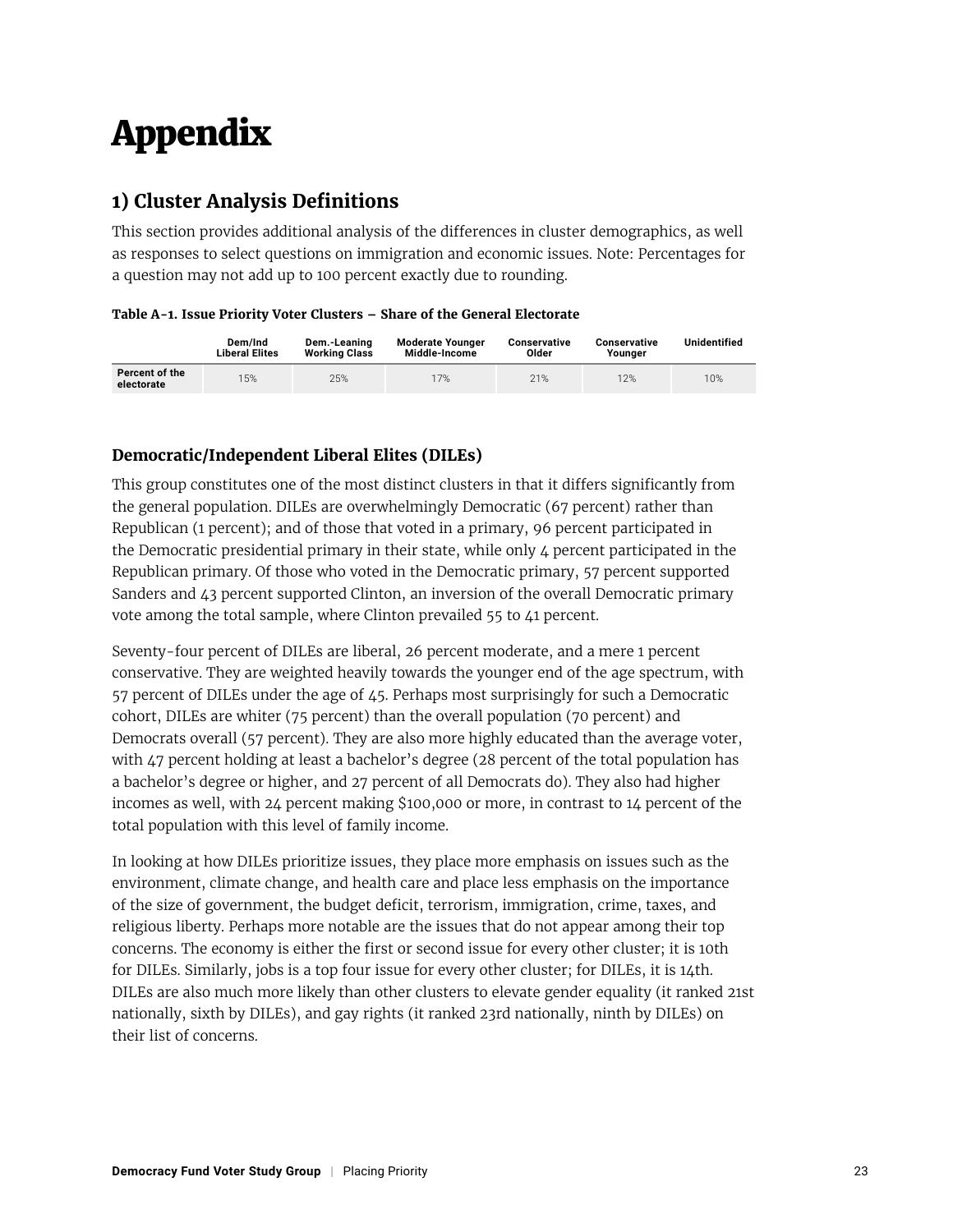On economic issues DILEs are conventionally liberal. Ninety-three percent believe that taxes should be raised on the wealthy and 59 percent believe that there is too little regulation of business by the government (they are the only group in which a majority of respondents favor that position). Perhaps unsurprisingly, 82 percent of DILEs also believe that we need a strong government to handle economic problems. Their liberalism extends to questions surrounding immigration. While only 36 percent of all respondents believe that illegal immigrants make a contribution to American society, 84 percent of DILEs agree with that position. Following from that belief, 89 percent of DILEs believe in establishing a pathway to citizenship for immigrants who are here illegally. A nearly unanimous 94 percent of them oppose a temporary ban on Muslim immigration to the United States. No other cluster comes close to matching DILE uniformity on these immigration issues.

DILEs constitute 15 percent of the total electorate. A remarkable 94 percent of them supported Hillary Clinton in the 2016 presidential election, and only 1 percent voted for Donald Trump.

#### **Democratic-Leaning Working Class (DLWCs)**

This cohort of voters is closer to the median voter than DILEs, though they still lean left. Fifty-two percent of DLWCs are Democrats, 28 percent are Independents, and 20 percent are Republicans. This group is a more moderate breed: only a third of them identify as liberal, 43 percent as moderate, and 24 percent as conservative. These are the Democratic voters who delivered the 2016 primary for Hillary Clinton. Seventy percent voted in a primary, with 71 percent casting ballots in the Democratic primary and 30 percent in the Republican one. Among those who voted in the Democratic primary, 65 percent supported Clinton and 29 percent supported Sanders (among the 21 percent of DLWCs who participated in the Republican primary, Trump prevailed with 56 percent). DLWCs are a significantly older group than DILEs, with 69 percent over the age of 45. They are also more diverse; 33 percent are either black or Hispanic, compared to only 15 percent of DILEs. They have lower levels of educational attainment, with 80 percent having some college or less, and lower levels of income with 52 percent making less than \$50,000. The most lopsided stat for this cluster is gender: 64 percent of DLWCs are female.

DLWCs place more emphasis on health care, the economy, jobs, Social Security, and Medicare. These priorities align them with the top issues of every other cluster except the DILEs, although DLWCs place Medicare as a higher priority than any other cluster (fifth place). The issues that they place less emphasis on are gay rights, the size of government, and abortion. Their highest priorities paint a clear picture of this significant portion of the electorate: they are interested in bread-and-butter issues that have a direct effect on their economic opportunities or quality of life. As a cluster that is both older and poorer than average, it is no surprise that potential sources of greater economic security — whether job growth or government assistance — are the issues that they care about most.

On economic issues, it becomes easier to see why DLWCs are ordinarily an important part of the Democratic coalition. Seventy-eight percent of DLWCs favor an increase in taxes on the wealthy, and 47 percent favor a strong government as opposed to 33 percent who favor a free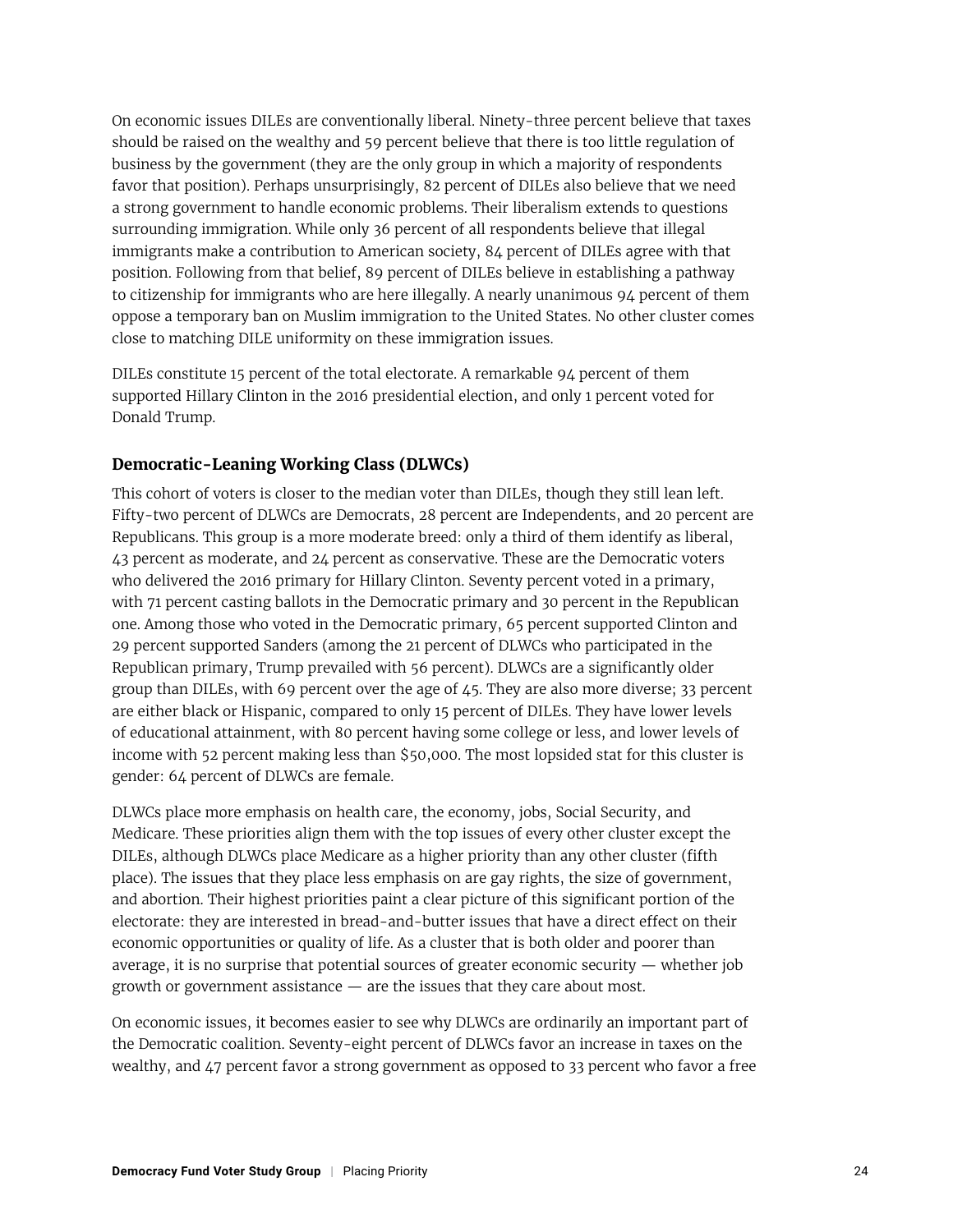market. Fifty-three favor an increase in trade (only 15 percent oppose it and a large number of DLWCs have no opinion on the issue), while there is almost even division on the question of business regulation. Twenty-three percent of DLWCs believe that businesses are too heavily regulated, 29 percent believe there is too little regulation, and 32 percent believe that the current level of regulation is about right. DLWCs are more closely divided on the question of the impact of illegal immigrants on American society: 44 percent believe they are mostly a contribution, while 35 percent think they are mostly a drain. Despite this ambivalence, 62 percent of DLWCs still favor a pathway to citizenship for illegal immigrants. This does not mean, however, that they are opposed to further immigration restriction: 45 percent believe that it should be harder for foreigners to immigrate to America than it currently is, and only 21 percent believe that it should be easier. Thirty-two percent favor a ban on Muslim immigration and 53 percent oppose. There are significant divisions between DILEs and DLWCs on these questions.

DLWCs constitute a full 25 percent of the total electorate, making them numerically the largest of the five clusters identified in this analysis. Sixty-five percent of DLWCs voted for Hillary Clinton in the 2016 presidential election, while 29 percent supported Donald Trump.

#### **Moderate Younger Middle-Income (MYMIs)**

This cluster is the group of median voters that has the least attachment to either of the two major parties and that holds a mix of moderate political views. Thirty-eight percent of MYMIs are Democrats and 22 percent are Republicans; the largest affiliation is Independent at 40 percent. They are more likely to be moderates (49 percent) than liberal (22 percent) or conservative (30 percent). Fifty-four percent of this cohort did not participate in either party's 2016 presidential primary. Among those who did, 62 percent voted in the Democratic primary and 39 percent in the Republican. MYMIs tilt younger, as their name suggests — 50 percent are younger than 45 — and female (60 percent). Both their racial and educational breakdowns come closest to matching those of the wider electorate: 68 percent of MYMIs have completed something less than a bachelor's degree, 69 percent are white, and 24 percent are either black or Hispanic.

Unsurprisingly, the ordering of MYMI issue priorities is a close match for the ordering of the overall electorate. MYMIs place more emphasis on the economy, health care, Social Security, and jobs, and place less emphasis on gay rights, the size of government, abortion, and gender equality. They bear the closest resemblance to the DLWCs with their emphasis on "kitchen table issues" and less emphasis on more social/ideologically-charged debates. These are also the two clusters that did not vote overwhelmingly (more than two-thirds) for one candidate or the other, but were more divided.

The MYMI views on major economic questions are mixed. Forty-eight percent favor an increase in trade, and 20 percent do not (32 percent are unsure). Thirty-six percent believe a strong government is important, while 38 percent prefer the free market (26 percent of MYMIs are unsure of their preference). There is also an even breakdown on the question of business regulation: 24 percent of MYMIs say there is too much, 22 percent say too little, and 30 percent say just the right amount. The only economic question where MYMIs state a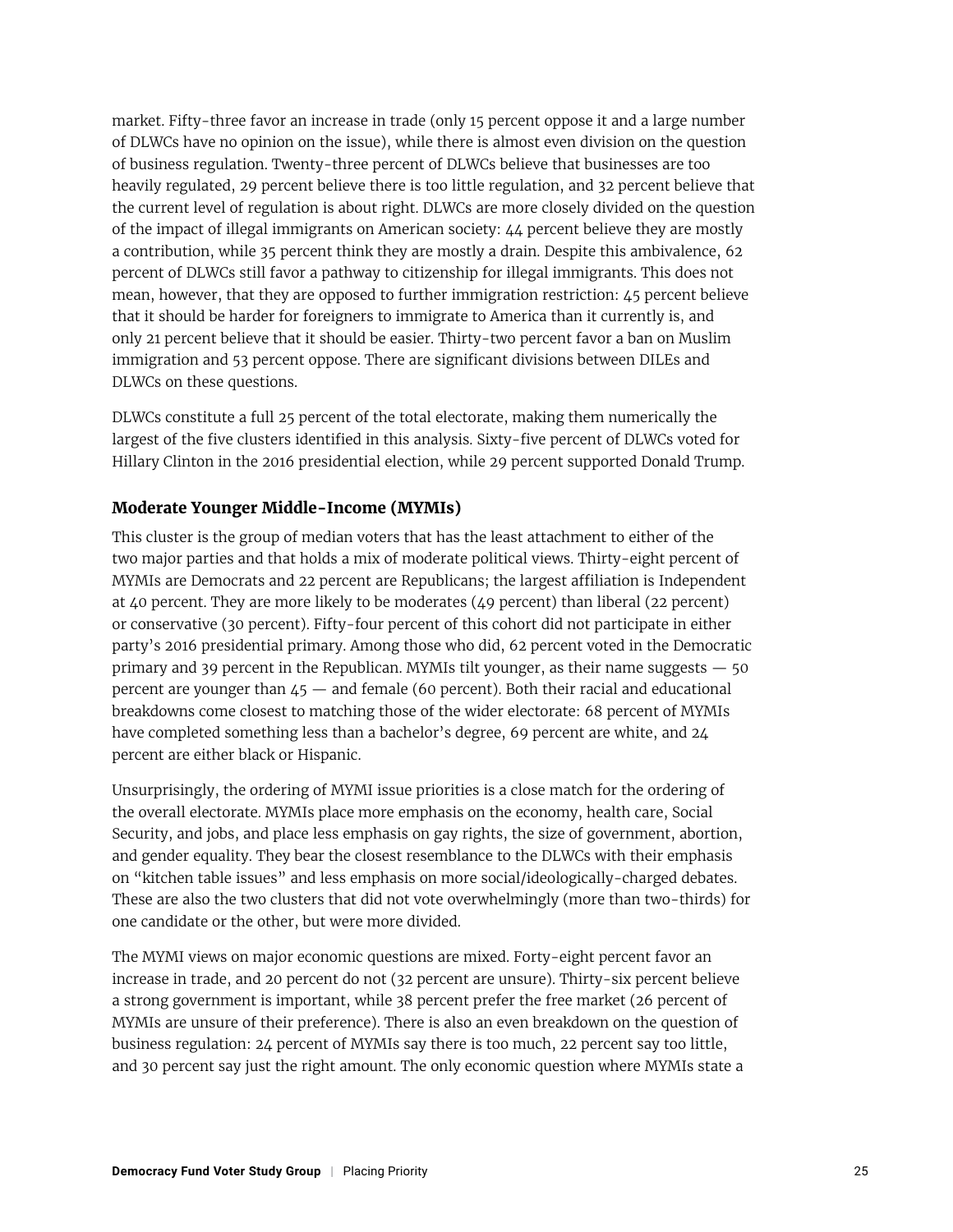strong preference for a single position is on the question of tax increases on the wealthy; 74 percent favor the idea. MYMIs are also more divided than other clusters on immigration and economic policy issues. Thirty-one percent of MYMIs believe that illegal immigrants make a contribution, and 33 percent believe that they are mostly a drain. Forty-three percent favor a pathway to citizenship, and 31 percent oppose it. There is more agreement on potential changes to immigration law  $-41$  percent believe that immigration to America should be harder and only 18 percent easier. There is even a close split on a potential ban on Muslim immigration: 38 percent of MYMIs favor one, and 42 percent oppose.

MYMIs constitute 17 percent of the total electorate. Fifty-five percent of MYMIs voted for Hillary Clinton in the 2016 presidential election and a third supported Donald Trump. In the respective primaries, Clinton beat Sanders 62 to 34 percent, and Trump led the field with 48 percent. However, Clinton won the Sanders supporters by the narrower margin of 59 to 18 percent.

#### **Conservative Older (COs)**

This group, as the name suggests, is both more Republican and older than the average voter. Fifty-five percent of COs identify as Republicans, 36 percent as Independents, and only 9 percent as Democrats. Seventy-three percent are conservative, 24 percent are moderate, and a mere 3 percent are liberal. A full 80 percent of COs are over the age of 45, and 79 percent are white. Seventy-four percent participated in a primary, and of those 88 percent voted in the Republican primary, and 12 percent in the Democratic. In the Republican primary, 52 percent voted for Donald Trump and 24 percent for Ted Cruz. COs have slightly less formal education than the average voter (76 percent hold an associate's degree or less) and slightly more male (58 percent).

COs placed more emphasis on issues like the economy, terrorism, and jobs, and placed less emphasis on climate change, gay rights, gender equality, the environment, racial equality, and family and medical leave. They were somewhat more likely than their Conservative Younger counterparts to elevate the importance of Social Security and crime, while they were somewhat less likely to focus on taxes, immigration, or the size of government.

COs are conventional conservatives on economic questions: A plurality of 49 percent believes that taxes should not be raised on the wealthy, and 50 percent favor an expansion of trade (22 percent oppose it). They have a strong preference for a free market over an active government (79 to 13 percent) and believe that business is too heavily regulated as opposed to too lightly regulated by a lopsided margin of 76 to 6 percent. COs display almost as much uniformity as DILEs on immigration policy questions. Seventy-four percent of COs believe that illegal immigrants are mostly a drain on society, and 52 percent oppose a pathway to citizenship. Fifty-nine percent believe that immigration to America should be more difficult than it currently is (only 15 percent believe it should be easier), and 76 percent favor the proposed ban on Muslim immigration.

COs constitute 21 percent of the total electorate, making them the second largest of the five clusters. Eighty-eight percent of COs voted for Donald Trump in the 2016 election, and only 6 percent voted for Hillary Clinton.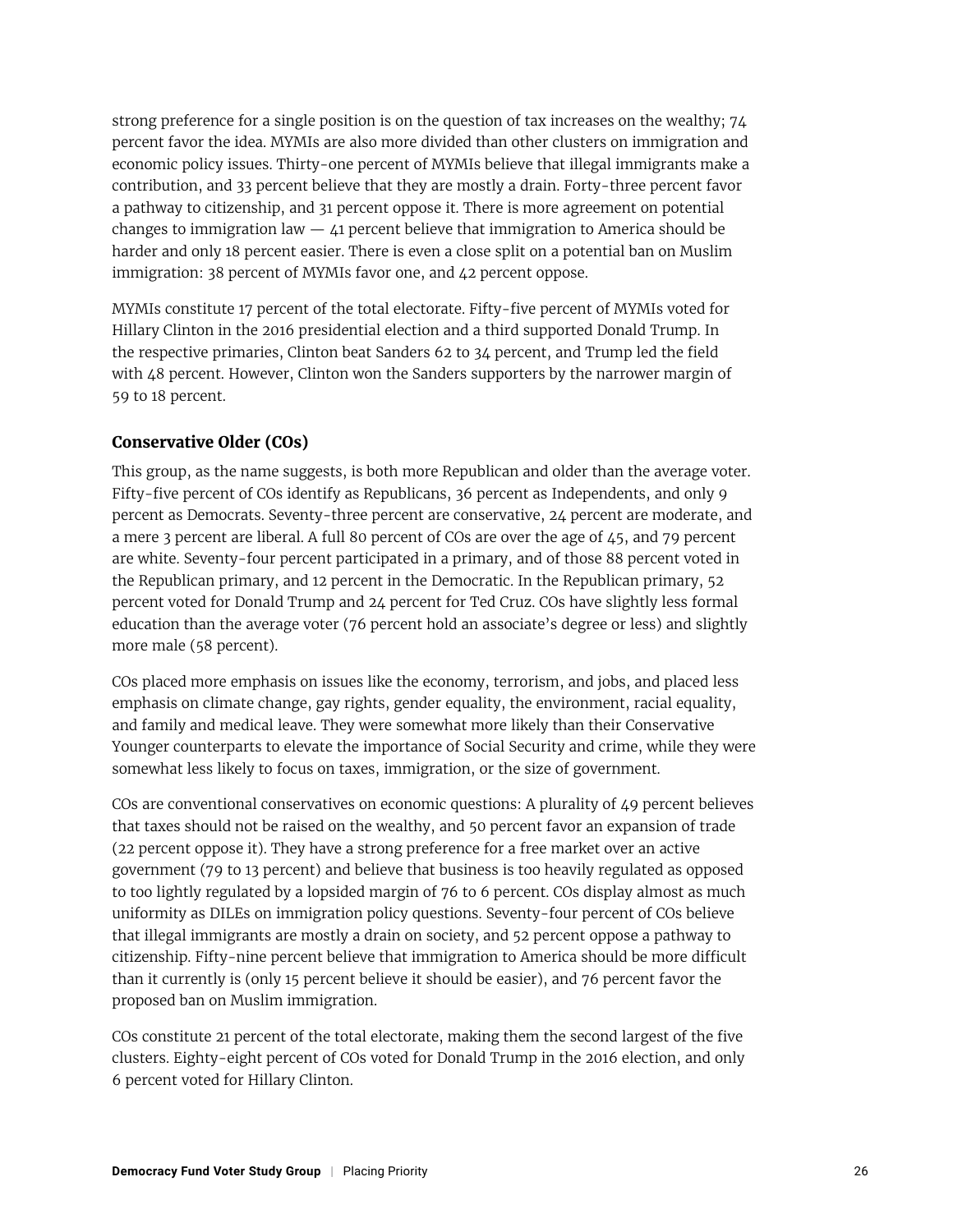#### **Conservative Younger (CYs)**

This group looks a lot like the Conservative Older cluster with the primary exception being that they are younger: 42 percent of CYs are under the age of 45 compared to 20 percent of COs. They are just as Republican (52 percent versus 6 percent Democrat) and just as conservative (72 percent versus 3 percent liberal) as the COs. Sixty-five percent of this group voted in a primary  $-93$  percent in the Republican and  $7$  percent in the Democratic. In the Republican primary, 48 percent voted for Trump and 35 percent voted for Cruz. This indicates that CYs might be a bit more traditionally conservative than COs. Seventy-five percent of CYs are white (similar to DILEs). They are slightly more educated than COs as 33 percent of CYs have a bachelor's degree or higher compared to 24 percent of COs. This is also the most heavily male of the five clusters with a 68 to 32 percent gender split.

CYs had more defined priorities than other groups, as twelve issues were more than one standard deviation either above or below the mean. They placed more emphasis on the economy, taxes, jobs, the budget deficit, the size of government, and terrorism. They placed less emphasis on racial equality, the environment, climate change, gender equality, gay rights, and poverty.

CYs are the most conservative group on the question of raising taxes on the wealthy with 70 percent opposed. Seventy-five percent of CYs believe that businesses are too heavily regulated, and 81 percent believe in the desirability of a free market economy (only 8 percent prefer a strong government). CYs also favor increasing trade by a margin of 52 to 24 percent, though a quarter is undecided on the question. CYs are a close match for COs in terms of their positions on various policy issues. Even more believe that illegal immigrants are more of a drain on society than a contribution (77 to 8 percent), and 71 percent oppose a pathway to citizenship. They favor a tightening rather than a loosening of American immigration law by a margin of 49 to 22 percent, and 72 percent favor a proposed ban on Muslim immigration.

CYs constitute only 12 percent of the total electorate, making them the smallest of the five clusters. Eighty-five percent of CYs voted for Donald Trump in the 2016 presidential election, and only 7 percent voted for Hillary Clinton.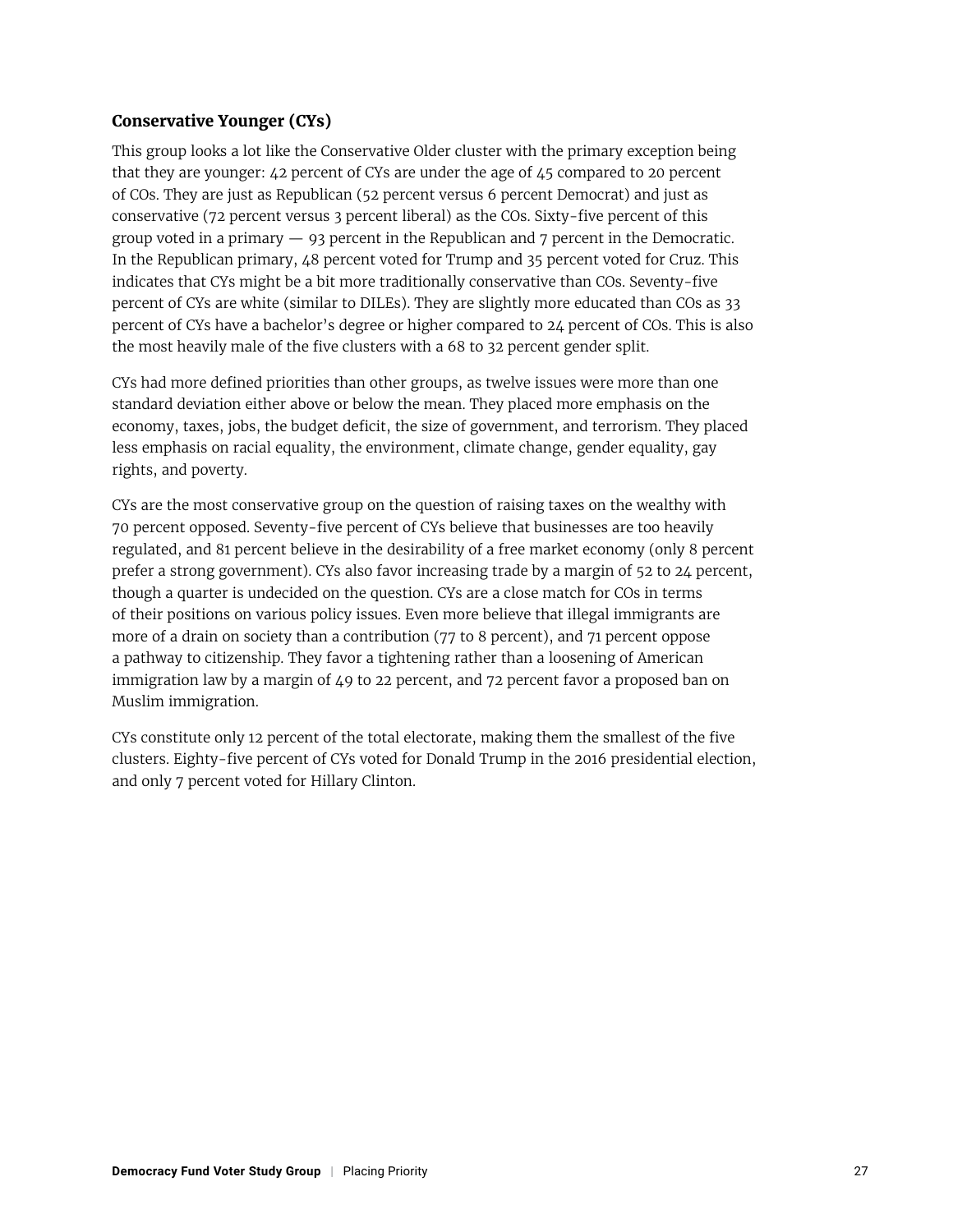# **2) Issue Priorities by Party, Ideology, and Demographics**

#### **Party**

This table shows what percentage of voters in each party said an issue was "very important" (see Table A-2). As described earlier, the ranking columns are based on that percentage from highest to lowest. The color coding represents significant differences in how parties (and the overall electorate) define the importance of these issues relative to the importance they place on other issues in order to standardize differences across groups. Green represents issues that were chosen by a percentage of the group in question one standard deviation higher than the mean for issues for that specific group, and red represents results that are one standard deviation lower. For example, in Table A-2, 71 percent of Democrats said poverty was "very important" — a percentage at least one standard deviation above the mean percentage of Democrats saying any of these issues was "very important." Using this methodology, the issues that are within one deviation of the mean represent about 68 percent of the issues while those at either end of the spectrum represent about 16 percent, giving a reasonable reflection of prioritization. An issue that appears as one deviation lower (red) than the mean does not mean the group thought it was not important, but rather in contrast to other issues it was less of a priority.

The economy was an issue with high importance across all parties. Beyond that, there were some differences. Democrats and Independents chose health care as one of their more important issues, while Republicans and Independents said jobs was one of their more important issues. After that were some interesting but not unexpected differences. Independents identified Social Security as one of their top issues, while Democrats focused on poverty, and Republicans on terrorism and the budget deficit.

At the other end of issue concerns, however, there were significant differences. There was some general agreement between Republicans and Independents, who put less emphasis on gay rights, family and medical leave, gender equality, and racial equality. For Republicans, they additionally placed less emphasis on climate change and the environment, while Independents focused less on abortion. Democrats, on the other hand, had no agreement with either Independents or Republicans on the issues that they emphasized less: size of government, immigration, and the budget deficit. Democrats particularly de-emphasized size of government, with this issue being ranked over two standard deviations (2.23) below the mean.

What Table A-2 reflects is differing priorities at a political party level, with the biggest differences centering on size of government, the budget deficit, climate change, the environment, terrorism, immigration, racial equality, and gender equality.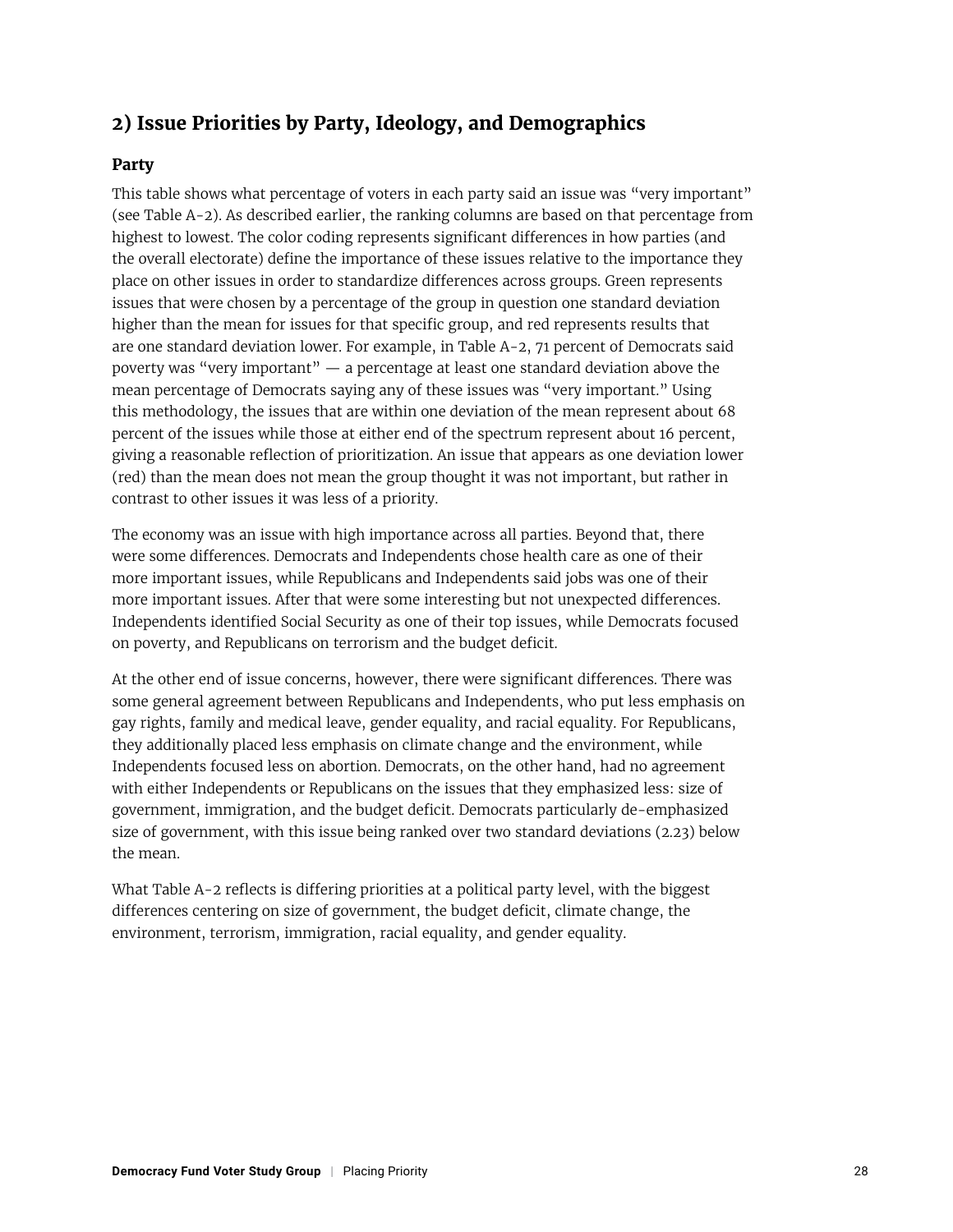| Issue                           | Overall | Dem   | Ind/Oth | Rep   | <b>Overall Rank</b>                | <b>Dem Rank</b>                |                                    | <b>Rep Rank</b>                   |  |
|---------------------------------|---------|-------|---------|-------|------------------------------------|--------------------------------|------------------------------------|-----------------------------------|--|
| Economy                         | 75.7%   | 74.5% | 73.8%   | 79.4% | $\mathbf{1}$<br>$\blacktriangle$   | $2 - 4$                        | 1<br>$\blacktriangle$              | $\mathbf{1}$<br>$\blacktriangle$  |  |
| <b>Health care</b>              | 71.4%   | 82.4% | 66.3%   | 63.9% | $2 - 4$                            | 1<br>$\blacktriangle$          | 3<br>$\blacktriangle$              | 7                                 |  |
| <b>Jobs</b>                     | 70.4%   | 68.4% | 69.0%   | 74.6% | 3<br>$\blacktriangle$              | $\overline{7}$                 | $\overline{2}$<br>$\rightarrow$    | 3<br>$\rightarrow$                |  |
| <b>Social Security</b>          | 64.9%   | 69.5% | 61.4%   | 63.4% | $\overline{4}$<br>$\blacktriangle$ | 5                              | $\overline{4}$<br>$\blacktriangle$ | 8                                 |  |
| <b>Education</b>                | 58.6%   | 70.2% | 57.4%   | 46.0% | 5                                  | $\overline{4}$                 | 6                                  | 13                                |  |
| <b>Medicare</b>                 | 58.2%   | 68.6% | 52.1%   | 52.6% | 6                                  | 6                              | 9                                  | 12                                |  |
| <b>Terrorism</b>                | 58.2%   | 48.6% | 52.3%   | 76.6% | $\overline{7}$                     | 16                             | 8                                  | $\mathcal{P}$<br>$\blacktriangle$ |  |
| Crime                           | 57.4%   | 56.0% | 50.2%   | 67.6% | 8                                  | 12                             | 10                                 | 5                                 |  |
| <b>Taxes</b>                    | 56.9%   | 49.3% | 57.7%   | 65.3% | 9                                  | 15                             | $\overline{5}$                     | 6                                 |  |
| Poverty                         | 51.3%   | 71.4% | 44.3%   | 35.0% | 10                                 | 3<br>$\blacktriangle$          | 13                                 | 15                                |  |
| <b>Budget deficit</b>           | 50.7%   | 32.9% | 52.9%   | 69.6% | 11                                 | 22<br>$\blacktriangledown$     | $\overline{7}$                     | $\overline{4}$<br>$\rightarrow$   |  |
| <b>Religious liberty</b>        | 48.5%   | 42.0% | 46.7%   | 58.6% | 12                                 | 18                             | 11                                 | 11                                |  |
| Immigration                     | 46.1%   | 37.1% | 43.8%   | 59.4% | 13                                 | 21<br>$\overline{\phantom{a}}$ | 14                                 | 10                                |  |
| Money in politics               | 43.7%   | 49.9% | 45.7%   | 34.0% | 14                                 | 13                             | 12                                 | 16                                |  |
| <b>Environment</b>              | 43.2%   | 66.2% | 39.3%   | 19.8% | 15                                 | 8                              | 17                                 | 19<br>$\overline{\phantom{a}}$    |  |
| Infrastructure investment       | 41.7%   | 47.5% | 42.9%   | 33.3% | 16                                 | 17                             | 16                                 | 17                                |  |
| Size of government              | 40.5%   | 21.0% | 43.7%   | 60.6% | 17                                 | 23<br>$\blacktriangledown$     | 15                                 | 9                                 |  |
| Racial equality                 | 38.8%   | 61.8% | 32.2%   | 18.3% | 18                                 | 10                             | 20<br>$\blacktriangledown$         | 20<br>$\blacktriangledown$        |  |
| <b>Climate change</b>           | 38.4%   | 63.4% | 33.7%   | 13.6% | 19                                 | 9                              | 18                                 | 22<br>$\overline{\phantom{a}}$    |  |
| <b>Abortion</b>                 | 37.9%   | 40.7% | 32.9%   | 40.5% | 20                                 | 19                             | 19<br>$\blacktriangledown$         | 14                                |  |
| <b>Gender equality</b>          | 35.0%   | 58.5% | 28.0%   | 14.5% | 21<br>$\blacktriangledown$         | 11                             | 22<br>$\blacktriangledown$         | 21<br>$\overline{\phantom{0}}$    |  |
| <b>Family and medical leave</b> | 34.5%   | 49.7% | 29.0%   | 22.5% | 22<br>$\blacktriangledown$         | 14                             | 21<br>$\blacktriangledown$         | 18<br>$\overline{\phantom{a}}$    |  |
| Gay rights                      | 24.3%   | 40.3% | 21.1%   | 8.6%  | 23<br>$\overline{\phantom{a}}$     | 20                             | 23<br>$\overline{\phantom{0}}$     | 23<br>$\overline{\phantom{a}}$    |  |

#### **Table A-2. Issue Importance by Party Identification**

This table displays the percentage of voters who said each issue was "very important" by political party identification. Green ▲ represents results that are one<br>standard deviation higher than the mean issue importance per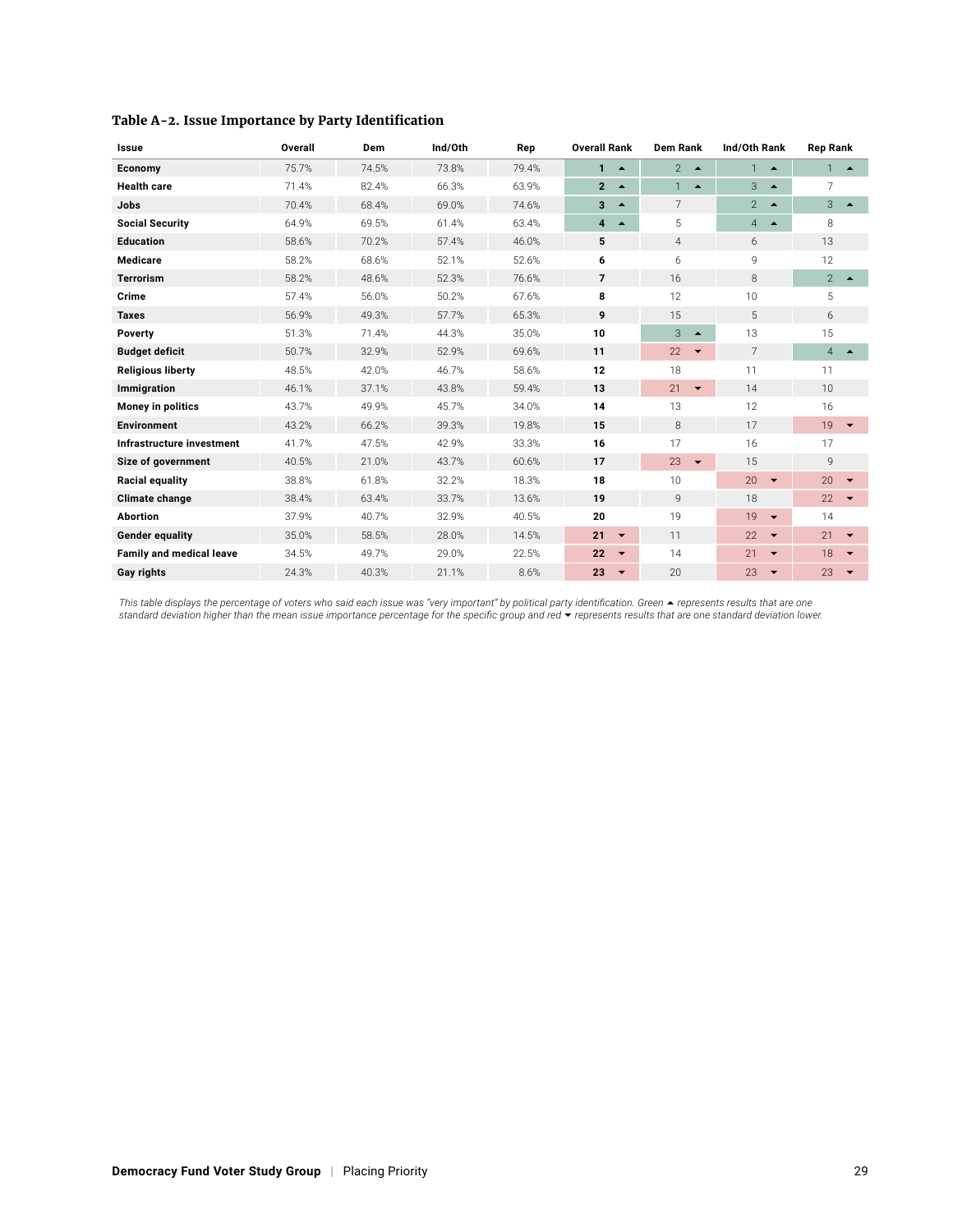#### **Ideology**

Next, and not surprisingly, looking at the issue priorities by ideology, there are some similar dynamics with liberals behaving like Democrats, moderates like Independents, and conservatives like Republicans (see Tables A-2 and A-3). Moderates' issue priorities looked very similar to those of Independents. Their top four priorities nearly matched, with moderates swapping the order of health care and jobs. Moderates also matched the electorate as a whole in these top tier priorities and in general tracked the overall electorate closely.

| <b>Issue</b>                    | Overall | Lib   | Mod   | Cons  | <b>Overall Rank</b>                | <b>Lib Rank</b>                    |                                    | <b>Cons Rank</b>                   |
|---------------------------------|---------|-------|-------|-------|------------------------------------|------------------------------------|------------------------------------|------------------------------------|
| Economy                         | 75.7%   | 70.2% | 78.0% | 80.3% | $\mathbf{1}$<br>$\blacktriangle$   | 6                                  | 1<br>$\blacktriangle$              | 1<br>$\rightarrow$                 |
| <b>Health care</b>              | 71.4%   | 83.6% | 73.4% | 63.8% | $2 - 4$                            | $\mathbf{1}$<br>$\blacktriangle$   | $\overline{2}$<br>$\blacktriangle$ | 9                                  |
| <b>Jobs</b>                     | 70.4%   | 64.1% | 71.2% | 75.9% | 3<br>$\blacktriangle$              | 9                                  | 3<br>$\blacktriangle$              | 2 $\blacktriangle$                 |
| <b>Social Security</b>          | 64.9%   | 62.1% | 69.8% | 63.4% | $\overline{4}$<br>$\blacktriangle$ | 11                                 | $\overline{4}$<br>$\blacktriangle$ | 10                                 |
| <b>Education</b>                | 58.6%   | 71.8% | 60.9% | 48.2% | 5                                  | 5                                  | 5                                  | 13                                 |
| <b>Medicare</b>                 | 58.2%   | 64.0% | 60.4% | 53.3% | 6                                  | 10                                 | 6                                  | 12                                 |
| <b>Terrorism</b>                | 58.2%   | 35.4% | 57.2% | 75.1% | $\overline{7}$                     | 20<br>$\blacktriangledown$         | 9                                  | 3<br>$\blacktriangle$              |
| Crime                           | 57.4%   | 40.8% | 59.3% | 67.5% | 8                                  | 17                                 | $\overline{7}$                     | 6                                  |
| <b>Taxes</b>                    | 56.9%   | 39.3% | 57.7% | 68.6% | 9                                  | 18                                 | 8                                  | 5                                  |
| Poverty                         | 51.3%   | 73.5% | 54.2% | 34.5% | 10                                 | $\overline{4}$<br>$\blacktriangle$ | 10                                 | 15                                 |
| <b>Budget deficit</b>           | 50.7%   | 22.2% | 51.2% | 71.5% | 11                                 | 22<br>$\blacktriangledown$         | 11                                 | $\overline{4}$<br>$\blacktriangle$ |
| <b>Religious liberty</b>        | 48.5%   | 38.6% | 41.8% | 64.1% | 12                                 | 19                                 | 17                                 | 8                                  |
| Immigration                     | 46.1%   | 32.5% | 42.7% | 58.2% | 13                                 | 21<br>$\blacktriangledown$         | 15                                 | 11                                 |
| Money in politics               | 43.7%   | 56.4% | 47.3% | 34.5% | 14                                 | 12                                 | 13                                 | 16                                 |
| <b>Environment</b>              | 43.2%   | 74.8% | 47.6% | 18.8% | 15                                 | $\overline{2}$<br>$\blacktriangle$ | 12                                 | 20<br>$\blacktriangledown$         |
| Infrastructure investment       | 41.7%   | 53.2% | 45.5% | 33.4% | 16                                 | 14                                 | 14                                 | 17                                 |
| Size of government              | 40.5%   | 14.3% | 35.3% | 64.3% | 17                                 | 23<br>$\overline{\phantom{a}}$     | 19                                 | $\overline{7}$                     |
| Racial equality                 | 38.8%   | 67.1% | 38.5% | 20.2% | 18                                 | 8                                  | 18                                 | 19<br>$\overline{\phantom{a}}$     |
| <b>Climate change</b>           | 38.4%   | 74.0% | 42.3% | 12.2% | 19                                 | 3<br>$\blacktriangle$              | 16                                 | 22<br>$\overline{\phantom{a}}$     |
| <b>Abortion</b>                 | 37.9%   | 45.4% | 28.4% | 42.5% | 20                                 | 16                                 | 22<br>$\blacktriangledown$         | 14                                 |
| <b>Gender equality</b>          | 35.0%   | 67.3% | 35.2% | 13.9% | 21<br>$\blacktriangledown$         | $\overline{7}$                     | 20<br>$\blacktriangledown$         | 21<br>$\overline{\phantom{a}}$     |
| <b>Family and medical leave</b> | 34.5%   | 48.1% | 34.5% | 23.9% | 22<br>$\blacktriangledown$         | 15                                 | 21<br>$\blacktriangledown$         | 18<br>$\overline{\phantom{a}}$     |
| Gay rights                      | 24.3%   | 54.4% | 21.8% | 7.5%  | 23<br>$\blacktriangledown$         | 13                                 | 23<br>$\blacktriangledown$         | 23<br>$\overline{\phantom{a}}$     |

|  | Table A-3. Issue Importance by Ideology |  |
|--|-----------------------------------------|--|
|  |                                         |  |

This table displays the percentage of voters who said each issue was "very important" by political ideology. Green ▲ represents results that are one standard *deviation higher than the mean issue importance percentage for the specific group and red represents results that are one standard deviation lower.*

Liberals did differ in two significant respects from Democrats more broadly. First, the environment, not the economy, was their number two issue, followed by climate change (which came in ninth for Democrats) and then poverty (Democrats' number three). Liberals had the economy as the sixth item on their priority list, while the other ideologies and the electorate as a whole had it as number one. Second, liberals had terrorism lower on their priority list at 20th out of 23 issues, while Democrats had it at 16. Finally, conservatives tracked closely with Republicans, inverting the order of terrorism and jobs.

Looking at issue priorities based on other demographics — including age, race, gender, education, and family income — did not yield the same clear divergences as party and ideology did, though there were some noticeable differences between groups.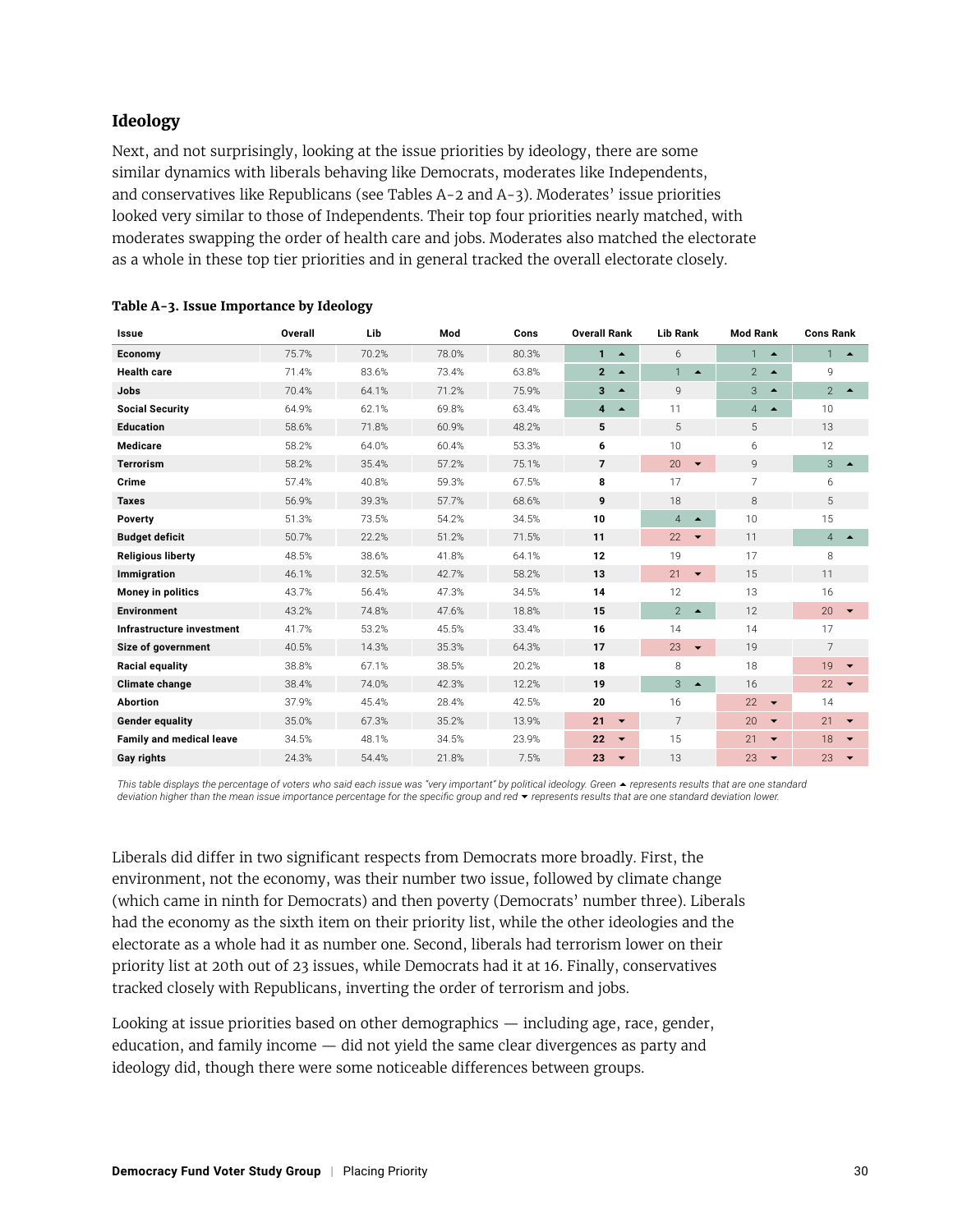#### **Age**

#### **Table A-4. Issue Importance by Age**

| <b>Issue</b>                       | Overall | $18 - 29$ | $30 - 44$ | 45-54 | $55 - 64$ | $65+$ | Overall<br>Rank | $18 - 29$<br>Rank | $30 - 44$<br>Rank | $45 - 54$<br>Rank          | $55 - 64$<br>Rank              | $65+$<br>Rank  |
|------------------------------------|---------|-----------|-----------|-------|-----------|-------|-----------------|-------------------|-------------------|----------------------------|--------------------------------|----------------|
| Economy                            | 75.7%   | 61.1%     | 68.7%     | 81.0% | 80.8%     | 81.5% | $1 -$           | $1 -$             | $1 -$             | $1 -$                      | $2^{\bullet}$                  | $3 -$          |
| <b>Health care</b>                 | 71.4%   | 60.5%     | 64.0%     | 70.1% | 76.5%     | 81.5% | $2^{\bullet}$   | $3 -$             | $3 -$             | $3 -$                      | $3 -$                          | $4 -$          |
| Jobs                               | 70.4%   | 56.4%     | 66.1%     | 73.4% | 75.3%     | 75.2% | $3 -$           | $4 -$             | $2^{\bullet}$     | $2^{\bullet}$              | $4 -$                          | 6              |
| <b>Social Security</b>             | 64.9%   | 31.7%     | 44.0%     | 65.4% | 81.8%     | 89.0% | $4 \triangle$   | 20                | g                 | $4 \triangle$              | $1 -$                          | $1 -$          |
| <b>Education</b>                   | 58.6%   | 60.8%     | 55.6%     | 57.9% | 56.1%     | 64.0% | 5               | $2^{\bullet}$     | $4 \bullet$       | 8                          | 10                             | 8              |
| <b>Medicare</b>                    | 58.2%   | 35.4%     | 40.1%     | 55.1% | 65.7%     | 85.6% | 6               | 17                | 13                | 9                          | 8                              | $2^{\bullet}$  |
| <b>Terrorism</b>                   | 58.2%   | 29.7%     | 44.7%     | 60.2% | 68.7%     | 76.2% | $\overline{7}$  | $22 -$            | 8                 | 6                          | 5                              | 5              |
| Crime                              | 57.4%   | 37.2%     | 45.0%     | 60.0% | 66.1%     | 71.4% | 8               | 16                | 7                 | $\overline{7}$             | $\overline{7}$                 | $\overline{7}$ |
| <b>Taxes</b>                       | 56.9%   | 40.2%     | 47.2%     | 63.4% | 66.6%     | 61.8% | 9               | 13                | 6                 | 5                          | 6                              | 10             |
| Poverty                            | 51.3%   | 52.7%     | 47.9%     | 50.2% | 51.6%     | 55.3% | 10              | 5                 | 5                 | 11                         | 12                             | 13             |
| <b>Budget deficit</b>              | 50.7%   | 33.0%     | 41.4%     | 54.8% | 58.1%     | 59.8% | 11              | 19                | 11                | 10 <sup>1</sup>            | $\mathsf{Q}$                   | 11             |
| <b>Religious liberty</b>           | 48.5%   | 38.0%     | 37.9%     | 48.2% | 50.8%     | 64.0% | 12              | 15                | 15                | 13                         | 13                             | 9              |
| Immigration                        | 46.1%   | 30.7%     | 35.3%     | 48.9% | 54.1%     | 55.9% | 13              | $21 -$            | 20                | 12                         | 11                             | 12             |
| <b>Money in politics</b>           | 43.7%   | 40.3%     | 35.7%     | 45.0% | 44.5%     | 52.9% | 14              | 12                | 18                | 14                         | 15                             | 15             |
| <b>Environment</b>                 | 43.2%   | 52.7%     | 43.8%     | 41.0% | 42.8%     | 40.0% | 15              | 6                 | 10                | 17                         | 16                             | 19             |
| Infrastructure<br>investment       | 41.7%   | 33.3%     | 38.5%     | 44.5% | 42.6%     | 46.3% | 16              | 18                | 14                | 15                         | 17                             | 16             |
| Size of government                 | 40.5%   | 20.5%     | 32.0%     | 43.0% | 45.9%     | 53.1% | 17              | $23 -$            | $22 - 7$          | 16                         | 14                             | 14             |
| <b>Racial equality</b>             | 38.8%   | 44.1%     | 36.1%     | 37.9% | 36.2%     | 42.4% | 18              | 9                 | 16                | 18                         | 18                             | 17             |
| <b>Climate change</b>              | 38.4%   | 51.2%     | 40.6%     | 36.5% | 34.2%     | 35.1% | 19              | $\overline{7}$    | 12                | 20<br>$\blacktriangledown$ | 20<br>$\overline{\phantom{a}}$ | $21 -$         |
| <b>Abortion</b>                    | 37.9%   | 43.5%     | 35.3%     | 37.7% | 33.6%     | 42.4% | 20              | 10                | 19                | 19                         | $21 -$                         | 18             |
| <b>Gender equality</b>             | 35.0%   | 45.5%     | 34.6%     | 34.9% | 29.7%     | 35.3% | $21 -$          | 8                 | 21                | $22 - 7$                   | $22 - 7$                       | 20 $\bullet$   |
| <b>Family and</b><br>medical leave | 34.5%   | 42.8%     | 36.1%     | 35.4% | 34.3%     | 28.1% | $22 -$          | 11                | 17                | $21 -$                     | $19 -$                         | $22 -$         |
| <b>Gay rights</b>                  | 24.3%   | 38.7%     | 28.0%     | 23.3% | 18.3%     | 19.4% | $23 -$          | 14                | $23 -$            | $23 -$                     | $23 -$                         | $23 -$         |

This table displays the percentage of voters who said each issue was "very important" by age. Green ▲ represents results that are one standard deviation higher *than the mean issue importance percentage for the specific group and red represents results that are one standard deviation lower.*

Issue priority was remarkably similar across ages (see Table A-4), with the exception of the youngest voter cohort, 18 to 29 year olds. Most ages shared the economy, health care, and jobs being in the top four concerns with only seniors not including jobs, which makes sense given they are at the end of their working careers. Other issue priorities were similarly intuitive — seniors included Medicare, voters over age 45 agreed on Social Security, and younger voters chose education to round out their top four. Where younger voters really differed was on the issues they placed less emphasis on, which included immigration, size of government, and terrorism. These issues were much higher on the list for older voters. Young voters also prioritized climate change to a noticeably greater degree than did voters over age 45.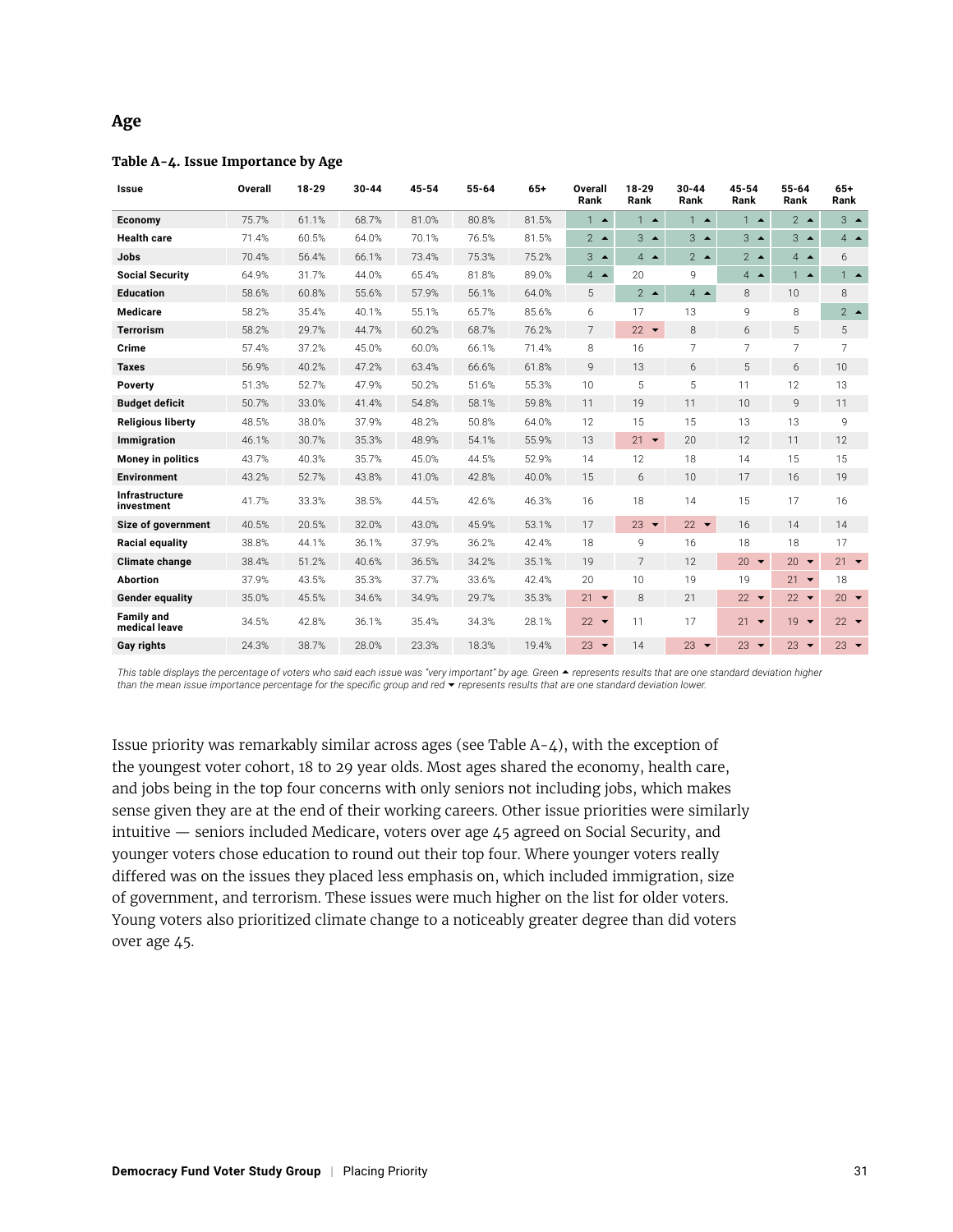#### **Race**

#### **Table A-5. Issue Importance by Race**

| Issue                              | Overall | Hisp. | <b>Black</b> | Asian | White | Other | Overall<br>Rank | Hisp.<br>Rank  | <b>Black</b><br>Rank | Asian<br>Rank  | White<br>Rank    | Other<br>Rank  |
|------------------------------------|---------|-------|--------------|-------|-------|-------|-----------------|----------------|----------------------|----------------|------------------|----------------|
| Economy                            | 75.7%   | 75.9% | 79.1%        | 80.4% | 74.5% | 82.5% | $1 -$           | $2^{\bullet}$  | $1 -$                | $1 -$          | $1 -$            | $1 -$          |
| <b>Health care</b>                 | 71.4%   | 74.7% | 78.7%        | 49.7% | 70.9% | 63.8% | $2^{\circ}$     | $3 -$          | $3 -$                | $\overline{7}$ | $2^{\bullet}$    | $3 -$          |
| Jobs                               | 70.4%   | 76.4% | 78.7%        | 73.1% | 67.9% | 71.7% | $3 - $          | $1 -$          | $2^{\bullet}$        | $2^{\bullet}$  | $3 -$            | $2^{\bullet}$  |
| <b>Social Security</b>             | 64.9%   | 66.9% | 72.7%        | 41.6% | 64.4% | 59.2% | $4 -$           | 5              | 6                    | 14             | $4 -$            | $\overline{4}$ |
| <b>Education</b>                   | 58.6%   | 68.8% | 72.2%        | 52.8% | 54.9% | 59.1% | 5               | $4 -$          | $\overline{7}$       | 6              | 9                | 5              |
| Medicare                           | 58.2%   | 59.6% | 70.7%        | 42.3% | 56.9% | 53.8% | 6               | 10             | 8                    | 13             | 6                | 8              |
| <b>Terrorism</b>                   | 58.2%   | 62.4% | 58.8%        | 42.5% | 58.5% | 49.0% | $\overline{7}$  | $\overline{7}$ | 11                   | 12             | 5                | 14             |
| Crime                              | 57.4%   | 61.4% | 67.4%        | 48.9% | 55.7% | 54.0% | 8               | 8              | 9                    | 8              | $\overline{7}$   | $\overline{7}$ |
| <b>Taxes</b>                       | 56.9%   | 65.1% | 60.9%        | 56.0% | 55.0% | 55.8% | 9               | 6              | 10                   | $\overline{4}$ | 8                | 6              |
| Poverty                            | 51.3%   | 60.0% | 76.9%        | 57.7% | 45.6% | 53.0% | 10              | 9              | $4 \bullet$          | 3              | 13               | 10             |
| <b>Budget deficit</b>              | 50.7%   | 52.9% | 45.3%        | 43.9% | 51.2% | 53.1% | 11              | 11             | 18                   | 10             | 10               | 9              |
| <b>Religious liberty</b>           | 48.5%   | 48.9% | 54.6%        | 24.0% | 48.0% | 51.1% | 12              | 12             | 12                   | $22 -$         | 11               | 11             |
| Immigration                        | 46.1%   | 48.2% | 37.6%        | 38.3% | 47.5% | 43.1% | 13              | 13             | $20 - $              | 15             | 12               | 18             |
| Money in politics                  | 43.7%   | 41.1% | 44.6%        | 28.6% | 44.1% | 49.4% | 14              | 19             | 19                   | $20 \bullet$   | 14               | 13             |
| <b>Environment</b>                 | 43.2%   | 47.5% | 53.4%        | 42.9% | 40.4% | 49.5% | 15              | 14             | 14                   | 11             | 17               | 12             |
| Infrastructure<br>investment       | 41.7%   | 42.2% | 51.1%        | 36.0% | 40.9% | 34.3% | 16              | 17             | 15                   | 16             | 16               | $22 -$         |
| Size of government                 | 40.5%   | 44.3% | 30.3%        | 21.2% | 41.7% | 45.1% | 17              | 15             | $22 - 7$             | $23 -$         | 15               | 16             |
| Racial equality                    | 38.8%   | 41.4% | 74.9%        | 54.6% | 31.9% | 44.8% | 18              | 18             | $5 -$                | 5              | $21 -$           | 17             |
| <b>Climate change</b>              | 38.4%   | 39.1% | 50.4%        | 44.6% | 35.6% | 47.0% | 19              | 20             | 16                   | 9              | 19               | 15             |
| <b>Abortion</b>                    | 37.9%   | 37.7% | 34.8%        | 28.5% | 38.7% | 39.1% | 20              | $21 -$         | $21 -$               | $21 -$         | 18               | $20 - $        |
| <b>Gender equality</b>             | 35.0%   | 36.9% | 49.4%        | 35.0% | 32.2% | 38.3% | $21 -$          | $22 -$         | 17                   | 17             | $20 \rightarrow$ | $21 -$         |
| <b>Family and</b><br>medical leave | 34.5%   | 43.9% | 54.3%        | 32.9% | 29.4% | 41.8% | $22 -$          | 16             | 13                   | 18             | $22 -$           | 19             |
| Gay rights                         | 24.3%   | 20.7% | 21.8%        | 29.0% | 24.7% | 30.8% | $23 -$          | $23 - $        | $23 -$               | $19 -$         | $23 -$           | $23 -$         |

This table displays the percentage of voters who said each issue was "very important" by race. Green ▲ represents results that are one standard deviation higher *than the mean issue importance percentage for the specific group and red represents results that are one standard deviation lower.*

Looking at these issue rankings by race (see Table A-5), there were some striking differences. While all racial groups (with the exception of Asians, who listed poverty as their number three issue) included the same top three items — economy, health care, and jobs, with differences only in order, differences emerge after this top tier. Hispanic voters were additionally concerned about education. For black voters, poverty was also a major concern, as was racial equality. For white voters, Social Security was a top issue. In the issues at the other end of the spectrum, there were similarly serious differences. While gay rights and abortion were at least a standard deviation lower than average for all racial groups, other issues were more divided. Size of government was low on the list for black and Asian voters, as was immigration for black voters, religious liberty, and money in politics for Asian voters, gender equality for Hispanics and whites, and racial equality and family and medical leave for white voters.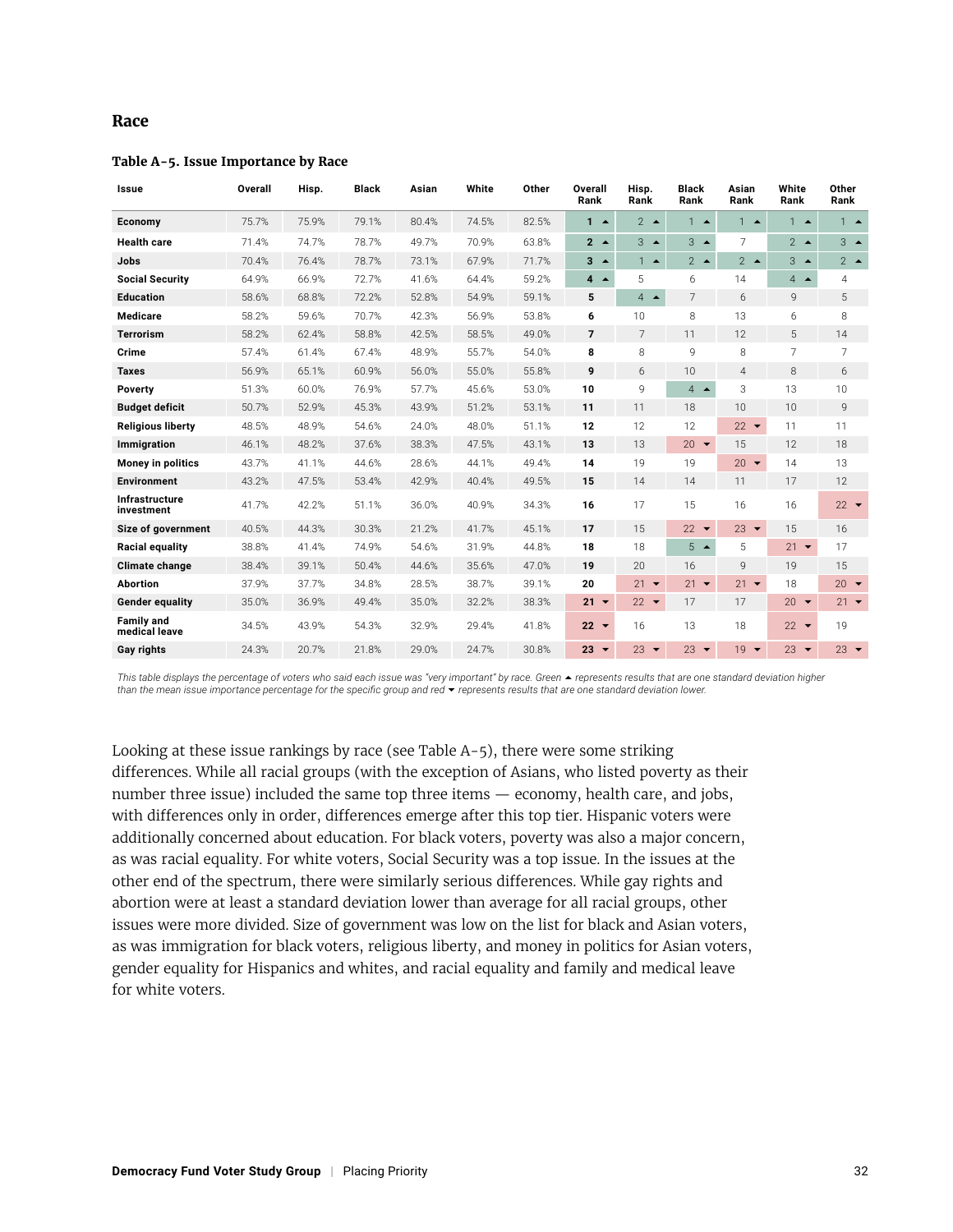#### **Gender**

#### **Table A-6. Issue Importance by Gender**

| <b>Issue</b>                    | Overall | Female | Male  | <b>Overall Rank</b>              | Female<br>Rank                     | Male<br>Rank                       |
|---------------------------------|---------|--------|-------|----------------------------------|------------------------------------|------------------------------------|
| Economy                         | 75.7%   | 73.2%  | 78.4% | $\mathbf{1}$<br>$\blacktriangle$ | $\overline{2}$<br>$\blacktriangle$ | $\mathbf{1}$<br>▲                  |
| <b>Health care</b>              | 71.4%   | 75.2%  | 67.4% | $\overline{2}$<br>▴              | 1<br>$\blacktriangle$              | 3                                  |
| <b>Jobs</b>                     | 70.4%   | 67.7%  | 73.3% | 3<br>▲                           | 3<br>$\blacktriangle$              | $\overline{2}$<br>$\blacktriangle$ |
| <b>Social Security</b>          | 64.9%   | 66.9%  | 62.8% | 4                                | $\overline{4}$<br>$\blacktriangle$ | 4                                  |
| <b>Education</b>                | 58.6%   | 61.5%  | 55.5% | 5                                | 5                                  | 8                                  |
| <b>Medicare</b>                 | 58.2%   | 60.5%  | 55.7% | 6                                | 6                                  | 7                                  |
| <b>Terrorism</b>                | 58.2%   | 59.0%  | 57.3% | $\overline{7}$                   | 8                                  | 5                                  |
| Crime                           | 57.4%   | 60.1%  | 54.6% | 8                                | 7                                  | 9                                  |
| <b>Taxes</b>                    | 56.9%   | 56.7%  | 57.1% | 9                                | 10                                 | 6                                  |
| Poverty                         | 51.3%   | 57.9%  | 44.4% | 10                               | 9                                  | 16                                 |
| <b>Budget deficit</b>           | 50.7%   | 47.1%  | 54.6% | 11                               | 12                                 | 10                                 |
| <b>Religious liberty</b>        | 48.5%   | 49.5%  | 47.5% | 12                               | 11                                 | 12                                 |
| Immigration                     | 46.1%   | 46.8%  | 45.3% | 13                               | 13                                 | 15                                 |
| Money in politics               | 43.7%   | 41.1%  | 46.5% | 14                               | 20                                 | 13                                 |
| <b>Environment</b>              | 43.2%   | 46.8%  | 39.3% | 15                               | 14                                 | 17                                 |
| Infrastructure investment       | 41.7%   | 35.0%  | 48.8% | 16                               | 22<br>$\blacktriangledown$         | 11                                 |
| Size of government              | 40.5%   | 35.1%  | 46.4% | 17                               | 21<br>$\overline{\phantom{a}}$     | 14                                 |
| <b>Racial equality</b>          | 38.8%   | 44.6%  | 32.7% | 18                               | 15                                 | 20                                 |
| Climate change                  | 38.4%   | 41.9%  | 34.7% | 19                               | 18                                 | 18                                 |
| <b>Abortion</b>                 | 37.9%   | 41.8%  | 33.9% | 20                               | 19                                 | 19                                 |
| <b>Gender equality</b>          | 35.0%   | 43.4%  | 26.1% | 21<br>$\overline{\phantom{a}}$   | 16                                 | 22                                 |
| <b>Family and medical leave</b> | 34.5%   | 42.3%  | 26.3% | 22<br>$\overline{\phantom{a}}$   | 17                                 | 21                                 |
| Gay rights                      | 24.3%   | 28.5%  | 19.9% | 23<br>$\overline{\phantom{a}}$   | 23<br>$\blacktriangledown$         | 23                                 |

*This table displays the percentage of voters who said each issue was "very important" by gender. Green ▲ represents results that are one standard deviation higher than the mean issue importance percentage for the specific group and red represents results that are one standard deviation lower.*

Looking at gender, men placed less emphasis on gender equality, family and medical leave, and racial equality, while women placed less emphasis on infrastructure investment and size of government. While differences exist on these issues, they are all outside the top 10 for either gender. And across the top 10 issues for each gender, there was a good deal of consistency, prioritizing such items as the economy, jobs, health care, Social Security, education, Medicare, terrorism, and crime (see Table A-6).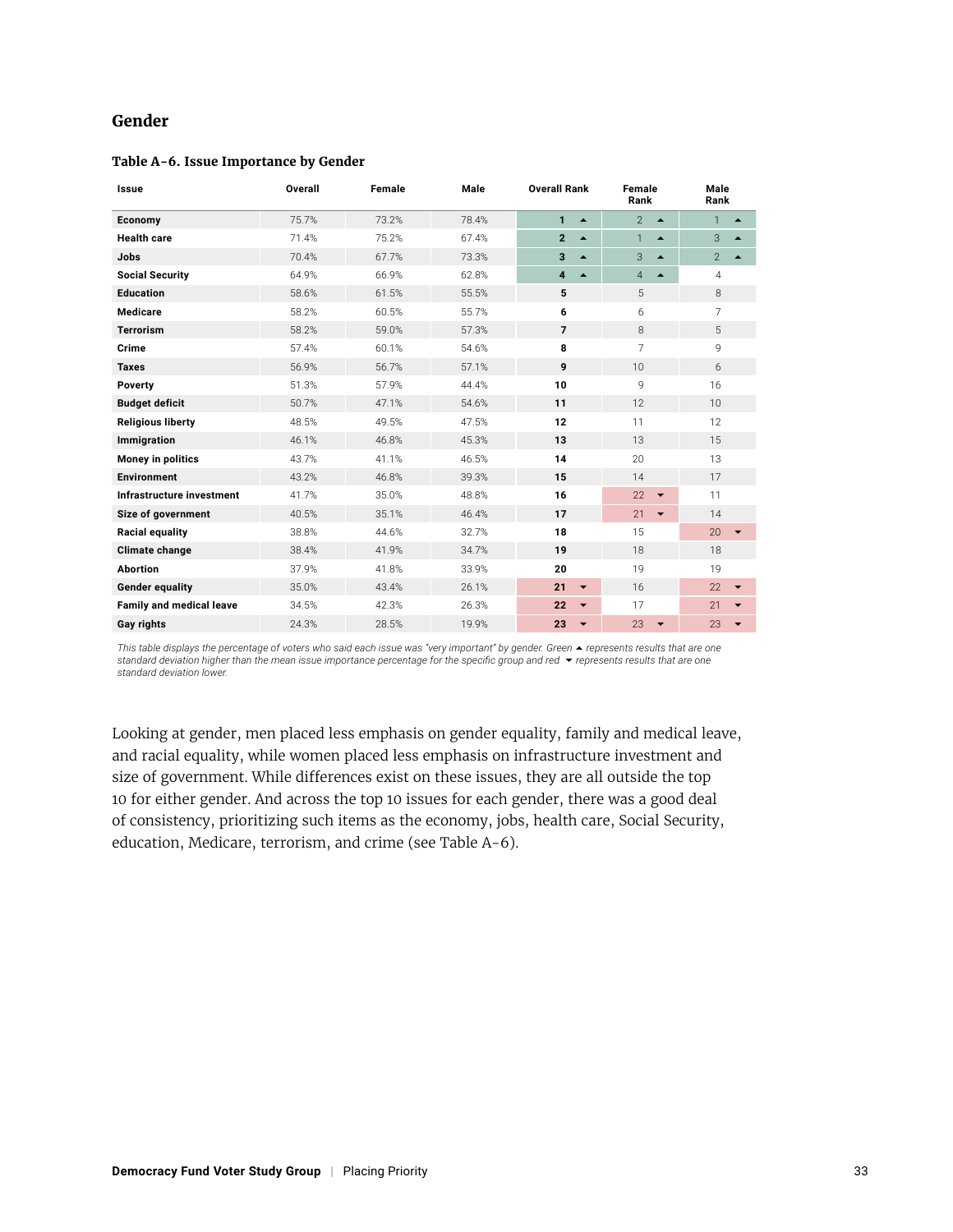#### **Education**

#### **Table A-7. Issue Importance by Education**

| Issue                               | Overall | <b>High School</b><br>or Less | <b>Some College</b><br>Assoc. Degree | College<br>Grad | Post-<br>Grad | Overall<br>Rank                    |                                    | <b>Some College</b><br>Assoc. Degree<br>Rank | College<br>Grad<br>Rank            | Post-<br>Grad<br>Rank |
|-------------------------------------|---------|-------------------------------|--------------------------------------|-----------------|---------------|------------------------------------|------------------------------------|----------------------------------------------|------------------------------------|-----------------------|
| Economy                             | 75.7%   | 79.4%                         | 75.1%                                | 69.8%           | 72.9%         | $\mathbf{1}$<br>$\blacktriangle$   | $\mathbf{1}$<br>$\blacktriangle$   | 1<br>$\blacktriangle$                        | $1 -$                              | $1 -$                 |
| <b>Health care</b>                  | 71.4%   | 74.4%                         | 73.0%                                | 63.6%           | 68.9%         | $\overline{2}$<br>$\blacktriangle$ | 3<br>$\blacktriangle$              | $\overline{2}$<br>$\blacktriangle$           | 3<br>$\blacktriangle$              | $2^{\bullet}$         |
| <b>Jobs</b>                         | 70.4%   | 72.6%                         | 71.0%                                | 66.4%           | 67.0%         | 3<br>$\blacktriangle$              | $\overline{4}$<br>$\blacktriangle$ | 3<br>$\blacktriangle$                        | $2^{\bullet}$                      | $4 -$                 |
| <b>Social Security</b>              | 64.9%   | 78.3%                         | 62.0%                                | 46.6%           | 51.7%         | 4<br>$\blacktriangle$              | $\overline{2}$<br>$\blacktriangle$ | $\overline{4}$                               | 5                                  | 5                     |
| <b>Education</b>                    | 58.6%   | 56.0%                         | 60.0%                                | 56.8%           | 68.6%         | 5                                  | 11                                 | 5                                            | $\overline{4}$<br>$\blacktriangle$ | $3 -$                 |
| <b>Medicare</b>                     | 58.2%   | 69.5%                         | 56.1%                                | 42.5%           | 46.9%         | 6                                  | 5                                  | 9                                            | 10                                 | 9                     |
| <b>Terrorism</b>                    | 58.2%   | 67.5%                         | 59.6%                                | 42.8%           | 44.0%         | $\overline{7}$                     | $\overline{7}$                     | 6                                            | $\mathbf Q$                        | 14                    |
| Crime                               | 57.4%   | 69.1%                         | 56.4%                                | 41.7%           | 40.9%         | 8                                  | 6                                  | 8                                            | 13                                 | 17                    |
| <b>Taxes</b>                        | 56.9%   | 63.8%                         | 58.5%                                | 46.6%           | 42.9%         | 9                                  | 8                                  | $\overline{7}$                               | 6                                  | 15                    |
| Poverty                             | 51.3%   | 56.2%                         | 51.6%                                | 42.0%           | 47.4%         | 10                                 | 10                                 | 10                                           | 12                                 | 8                     |
| <b>Budget deficit</b>               | 50.7%   | 56.8%                         | 50.0%                                | 44.1%           | 39.8%         | 11                                 | 9                                  | 11                                           | $\overline{7}$                     | 19                    |
| <b>Religious liberty</b>            | 48.5%   | 52.8%                         | 46.4%                                | 43.6%           | 46.1%         | 12                                 | 13                                 | 12                                           | 8                                  | 10                    |
| Immigration                         | 46.1%   | 54.3%                         | 43.1%                                | 35.7%           | 39.9%         | 13                                 | 12                                 | 17                                           | 18                                 | 18                    |
| <b>Money in politics</b>            | 43.7%   | 45.6%                         | 45.6%                                | 37.7%           | 41.3%         | 14                                 | 14                                 | 13                                           | 16                                 | 16                    |
| <b>Environment</b>                  | 43.2%   | 40.7%                         | 44.8%                                | 42.1%           | 50.2%         | 15                                 | 16                                 | 14                                           | 11                                 | 6                     |
| <b>Infrastructure</b><br>investment | 41.7%   | 40.1%                         | 44.8%                                | 38.3%           | 45.4%         | 16                                 | 17                                 | 15                                           | 15                                 | 11                    |
| Size of government                  | 40.5%   | 45.5%                         | 43.2%                                | 31.5%           | 29.2%         | 17                                 | 15                                 | 16                                           | $21 -$                             | $23 -$                |
| Racial equality                     | 38.8%   | 38.5%                         | 38.2%                                | 36.6%           | 45.3%         | 18                                 | 18                                 | 19                                           | 17                                 | 12                    |
| <b>Climate change</b>               | 38.4%   | 35.8%                         | 38.2%                                | 38.8%           | 48.7%         | 19                                 | 20<br>$\overline{\phantom{0}}$     | 20                                           | 14                                 | $\overline{7}$        |
| <b>Abortion</b>                     | 37.9%   | 38.5%                         | 39.8%                                | 34.0%           | 37.5%         | 20                                 | 19                                 | 18                                           | 20                                 | 20                    |
| <b>Gender equality</b>              | 35.0%   | 33.0%                         | 35.1%                                | 34.1%           | 44.4%         | 21<br>$\overline{\phantom{a}}$     | 22<br>$\overline{\phantom{a}}$     | 22<br>$\blacktriangledown$                   | 19                                 | 13                    |
| <b>Family and</b><br>medical leave  | 34.5%   | 35.1%                         | 37.3%                                | 29.8%           | 32.4%         | 22<br>$\overline{\phantom{a}}$     | 21<br>$\overline{\phantom{a}}$     | 21<br>$\overline{\phantom{a}}$               | $22 - 7$                           | $21 -$                |
| <b>Gay rights</b>                   | 24.3%   | 20.5%                         | 26.3%                                | 26.0%           | 31.1%         | 23<br>$\overline{\phantom{a}}$     | 23<br>$\blacktriangledown$         | 23<br>$\blacktriangledown$                   | $23 -$                             | $22 - 7$              |

This table displays the percentage of voters who said each issue was "very important" by educational attainment. Green ▲ represents results that are one standard *deviation higher than the mean issue importance percentage for the specific group and red represents results that are one standard deviation lower.*

Similarly, issues varied little across education demographics (see Table A-7). Those with higher education were more focused on education, and less on size of government, while those with lower education levels were not focused on gender equality or climate change, both in comparison to their own issue priority list and in contrast to those in the postgraduate category.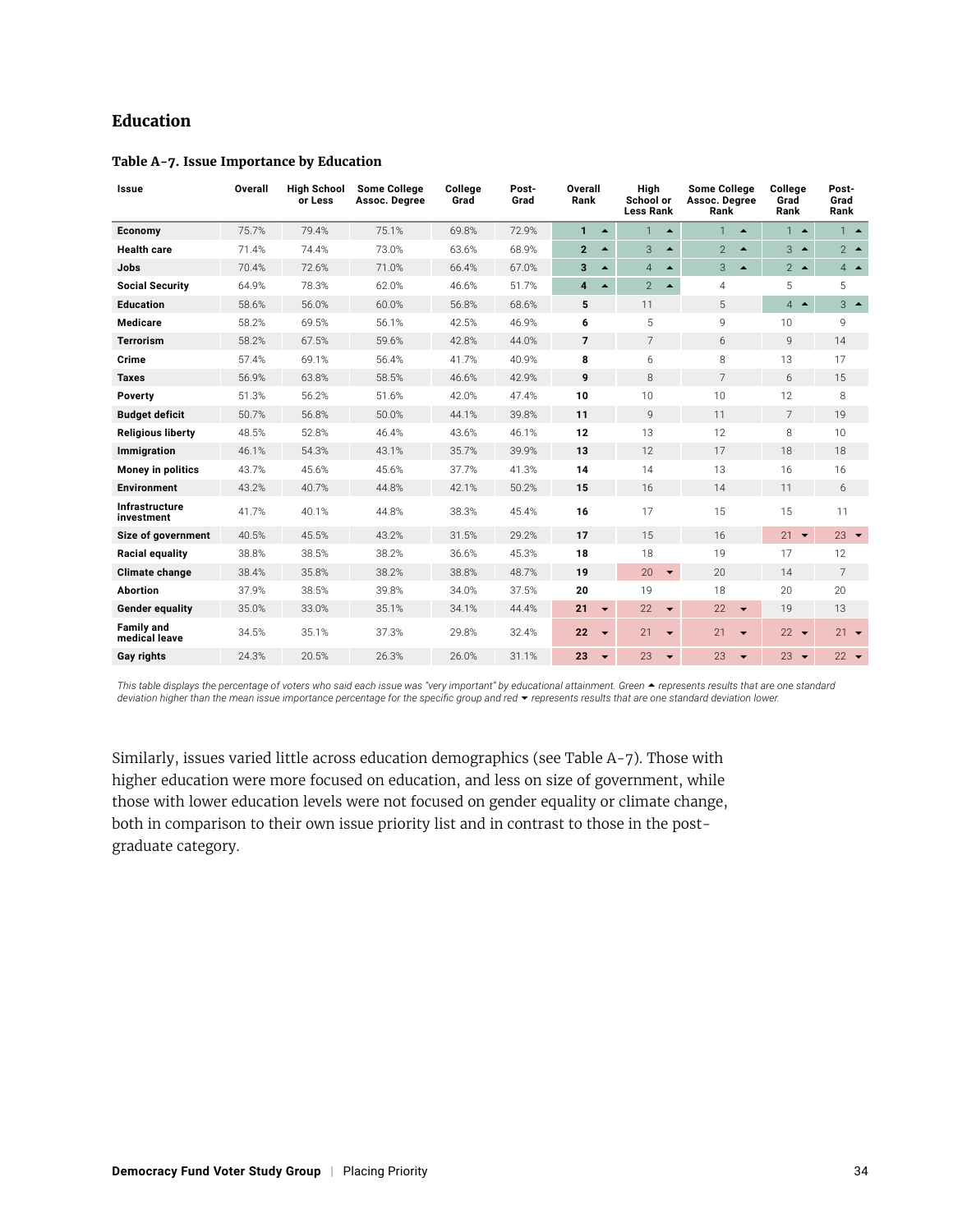#### **Income**

Issue priorities across income levels were also similar in terms of the highest priority issues (see Table A-8), with fairly broad agreement on the top three. The highest income bracket also strongly emphasized education, while the lowest was focused on Medicare. At the bottom of the list, the most striking differences included family and medical leave. While a bottom tier priority for most income groups, it was middle-of-the-road for those making under \$30,000 a year. The highest income brackets placed less emphasis on abortion and size of government as priorities.

| Issue                               | Overall | $0 -$<br>30K | $30 -$<br>50K | 50-<br>80K | $80 -$<br>100K | $100 -$<br>150K | 150K+ | Overall<br>Rank                | 0-<br>30K<br>Rank               | $30 -$<br>50K<br>Rank      | $50-$<br>80K<br>Rank          | $80 -$<br>100K<br>Rank             | $100 -$<br>150K<br>Rank        | 150K+<br>Rank  |
|-------------------------------------|---------|--------------|---------------|------------|----------------|-----------------|-------|--------------------------------|---------------------------------|----------------------------|-------------------------------|------------------------------------|--------------------------------|----------------|
| Economy                             | 75.7%   | 73.2%        | 77.8%         | 74.3%      | 77.9%          | 78.8%           | 78.1% | $1 -$                          | $1 -$                           | $1 -$                      | $\mathbf{1}$<br>$\rightarrow$ | $\blacktriangle$                   | $1 -$                          | $1 -$          |
| <b>Health care</b>                  | 71.4%   | 70.0%        | 71.5%         | 72.7%      | 70.0%          | 67.7%           | 68.0% | $2^{\circ}$                    | $2 -$                           | $2 -$                      | $2^{\bullet}$                 | $\overline{2}$<br>$\blacktriangle$ | 3<br>$\rightarrow$             | $3 -$          |
| <b>Jobs</b>                         | 70.4%   | 67.0%        | 71.4%         | 70.6%      | 67.6%          | 74.2%           | 70.4% | $3 - $                         | $\overline{4}$<br>$\rightarrow$ | 3<br>$\blacktriangle$      | 3<br>$\rightarrow$            | 3<br>$\blacktriangle$              | $2^{\bullet}$                  | $2^{\bullet}$  |
| <b>Social Security</b>              | 64.9%   | 69.1%        | 69.9%         | 64.1%      | 59.6%          | 58.6%           | 50.5% | $4 -$                          | 3<br>$\rightarrow$              | $4 -$                      | $4 \triangle$                 | 5                                  | 6                              | 8              |
| <b>Education</b>                    | 58.6%   | 57.6%        | 58.6%         | 55.3%      | 61.1%          | 60.1%           | 66.8% | 5                              | 8                               | $\mathsf{Q}$               | $\mathsf{Q}$                  | $\overline{4}$                     | $\overline{4}$                 | $4 \bullet$    |
| <b>Medicare</b>                     | 58.2%   | 66.4%        | 61.8%         | 55.3%      | 48.4%          | 49.1%           | 47.2% | 6                              | $5 -$                           | 5                          | 8                             | 11                                 | 10                             | 12             |
| <b>Terrorism</b>                    | 58.2%   | 57.6%        | 60.6%         | 58.5%      | 57.5%          | 59.4%           | 51.1% | $\overline{7}$                 | $\mathsf{Q}$                    | $\overline{7}$             | 5                             | $\overline{7}$                     | 5                              | $\overline{7}$ |
| Crime                               | 57.4%   | 59.6%        | 61.5%         | 56.2%      | 53.4%          | 51.9%           | 45.9% | 8                              | 7                               | 6                          | 7                             | 9                                  | 8                              | 13             |
| <b>Taxes</b>                        | 56.9%   | 54.5%        | 59.3%         | 58.0%      | 59.1%          | 55.2%           | 50.2% | 9                              | 10                              | 8                          | 6                             | 6                                  | $\overline{7}$                 | 9              |
| <b>Poverty</b>                      | 51.3%   | 61.3%        | 54.1%         | 46.9%      | 36.8%          | 42.9%           | 49.8% | 10                             | 6                               | 10                         | 11                            | 16                                 | 16                             | 10             |
| <b>Budget deficit</b>               | 50.7%   | 52.4%        | 51.0%         | 48.4%      | 56.0%          | 49.6%           | 41.3% | 11                             | 11                              | 12                         | 10                            | 8                                  | 9                              | 16             |
| <b>Religious liberty</b>            | 48.5%   | 46.8%        | 52.8%         | 46.2%      | 52.9%          | 43.4%           | 40.0% | 12                             | 14                              | 11                         | 12                            | 10                                 | 14                             | 18             |
| Immigration                         | 46.1%   | 47.3%        | 43.4%         | 45.2%      | 43.3%          | 42.9%           | 43.0% | 13                             | 13                              | 14                         | 13                            | 13                                 | 15                             | 15             |
| Money in politics                   | 43.7%   | 40.8%        | 43.3%         | 43.8%      | 43.3%          | 45.6%           | 47.3% | 14                             | 16                              | 16                         | 14                            | 14                                 | 11                             | 11             |
| <b>Environment</b>                  | 43.2%   | 47.5%        | 43.4%         | 39.8%      | 33.5%          | 41.3%           | 51.3% | 15                             | 12                              | 13                         | 15                            | 18                                 | 17                             | 6              |
| <b>Infrastructure</b><br>investment | 41.7%   | 38.5%        | 41.4%         | 39.4%      | 39.2%          | 45.6%           | 55.2% | 16                             | 19                              | 17                         | 16                            | 15                                 | 12                             | 5              |
| Size of government                  | 40.5%   | 37.1%        | 43.4%         | 36.8%      | 44.7%          | 44.3%           | 33.0% | 17                             | 21                              | 15                         | 18                            | 12                                 | 13                             | $21 -$         |
| Racial equality                     | 38.8%   | 41.9%        | 39.9%         | 36.7%      | 29.2%          | 35.8%           | 41.0% | 18                             | 15                              | 19                         | 19                            | 20 $\rightarrow$                   | 20                             | 17             |
| <b>Climate change</b>               | 38.4%   | 39.4%        | 37.2%         | 36.1%      | 29.6%          | 39.0%           | 45.4% | 19                             | 18                              | 21<br>$\blacktriangledown$ | 20                            | $19 -$                             | 19                             | 14             |
| <b>Abortion</b>                     | 37.9%   | 38.5%        | 40.7%         | 37.7%      | 34.5%          | 28.9%           | 30.2% | 20                             | 20                              | 18                         | 17                            | 17                                 | $22 -$                         | $23 -$         |
| <b>Gender equality</b>              | 35.0%   | 34.4%        | 37.5%         | 33.1%      | 26.0%          | 40.2%           | 38.4% | 21<br>$\overline{\phantom{0}}$ | $22 -$                          | $20 - $                    | 21<br>$\blacktriangledown$    | 21<br>$\overline{\phantom{a}}$     | 18                             | 19             |
| <b>Family and</b><br>medical leave  | 34.5%   | 39.9%        | 36.9%         | 32.1%      | 23.6%          | 32.8%           | 34.2% | 22<br>$\overline{\phantom{a}}$ | 17                              | $22 -$                     | $22 -$                        | 22<br>$\overline{\phantom{a}}$     | 21<br>$\overline{\phantom{a}}$ | $20 - 7$       |
| Gay rights                          | 24.3%   | 22.5%        | 25.5%         | 24.4%      | 17.3%          | 25.0%           | 32.3% | $23 -$                         | $23 -$                          | $23 -$                     | $23 -$                        | 23<br>$\overline{\phantom{0}}$     | $23 -$                         | $22 -$         |

#### **Table A-8. Issue Importance by Income**

This table displays the percentage of voters who said each issue was "very important" by income. Green ▲ represents results that are one standard deviation higher *than the mean issue importance percentage for the specific group and red represents results that are one standard deviation lower.*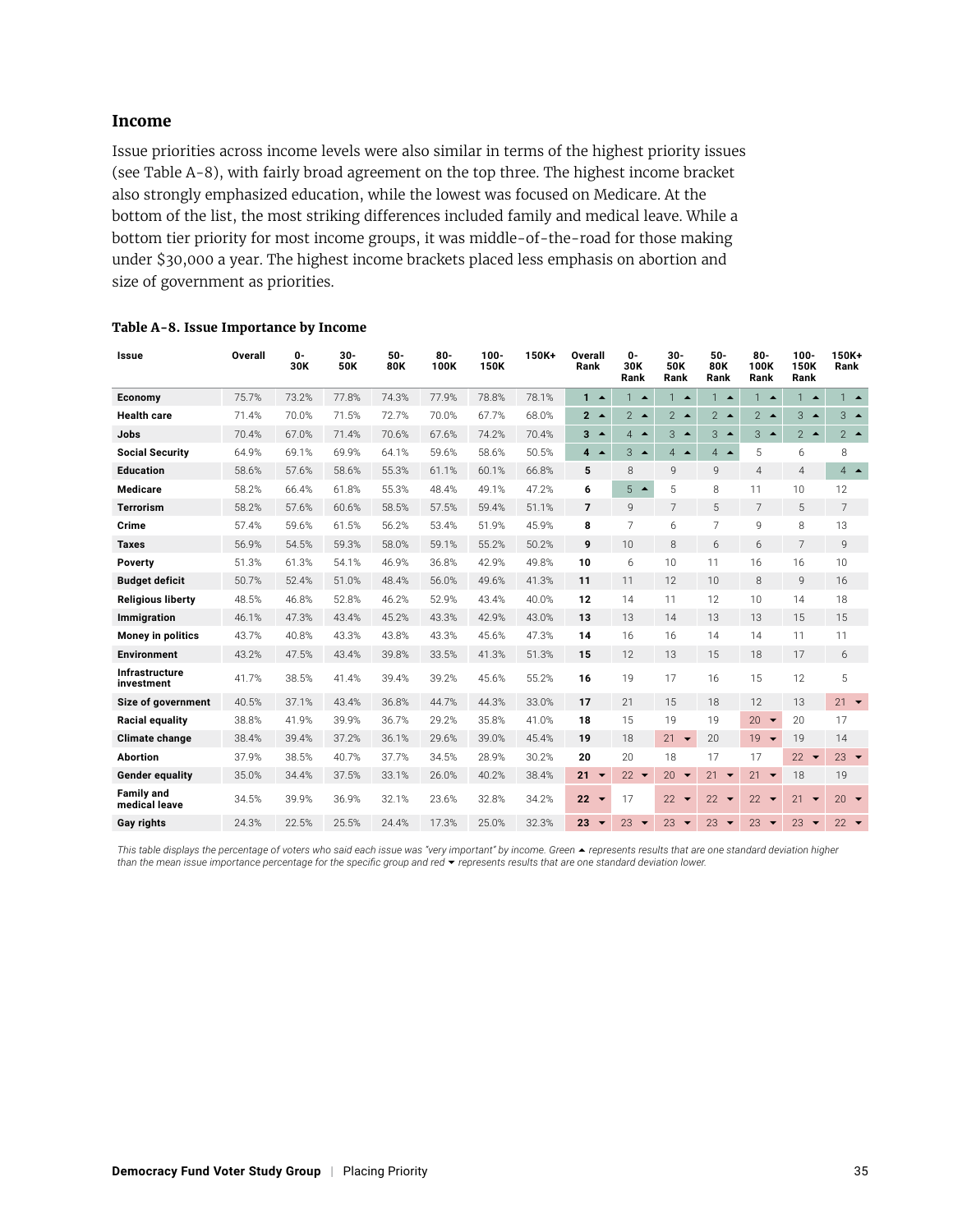



*This table displays the relative importance of each issue among demographic groups.* 

*Green*  ~ *represents results that are one standard deviation higher than the mean issue importance percentage for the specific group and red* ∢ *represents results that are one standard deviation lower.*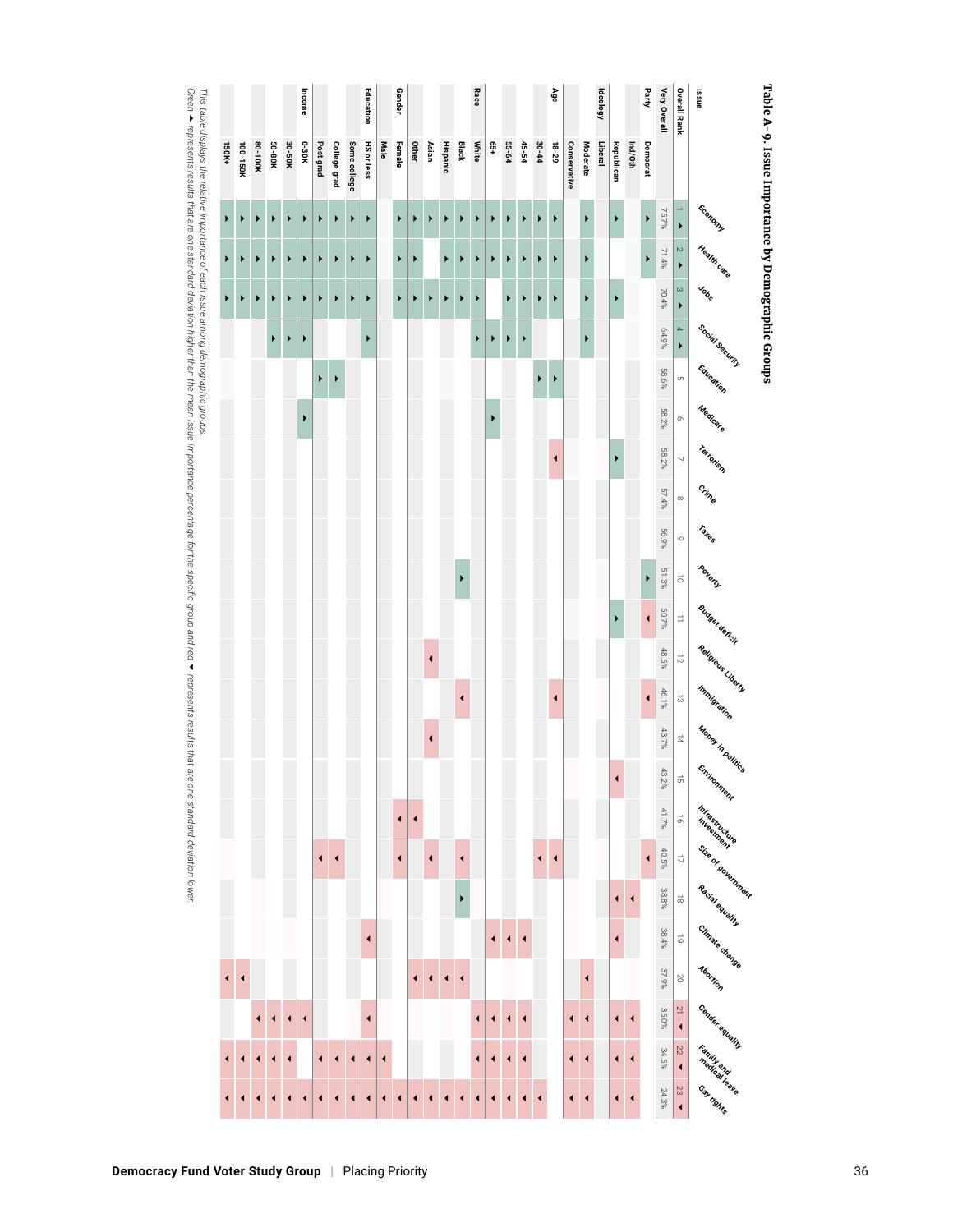# **A Note About Demographics**

Throughout this report, the term "black" is used instead of African-American to maintain fidelity with the question responses for race in the 2016 VOTER Survey (Views of the Electorate Survey).

# **Acknowledgements**

Emily O'Connor, Andrew Pardue, and Caitlin Peartree made significant contributions in both the data analysis and writing of this report.